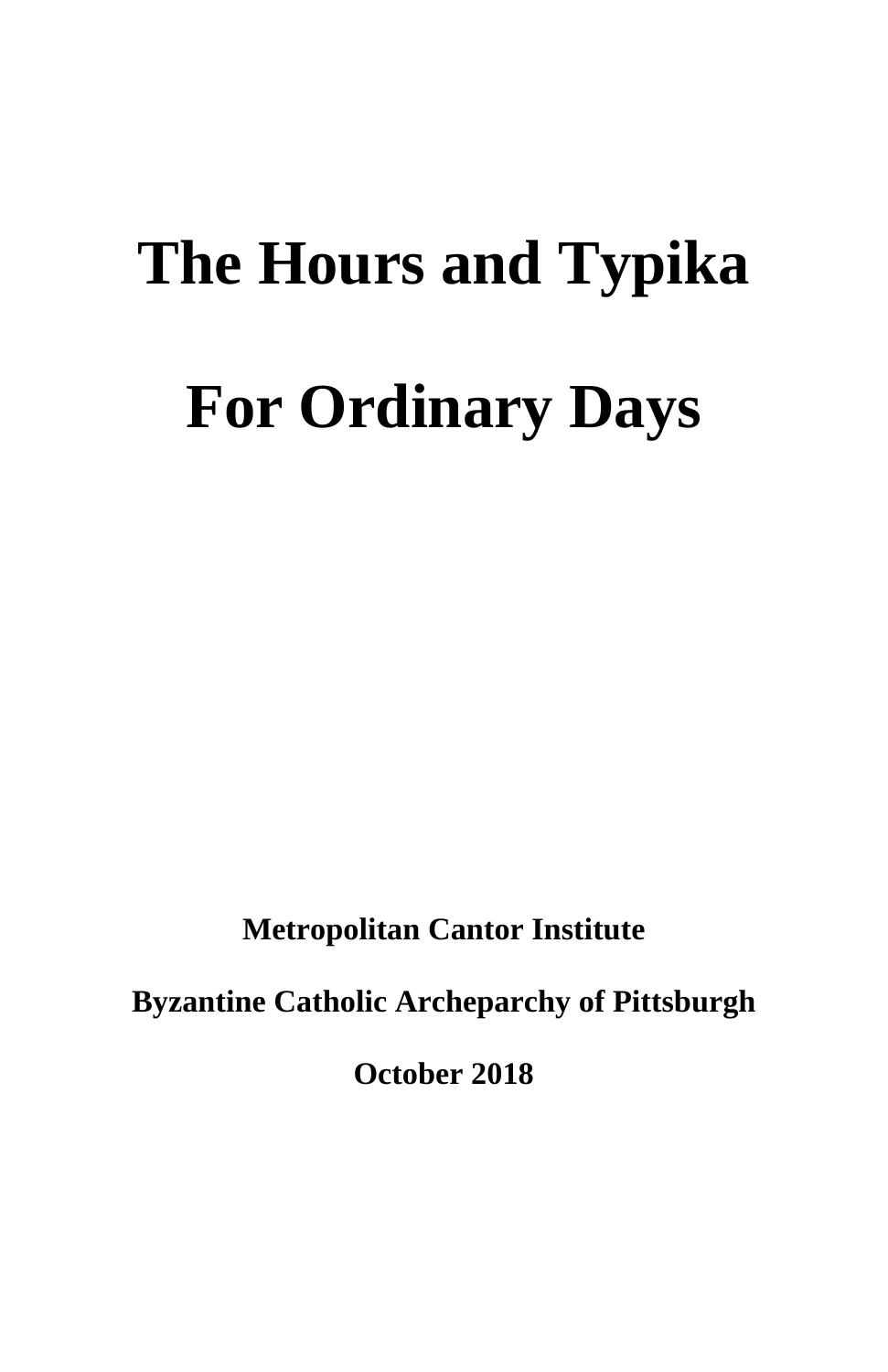# *Foreword*

In the Byzantine tradition, going back to early times, there has been a preference for prayer at certain set hours of the day. These prayers might be either personal (in the home or the monastic cell) or held in common (in church).

In the Byzantine tradition, these times or "hours" of prayer are distributed throughout the day as follows:

| First Hour: | 7:00 AM           |                            |
|-------------|-------------------|----------------------------|
| Third Hour  | $9:00 \text{ AM}$ | Descent of the Holy Spirit |
| Sixth Hour  | $12:00$ noon      | The Crucifixion            |
| Ninth Hour  | $3:00 \text{ PM}$ | Death of Christ            |

In monasteries and some parish churches, the First Hour may immediately follow Matins; the Third and Sixth Hours may be celebrated together, possibly followed by the Divine Liturgy; and the Ninth Hour may come immediately before Vespers.

The individual services can also be used for private prayer, or at any point in a parish's liturgical cycle where there is a need for a short liturgical service which can be held without a great deal of preparation.

This booklet contains a translation of the Hours made by the Inter-Eparchial Liturgical Commission of the Byzantine Catholic Metropolitan Church in the United States, as part of its work on the services of Great and Holy Week, and is based on the Ruthenian edition of the Slavonic *Časoslov* (Rome, 1950).

A second volume with the Hours for Great Lent is in preparation.

Please direct any questions, comments, or suggestions to me at mci@archpitt.org. I would welcome your feedback and assistance in making these services more widely known and used.

> Deacon Jeffrey Mierzejewski Metropolitan Cantor Institute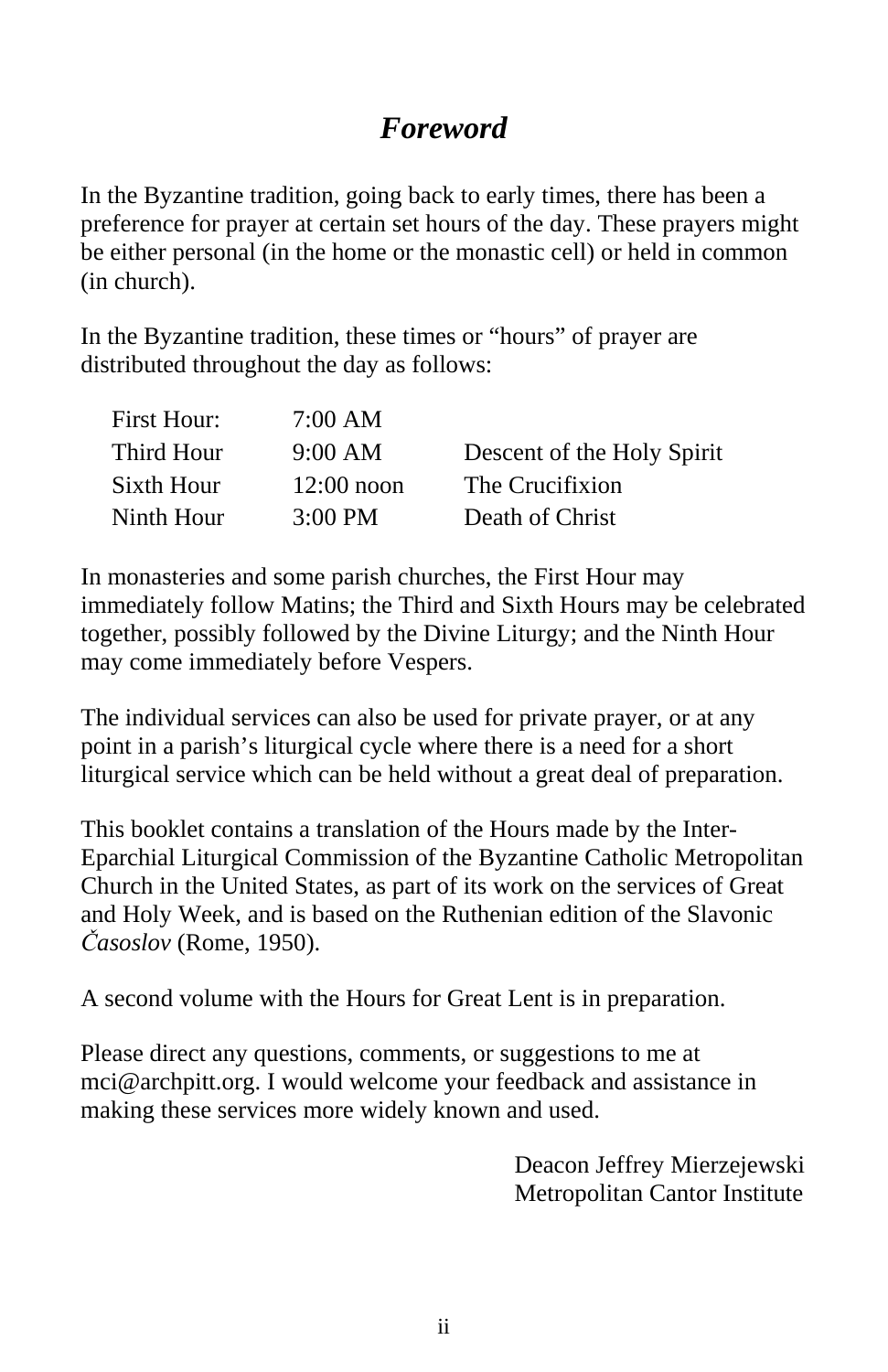## **How to Pray the Hours**

Each Hour opens with the usual "beginning prayers", found at the start of the book, then continues with appointed psalms, prayers, and hymns for that particular Hour. Each Hour concludes with a dismissal.

When the Hours are celebrated in church, the holy doors (and curtain, if there is one) are not opened. The priest, vested in epitrachilion, may lead the service from the solea, but because much of the service is chanted entirely by the congregation, he may also be able to hear confessions or prepare for the next service during the central part of the Hour.

It is also possible, with the blessing of the priest, for a deacon, lector, or any member of the congregation to lead the service. (Like the translation, these rubrics for "reader services" are the work of the Inter-Eparchial Liturgical Commission, and appear here for the first time.) A deacon does not vest, but may wear an exorason. A subdeacon or an ordained reader may wear a podriasnik.

At certain points in each service, one or more hymns (troparia and kontakia) are sung, according to the liturgical day, as prescribed in the Typikon:

On **Sunday,** at each Hour: we sing the troparion and the kontakion of the Resurrection, in the tone of the week.

On **feast days** and **major saints' days**, at each Hour, we sing the troparion and the kontakion of the feast or saint.

On **ordinary weekdays**, there are different hymns at each Hour:

| First Hour: | troparion and kontakion of the day of the week      |
|-------------|-----------------------------------------------------|
| Third Hour: | troparion and kontakion of the saint of the day     |
| Sixth Hour: | troparion and kontakion of the patron of the church |
| Ninth Hour: | troparion and kontakion of the saint of the day     |

The troparia and kontakia for Sundays can be found in the Eight Tones section of the Divine Liturgies book. The troparia and kontakia for each weekday are given on pages 406-413, and for the various classes of saints on pages 358-405.

A complete set of daily hymns for saints can be found in the MCI Menaion.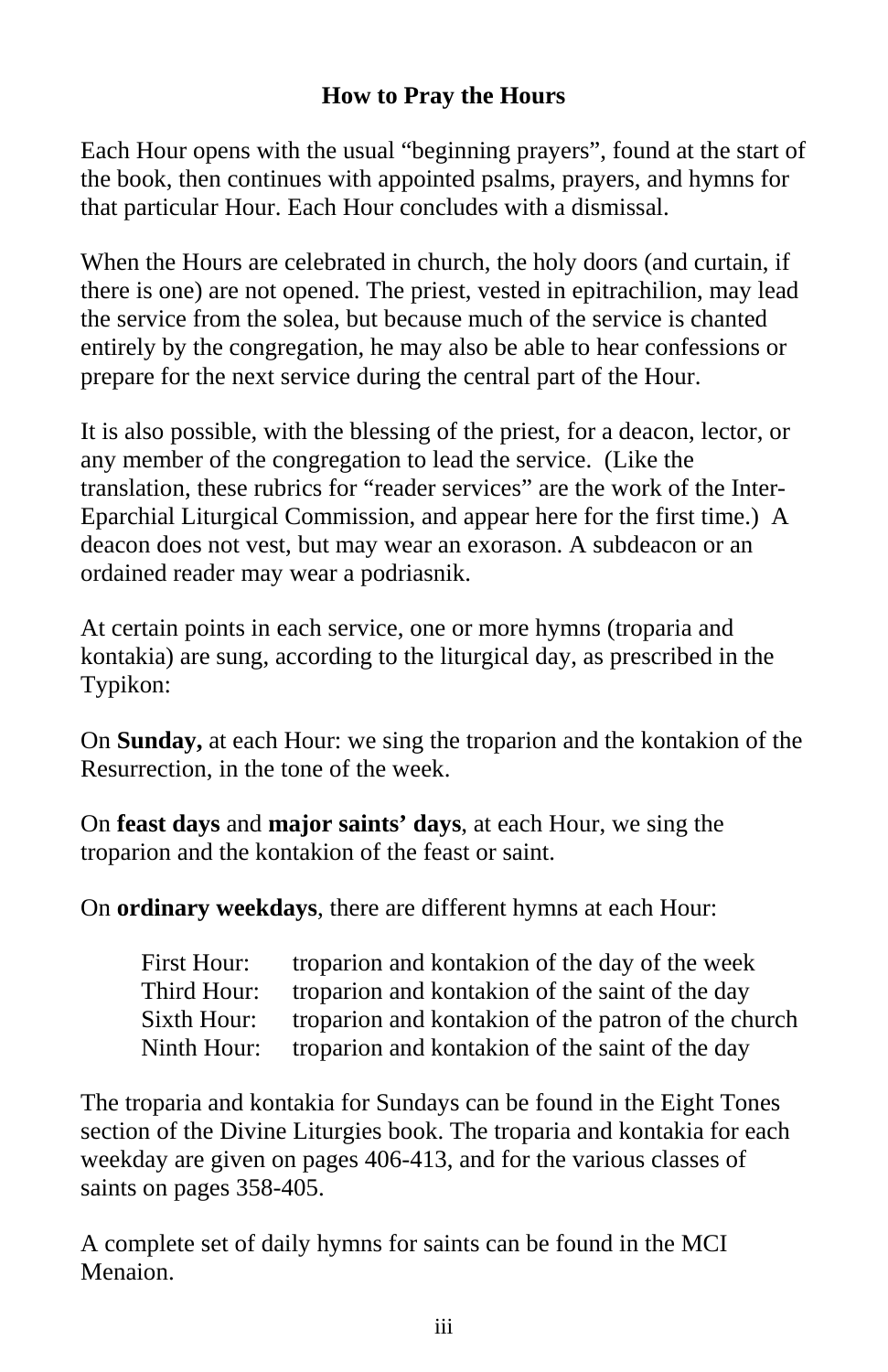## **Singing the Hours**

Ordinarily, both the music and ritual for these services is the most simple of all our rites; psalms and verses are chanted to one of our psalm tones. In private recitation, the Hour can simply be recited.

## **The Service of Typika**

This service, sometimes called the "mid-day prayer", arose as a monastic service of Holy Communion for use on those days when the Divine Liturgy is not celebrated. It consists of pre-Communion psalms, together with the appointed Divine Liturgy readings of the day.

It ordinarily follows the Sixth Hour, but can be celebrated at any time during the day. Please note:

- In 2010, our bishops promulgated an augmented form of the Typika services (*Typika: The Service of Holy Communion without a Priest)* to meet particular pastoral needs. The form in this book cannot be used for the distribution of Holy Communion.
- Based on the liturgical day, certain hymns (called troparia) are inserted after one or more verses of the Beatitudes. These hymns come from various liturgical books, as indicated in the Typikon, and their order is rather complicated. If they are not available, they can simply be omitted. If they are used, they are not sung to the troparion melodies, but chanted or read by the leader.

## **The Hours during Lent and Bright Week**

On the fasting days called "Days of Alleluia" (which include the weekdays of the Great Fast), the celebration of the Hours includes penitential elements, along with Old Testament Readings at certain Hours. If Typika is celebrated on these days, it follows the Ninth Hour. For ease of use, the Hours for these days will be given separately from the version used on non-fasting days.

On Pascha and during Bright Week, a short service of Paschal hymns replaces each of the Hours, as well as Compline and the Midnight Office.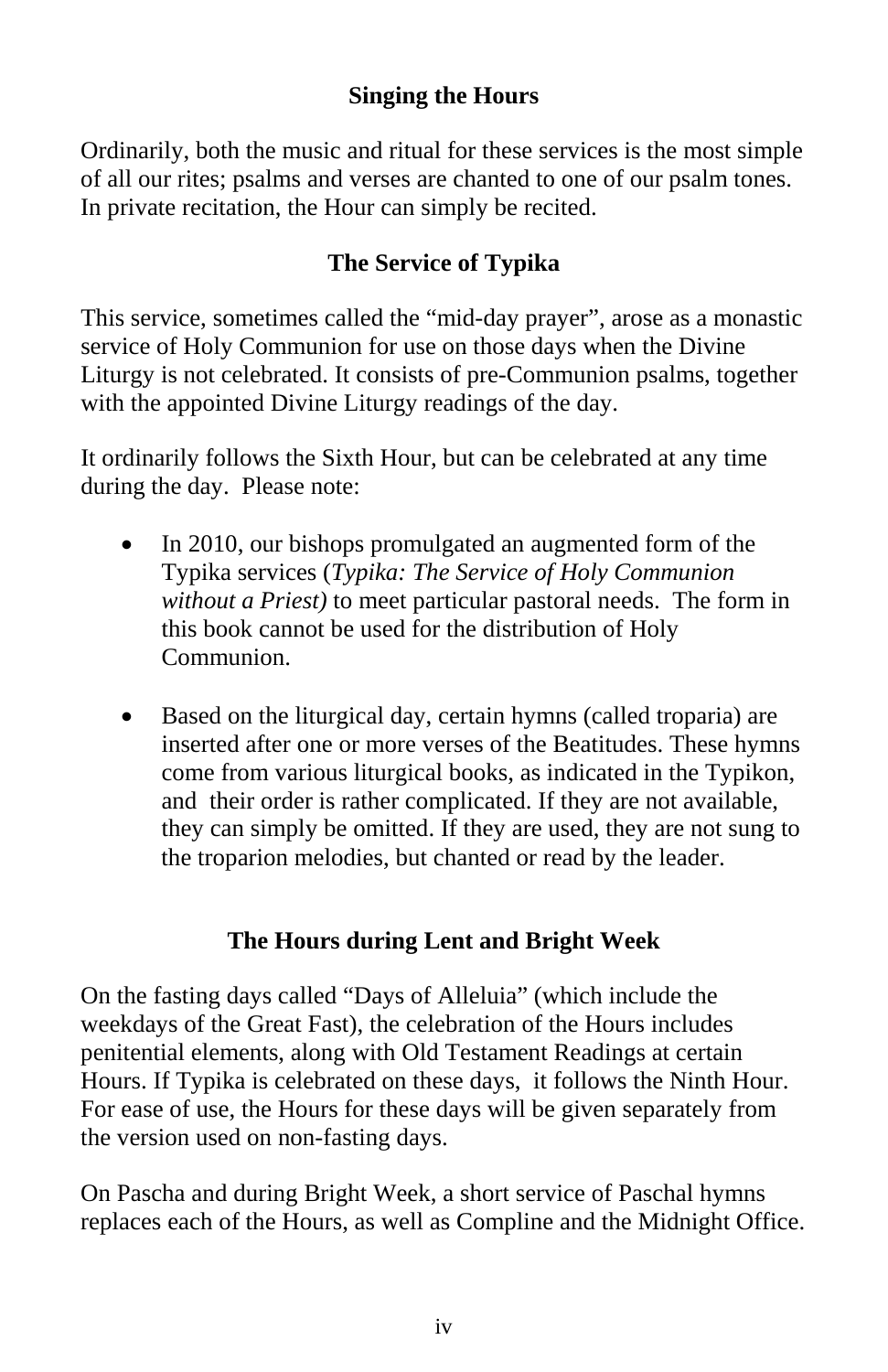# **The Beginning Prayers**

## *If a priest leads the service:*

*Priest:* Blessed is our God, always, now and ever and forever.

*Response:* Amen.

*If other than a priest:*

*Leader:* Through the prayers of our holy fathers, O Lord Jesus Christ our God, have mercy on us.

*Response:* Amen

Glory to you, our God, glory to you.

Heavenly King, Comforter, Spirit of Truth, everywhere present and filling all things, Treasury of Blessings and Giver of Life, come and dwell within us, cleanse us of all stain, and save our souls, O gracious One.

*Throughout Pascha, in place of "Glory to you" and "Heavenly King":*

*Priest or Leader:* Christ is risen from the dead! By death he trampled Death; and to those in the tombs he granted life.

*Response:* Christ is risen from the dead! By death he trampled Death; and to those in the tombs he granted life. *(Twice)*

*From Ascension Thursday until the eve of Pentecost, we omit "Glory to you" and "Heavenly King", without replacement.*

Holy God, Holy and Mighty, Holy and Immortal, have mercy on us. *(Three times)*

Glory to the Father, and to the Son, and to the Holy Spirit, now and ever and forever. Amen.

Most Holy Trinity, have mercy on us; Lord, cleanse us of our sins; Master, forgive our transgressions; Holy One, come to us and heal our infirmities for your name's sake.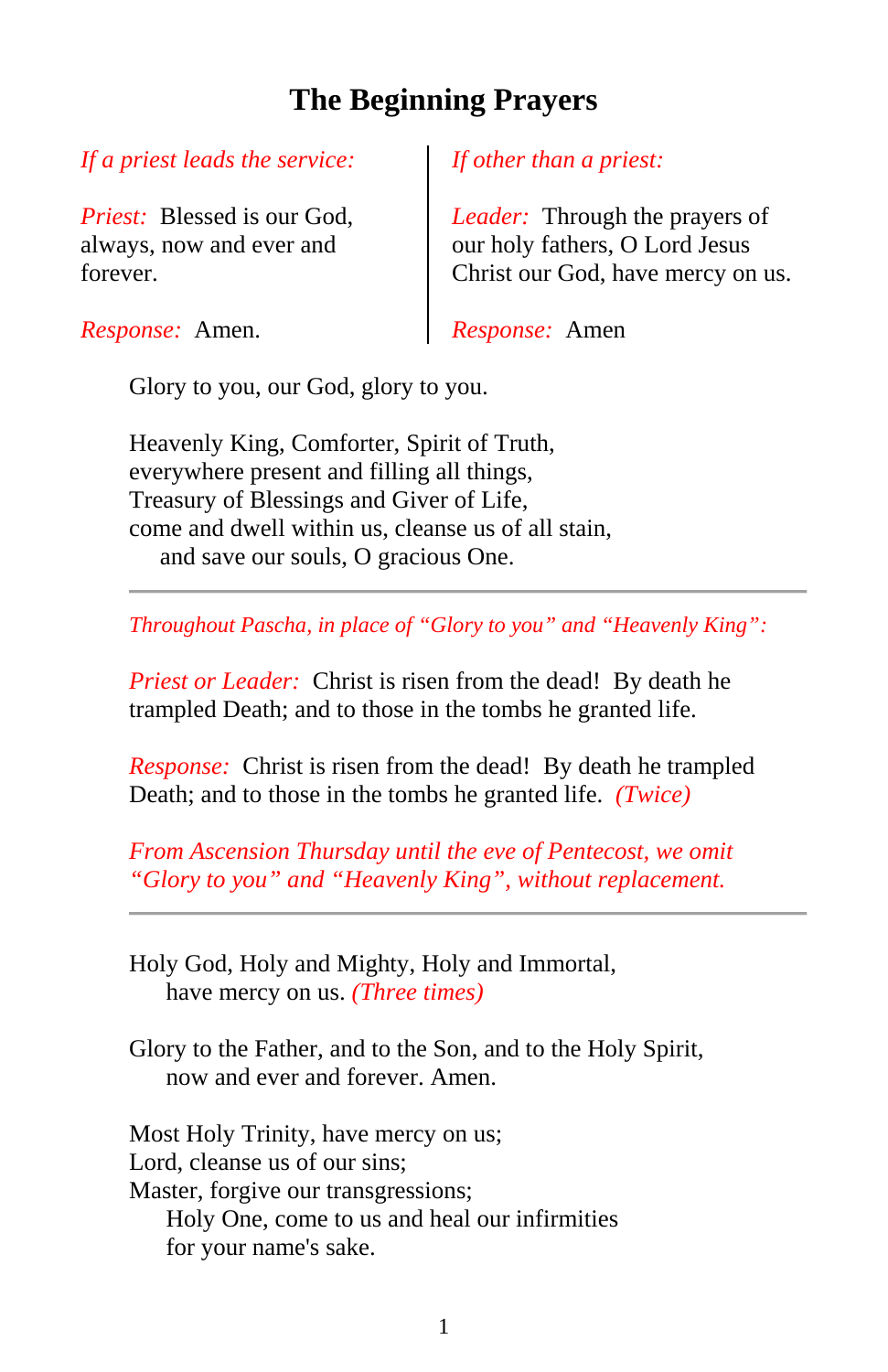Lord, have mercy. *(Three times)*

Glory to the Father, and to the Son, and to the Holy Spirit, now and ever and forever. Amen.

Our Father, who art in heaven, hallowed be thy name; thy kingdom come; thy will be done on earth as it is in heaven. Give us this day our daily bread; and forgive us our trespasses as we forgive those who trespass against us; and lead us not into temptation, but deliver us from evil.

*If a priest leads the service:*

*Priest:* For thine is the kingdom and the power and the glory, Father, Son, and Holy Spirit, now and ever and forever.

*Otherwise:*

*All:* Amen.

*Response:* Amen.

Lord, have mercy. *(12 times)*

Glory to the Father, and to the Son, and to the Holy Spirit, now and ever and forever. Amen.

*Now turn to the appropriate Hour:*

| First Hour | page 3  |
|------------|---------|
| Third Hour | page 11 |
| Sixth Hour | page 19 |
| Ninth Hour | page 37 |

*or to the service of Typika on page 27.*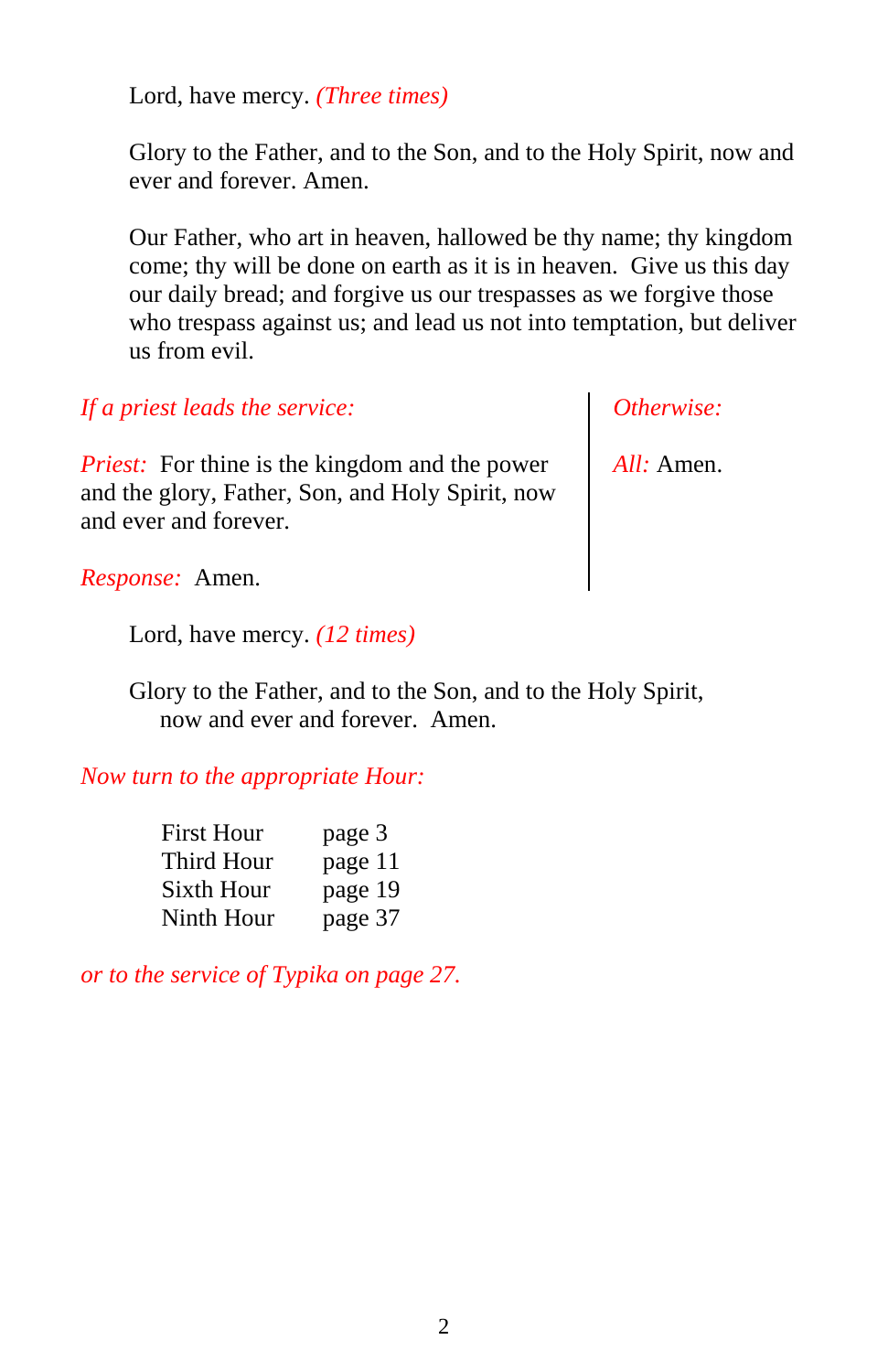## **The First Hour**

Come, let us worship our King and God. *(bow)* Come, let us worship Christ our King and God. *(bow)* Come, let us worship and bow before the only Lord Jesus Christ, the King and our God. *(bow)*

#### **Psalm 5**

To my words give ear, O Lord, give heed to my groaning.

Attend to the sound of my cries, my King and my God.

It is you whom I invoke, O Lord. In the morning you hear me.

In the morning I offer you my prayer, watching and waiting.

You are no God who loves evil; no sinner is your guest.

The boastful shall not stand their ground before your face.

You hate all who do evil; you destroy all who lie.

The deceitful and bloodthirsty man the Lord detests.

But I through the greatness of your love will enter your house;

I will bow down before your holy temple in awe. Lead me, O Lord, in your justice; because of my enemies direct my way in your sight.

No truth can be found in their mouths, their hearts are vanity.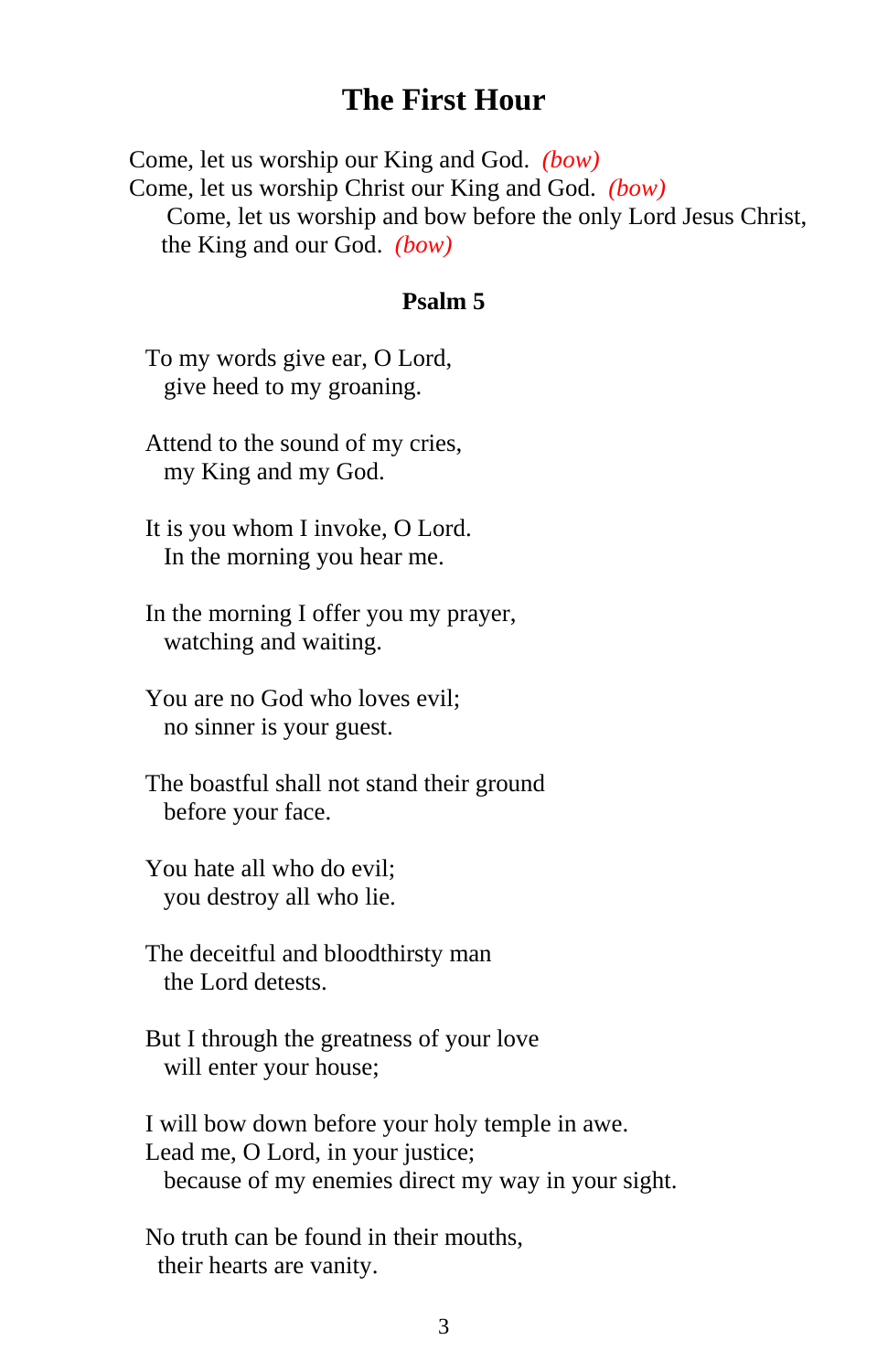Their throats are gaping graves, with their tongues they flatter.

Condemn them, O God; let them fall in their designs.

Drive them out for their many offenses, for they have defied you.

Let all those you protect be glad and rejoice forever and you shall dwell in them.

They who love your name shall rejoice in you.

For you will bless the just, O Lord. You crown us with favor as with a shield.

#### **Psalm 89**

O Lord, you have been our refuge from one generation to the next.

Before the mountains were born or the earth or the world brought forth, you are God, without beginning or end.

You turn men back to dust and say: "Go back, sons of men."

To your eyes a thousand years are like yesterday, come and gone, no more than a watch in the night.

You sweep men away like a dream, like the grass which springs up in the morning.

In the morning it springs up and flowers: by evening it withers and fades.

So we are destroyed in your anger, struck with terror in your fury.

Our guilt lies open before you;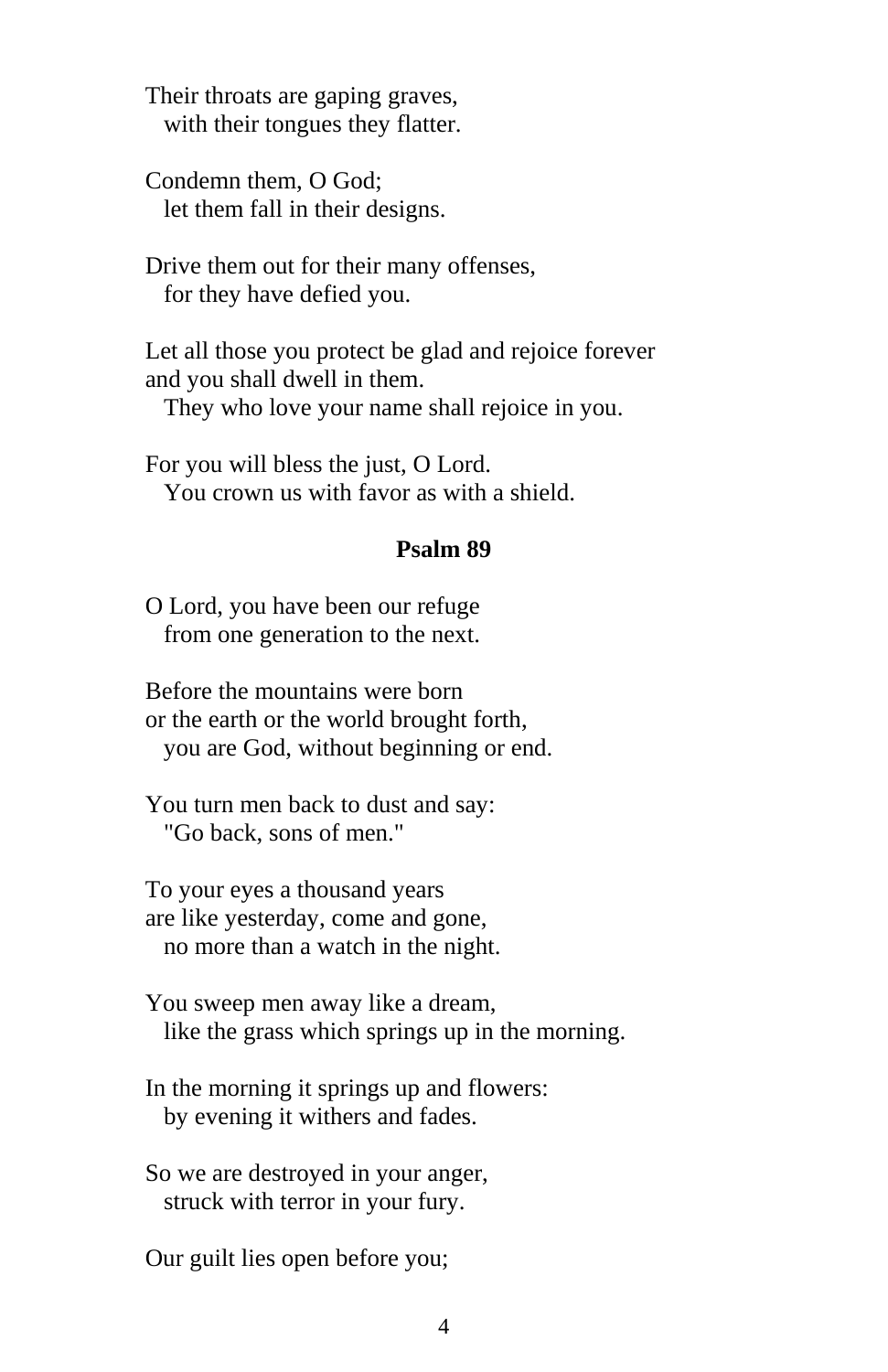our secrets in the light of your face.

All our days pass away in your anger. Our life is over like a sigh. Our years are spun out like a spider spinning.

Our span is seventy years, or eighty for those who are strong.

And most of these are emptiness and pain. They pass swiftly and we are gone.

For meekness has come upon us, and we shall be instructed.

Who understands the power of your anger and fears the strength of your fury?

So make your right hand known to us that we may gain wisdom of heart.

Lord, relent! Is your anger forever? Show pity to your servants.

In the morning, fill us with your love; we shall exult and rejoice all our days.

Give us joy to balance our affliction for the years when we knew misfortune.

Show forth your work to your servants; let your glory shine on their children.

Let the brightness of the Lord be upon us: give success to the works of our hands. Give success to the work of our hands.

#### **Psalm 100**

My song is of mercy and justice; I sing to you, O Lord.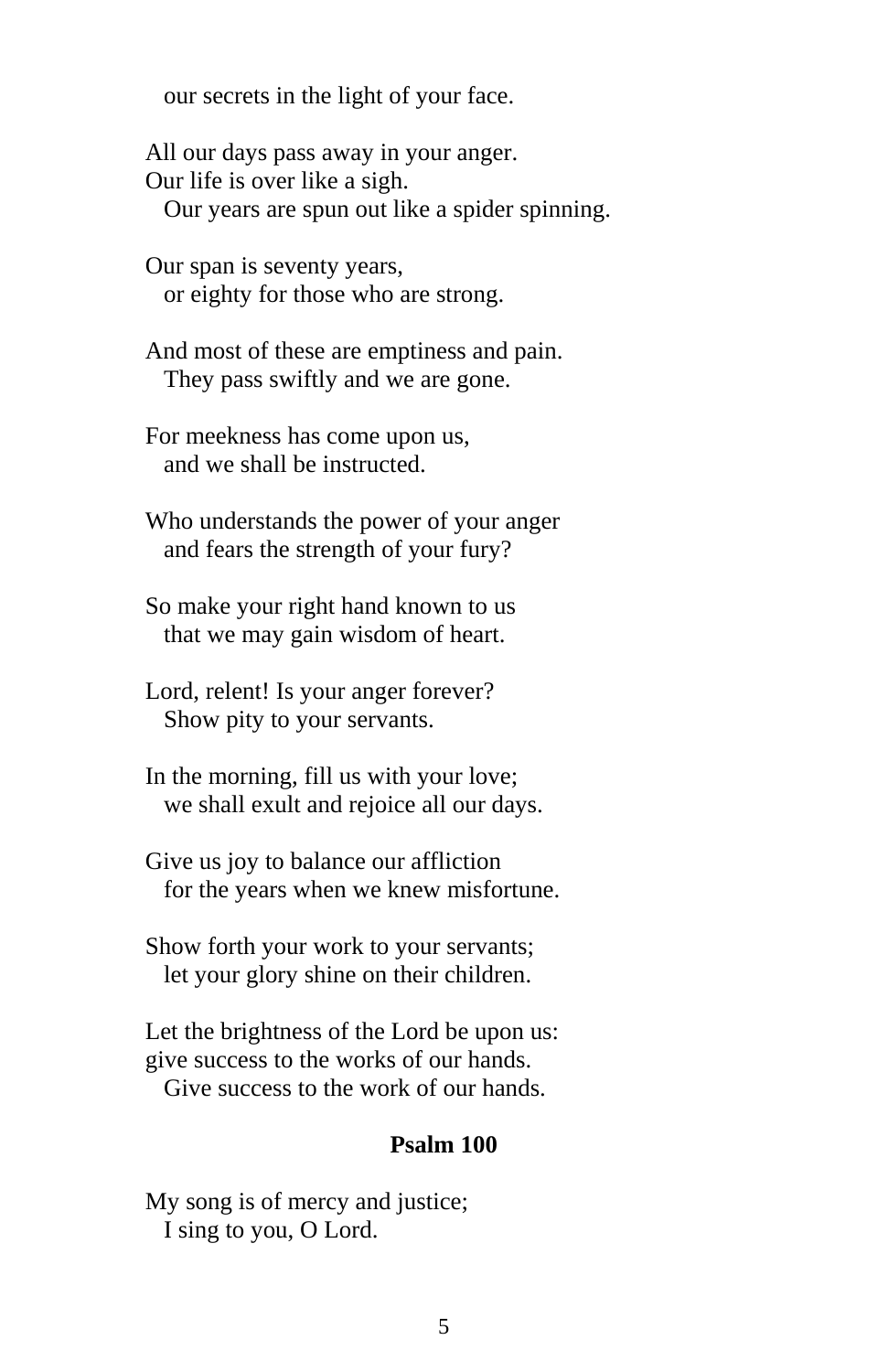I shall walk in the way of perfection. O when, Lord, will you come?

I shall walk with blameless heart within my house;

I shall not set before my eyes whatever is base.

I shall hate the ways of the crooked; they shall not be my friends.

The false-hearted must keep far away; the wicked I disown.

The man who slanders his neighbor in secret I shall bring to silence.

The man of proud looks and haughty heart I shall never endure.

I look to the faithful in the land that they may dwell with me.

He who walks in the way of perfection shall be my friend.

No man who practices deceit shall live within my house.

No man who utters lies shall stand before my eyes.

Morning by morning I shall silence all the wicked in the land,

Uprooting from the city of the Lord all who do evil.

Glory to the Father, and to the Son, and to the Holy Spirit, now and ever and forever. Amen.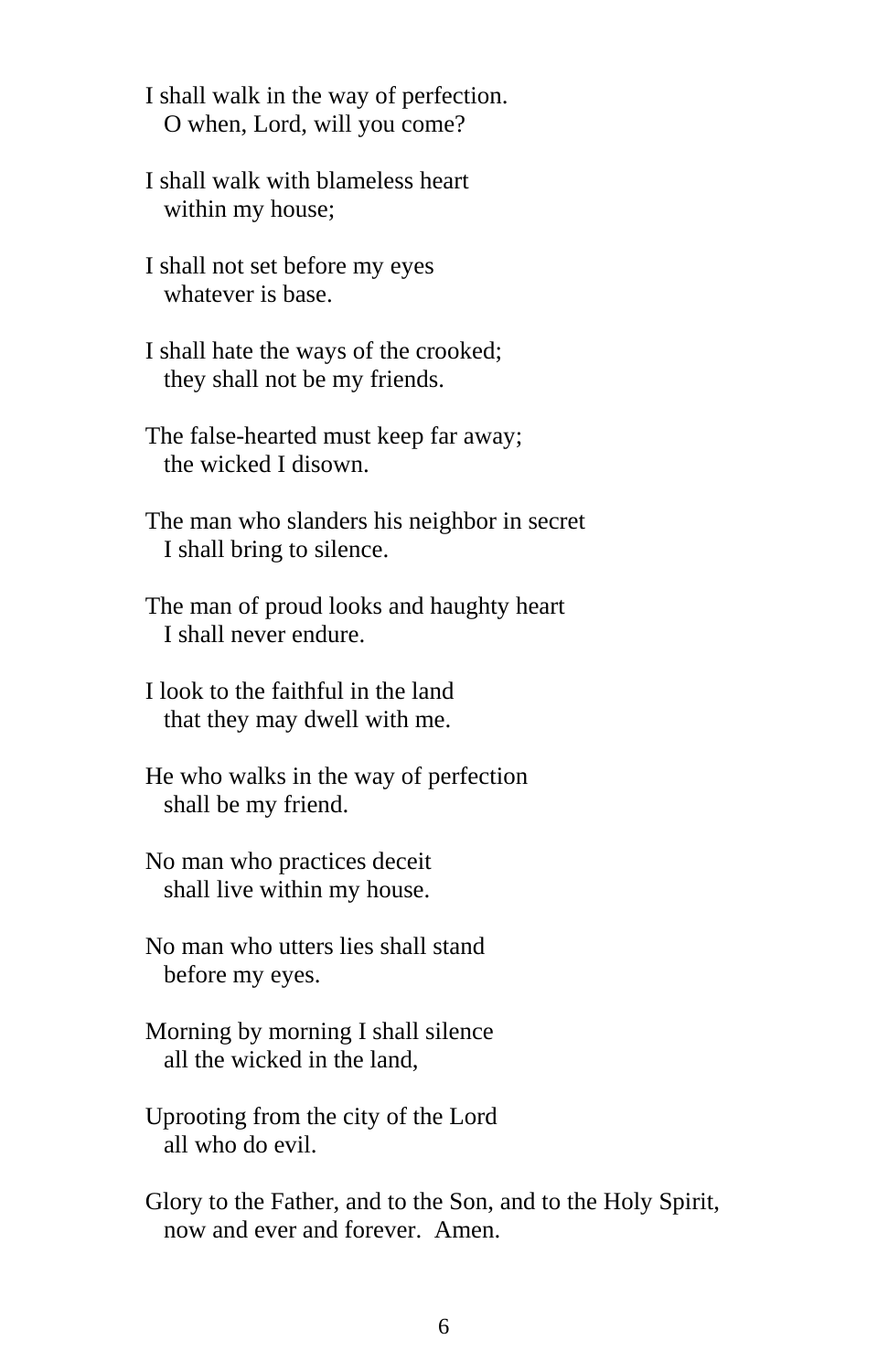Alleluia! Alleluia! Alleluia! Glory to you, O God! *(3 times, with a bow each time)*

Lord, have mercy. *(3 times)*

*If there are two troparia, the first is sung here.*

Glory to the Father, and to the Son, and to the Holy Spirit,

*The appointed TROPARION (or the second, if there are two) is sung. Continuing in the same tone, we sing the theotokion of the Hour:*

Now and ever and forever. Amen.

What shall we call you, O full of grace? \* A heaven, for you have borne the Sun of Justice? \*A paradise, for you have brought forth the Flower of immortality? \* A virgin, for you have remained undefiled? \* A mother, holding in her holy arms the Son who is God of all? \* Intercede with him for the salvation of our souls.

*Then we chant the following verses (Ps. 118:133-135, 70:8):*

Guide my footsteps according to your promise, and let no iniquity rule over me. Redeem me from man's oppression and I shall keep your precepts. Let your face shine on your servant and teach me your decrees. My mouth is filled with your praise, O Lord, that I may sing your glory all the day long. Holy God, Holy and Mighty, Holy and Immortal, have mercy on us. *(Three times)* Glory to the Father, and to the Son, and to the Holy Spirit, now and ever and forever. Amen. Most Holy Trinity, have mercy on us; Lord, cleanse us of our sins; Master, forgive our transgressions; Holy One, come to us and heal our infirmities for your name's sake.

Lord, have mercy. *(Three times)*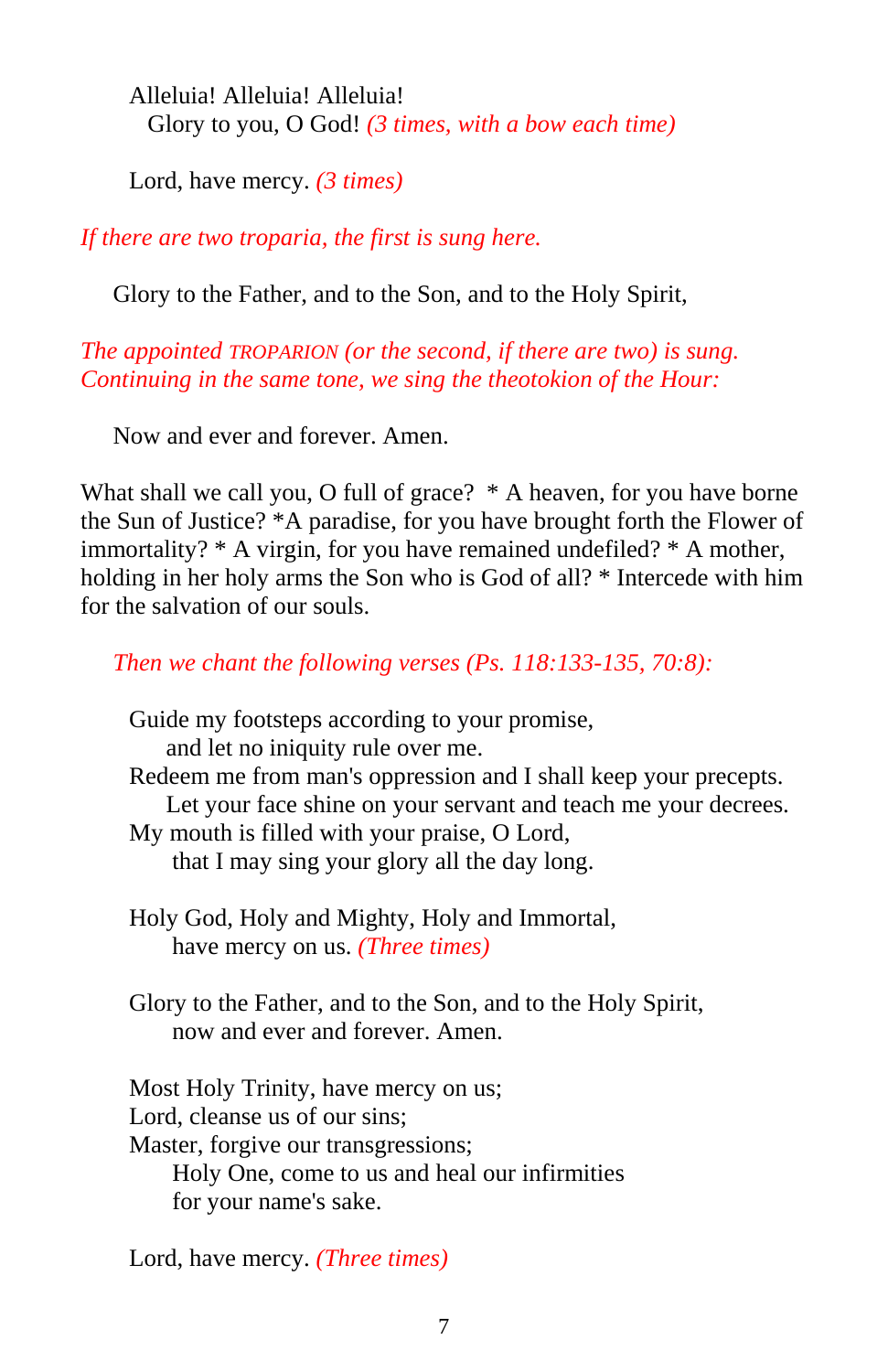Glory to the Father, and to the Son, and to the Holy Spirit, now and ever and forever. Amen.

Our Father, who art in heaven, hallowed be thy name; thy kingdom come; thy will be done on earth as it is in heaven. Give us this day our daily bread; and forgive us our trespasses as we forgive those who trespass against us; and lead us not into temptation, but deliver us from evil.

*If a priest leads the service:*

*Priest:* For thine is the kingdom and the power and the glory, Father, Son, and Holy Spirit, now and ever and forever.

*Otherwise:*

*All:* Amen.

*Response:* Amen.

*The appointed KONTAKION is sung.*

Lord, have mercy. *(40 times)*

*Priest or Leader:* O good God, in all times and places you are worshiped and glorified both in heaven and on earth. You are long-suffering and generous in your mercy and compassion. You love the just and show mercy to the sinner, calling all to repentance through the promise of blessings to come. Deem, O Lord, at this very hour, to receive our supplications and to direct our lives in the path of your commandments. Sanctify our souls; purify our bodies; set aright our minds; cleanse our thoughts; deliver us from all affliction, trouble, and distress; surround us with your holy angels so that, guided and guarded in their camp, we may attain oneness of faith and the knowledge of your unspeakable glory. For you are blessed forever and ever**.**

*Response:* Amen.

Lord have mercy. Lord have mercy. Lord have mercy.

Glory to the Father, and to the Son, and to the Holy Spirit, now and ever and forever. Amen.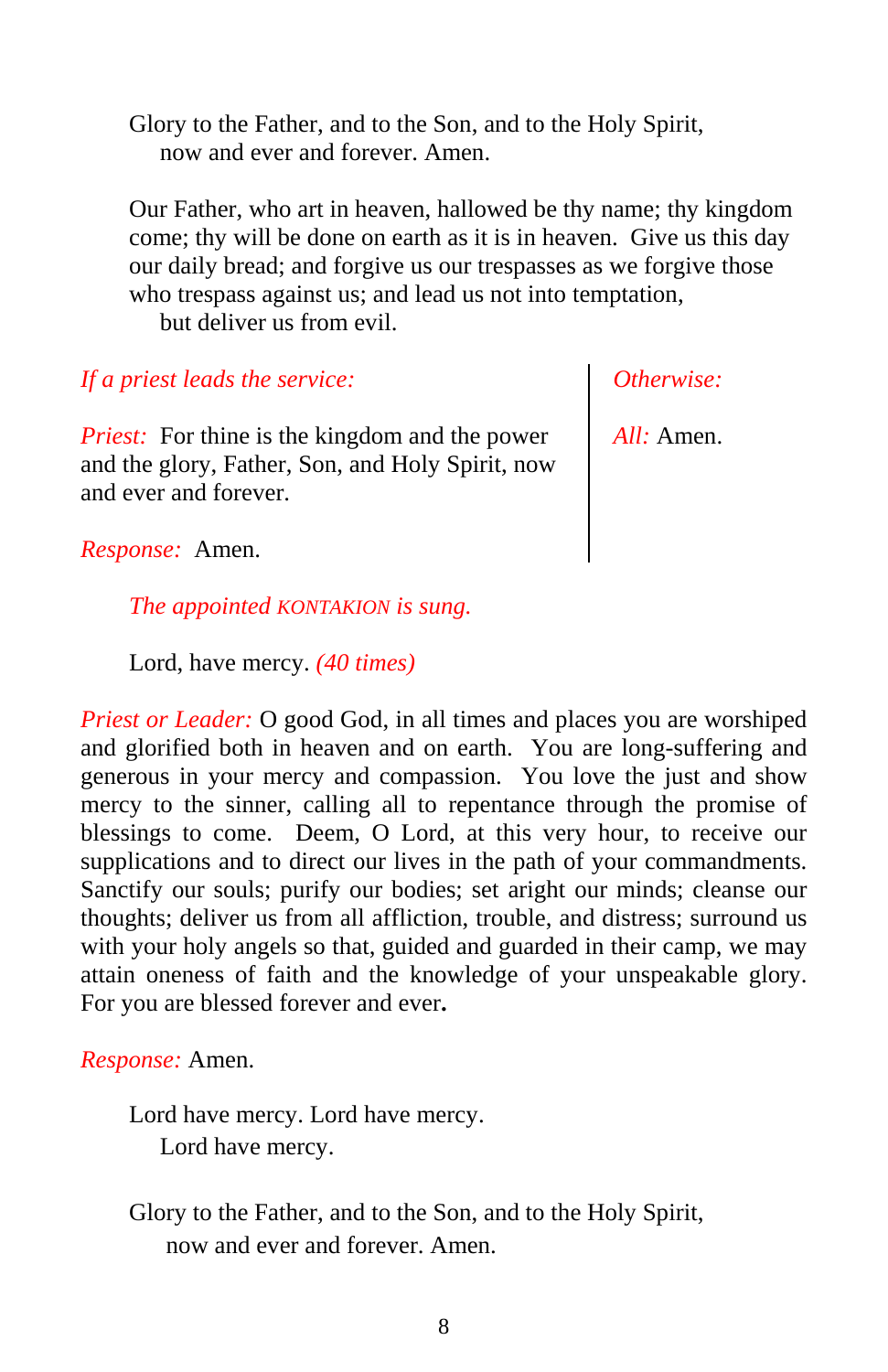More honorable than the cherubim, and beyond compare more glorious than the seraphim; who, a virgin, gave birth to God the Word, you, truly the Theotokos, we magnify.

*If a priest leads the service:* All: Give the blessing, Father, in the name of the Lord*. Priest:* May God be merciful to us and bless us; may He cause His countenance to shine upon us, and have mercy on us. *Response:* Amen. *Otherwise: Leader:* Through the prayers of our holy fathers, O Lord Jesus Christ our God, have mercy on us. *Response:* Amen*.*

*Priest or Leader:* O Christ, you are the true light, who enlightens and sanctifies everyone coming into the world. Sign us with the light of your face, that, walking in it, we may see the light of your unapproachable glory. Direct our steps in the observance of your commands, through the prayers of your most pure Mother and of all your saints.

*Response:* Amen.

*Continue with the Third Hour, if desired. Otherwise, if a priest leads the service, he gives the dismissal as follows:*

*Priest:* Glory to you, O Christ God, our hope, glory to you.

*Response:* Glory to the Father, and to the Son, and to the Holy Spirit, now and ever and forever. Amen. Lord, have mercy. Lord, have mercy. Lord, have mercy. Give the blessing.

*Throughout Pascha, the following is said in place of "Glory to the Father…Give the blessing."* 

*Response:* Christ is risen from the dead! By death he trampled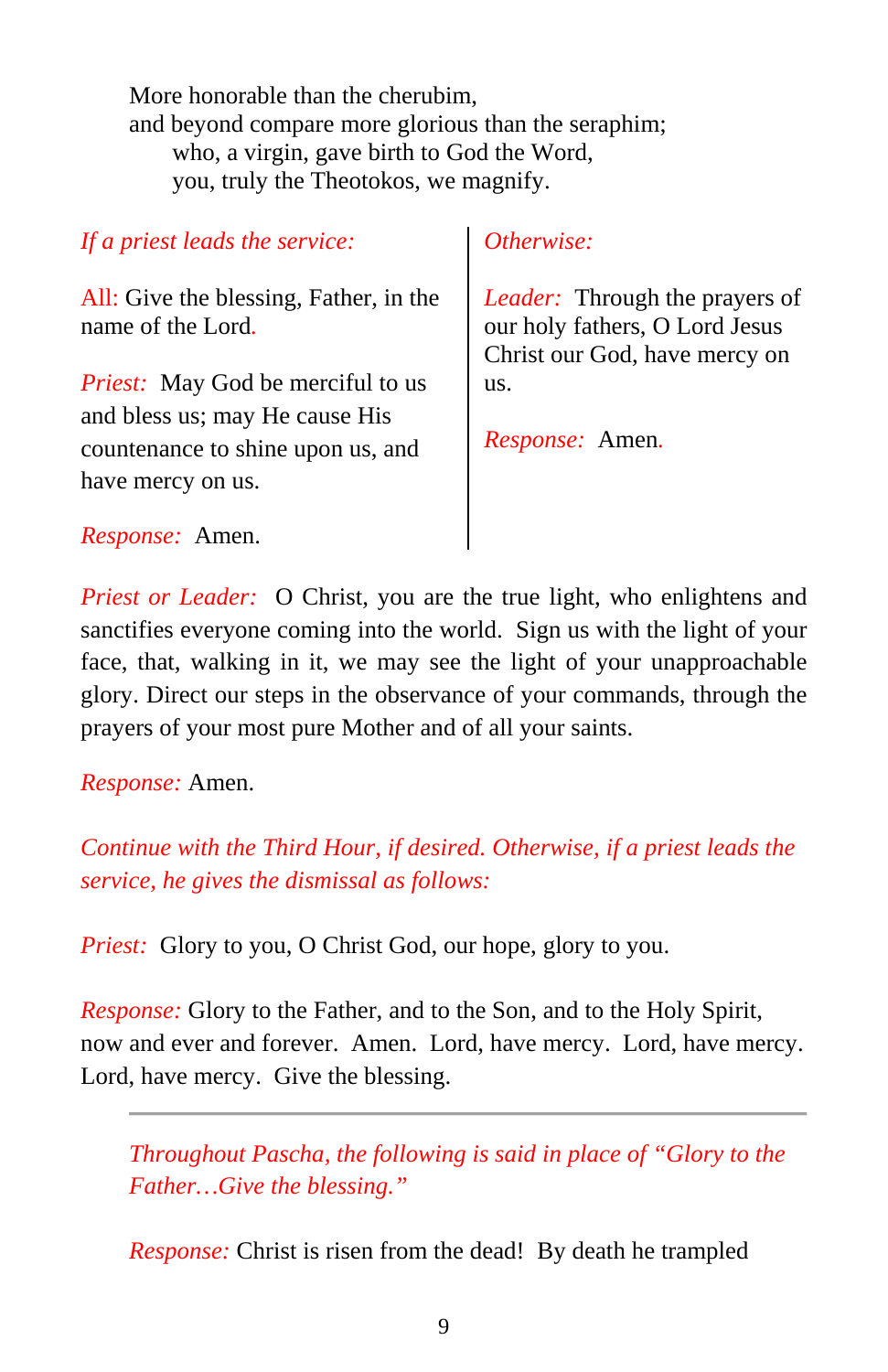Death; and to those in the tombs he granted life. Lord, have mercy. Lord, have mercy. Lord, have mercy. Give the blessing.

*Priest:* May Christ our true God, [*if it is Sunday, add:* risen from the dead,] have mercy on us and save us through the prayers of his most pure Mother; and of the holy, glorious, and illustrious apostles; of our holy *the patron[s] [patroness] of this church*; of the holy *(Name/s of the saint/s whose day it is)*; and through the prayers of all the saints; for Christ is good and loves us all.

*Response:* Amen.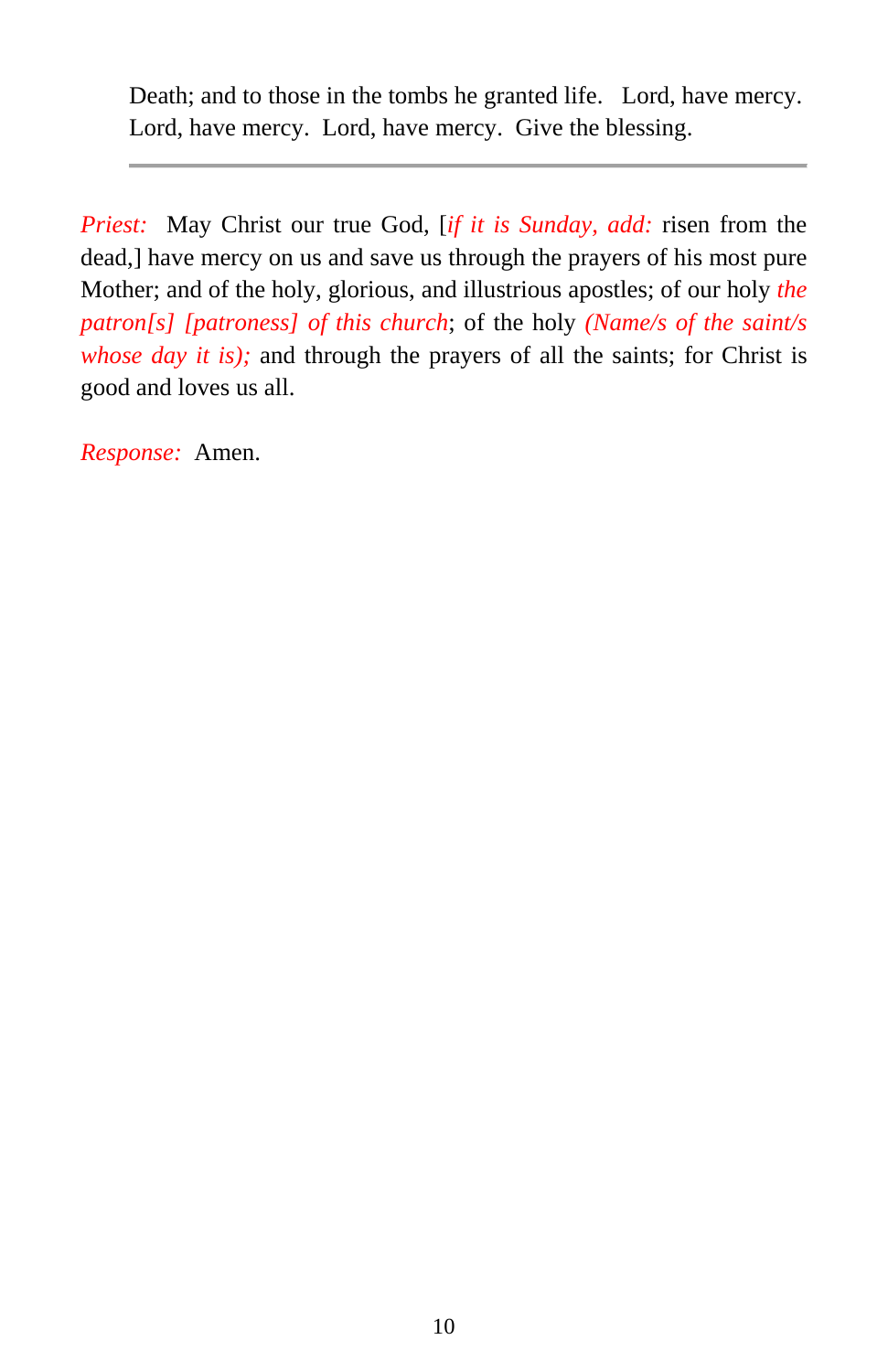## **The Third Hour**

Come, let us worship our King and God. *(bow)* Come, let us worship Christ our King and God. *(bow)* Come, let us worship and bow before the only Lord Jesus Christ, the King and our God. *(bow)*

#### **Psalm 16**

Lord, hear a cause that is just, pay heed to my cry.

Turn your ear to my prayer: no deceit is on my lips.

From you may my judgment come forth. Your eyes discern the truth.

You search my heart, you visit me by night. You test me by fire and you find in me no wrong. My words are not sinful like men's words.

I kept from violence because of your word, I kept my feet firmly in your paths; there was no faltering in my steps.

I am here and I call, you will hear me, O God. Turn your ear to me; hear my words.

Display your great love, you whose right hand saves your friends from those who rebel against them.

Guard me as the apple of your eye. Hide me in the shadow of your wings from the violent attack of the wicked.

My foes encircle me with deadly intent. Their hearts tight shut, their mouths speak proudly. They advance against me, and now they surround me.

Their eyes are watching to strike me to the ground, as though they were lions ready to claw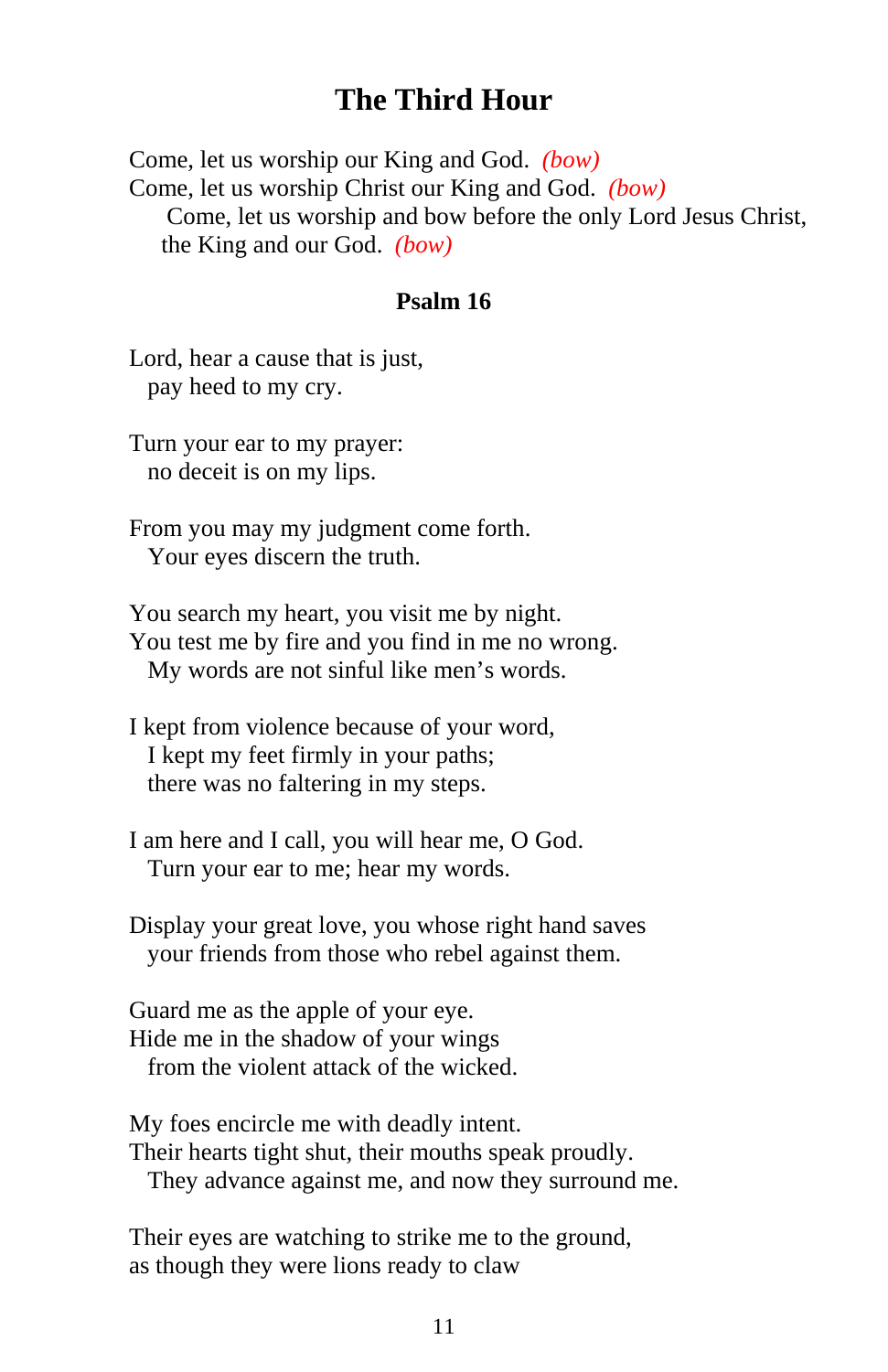or like some young lion crouched in hiding.

Lord, arise, confront them, strike them down! Let your sword rescue my soul from the wicked.

Let your hand, O Lord, rescue me from men, from men whose reward is in this present life.

You give them their fill of your treasures; they rejoice in abundance of offspring and leave their wealth to their children.

As for me, in my justice I shall see your face and be filled, when I awake, with the sight of your glory.

## **Psalm 24**

To you, O Lord, I lift up my soul. I trust you, let me not be disappointed; do not let my enemies triumph.

Those who hope in you shall not be disappointed, but only those who wantonly break faith.

Lord, make me know your ways. Lord, teach me your paths.

Make me walk in your truth, and teach me: for you are God my savior.

In you I hope all day long. Remember your mercy, Lord, and the love you have shown from of old.

Do not remember the sins of my youth. But remember me according to your mercy, because of your goodness, O Lord.

The Lord is good and upright. He will give laws to those who stray.

He guides the humble in the right path,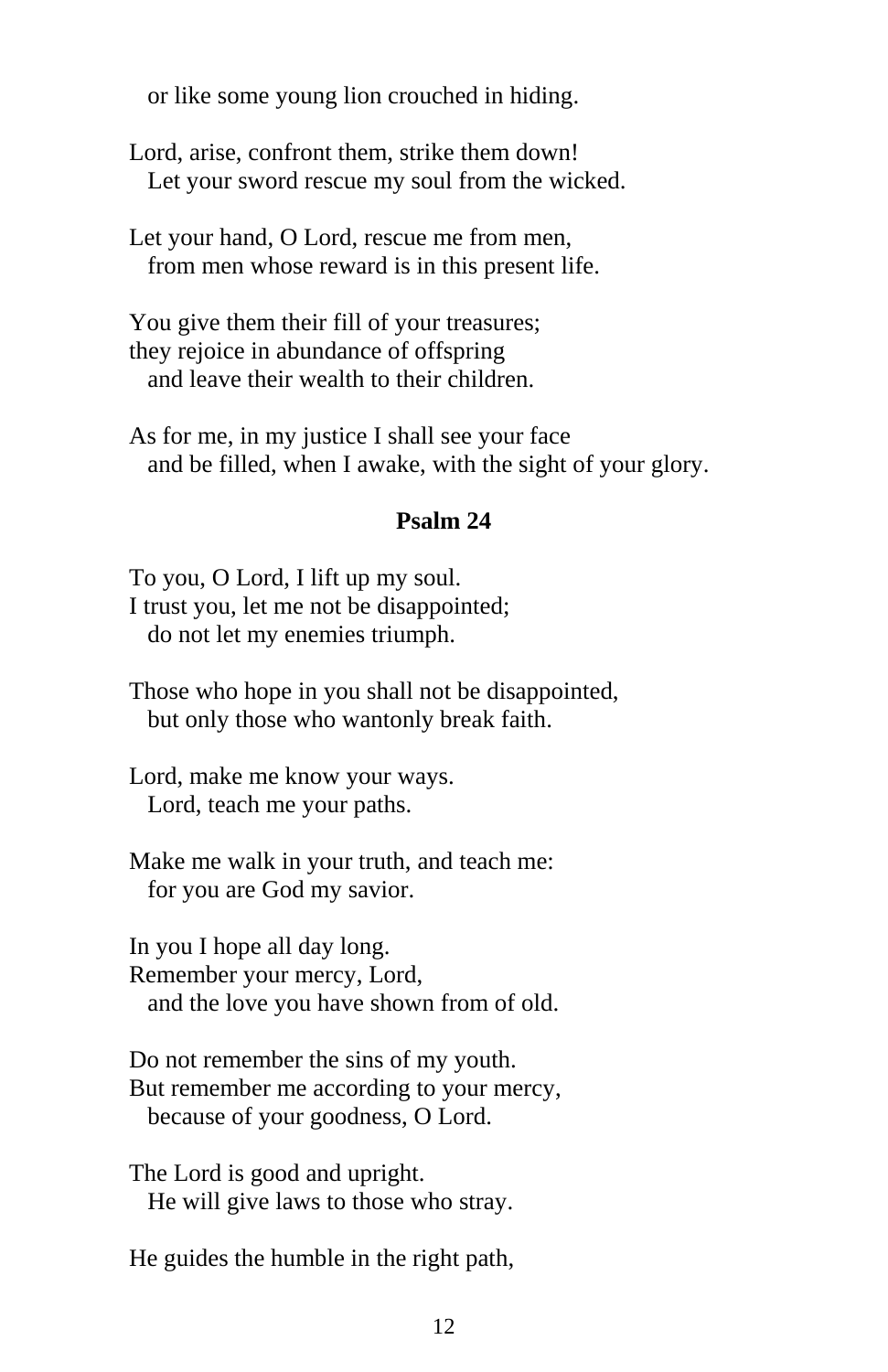He teaches his way to the poor.

His ways are faithfulness and love for those who keep his covenant and will.

Lord, for the sake of your name forgive my guilt, for it is great.

If anyone fears the Lord he will give laws for the way he should choose.

His soul will dwell among the good and his children shall possess the land.

The Lord's friendship is for those who revere him; to them he reveals his covenant.

My eyes are always on the Lord, for he rescues my feet from the snare.

Turn to me and have mercy for I am lonely and poor.

The afflictions of my heart have multiplied. Set me free from my distress.

See my affliction and my toil and take all my sins away.

See how many are my foes; how violent their hatred for me.

Preserve my life and rescue me. Do not disappoint me, you are my refuge.

May innocence and uprightness protect me: for my hope is in you, O Lord. Redeem Israel, O God, from all its distress.

#### **Psalm 50**

Have mercy on me, O God, in your kindness.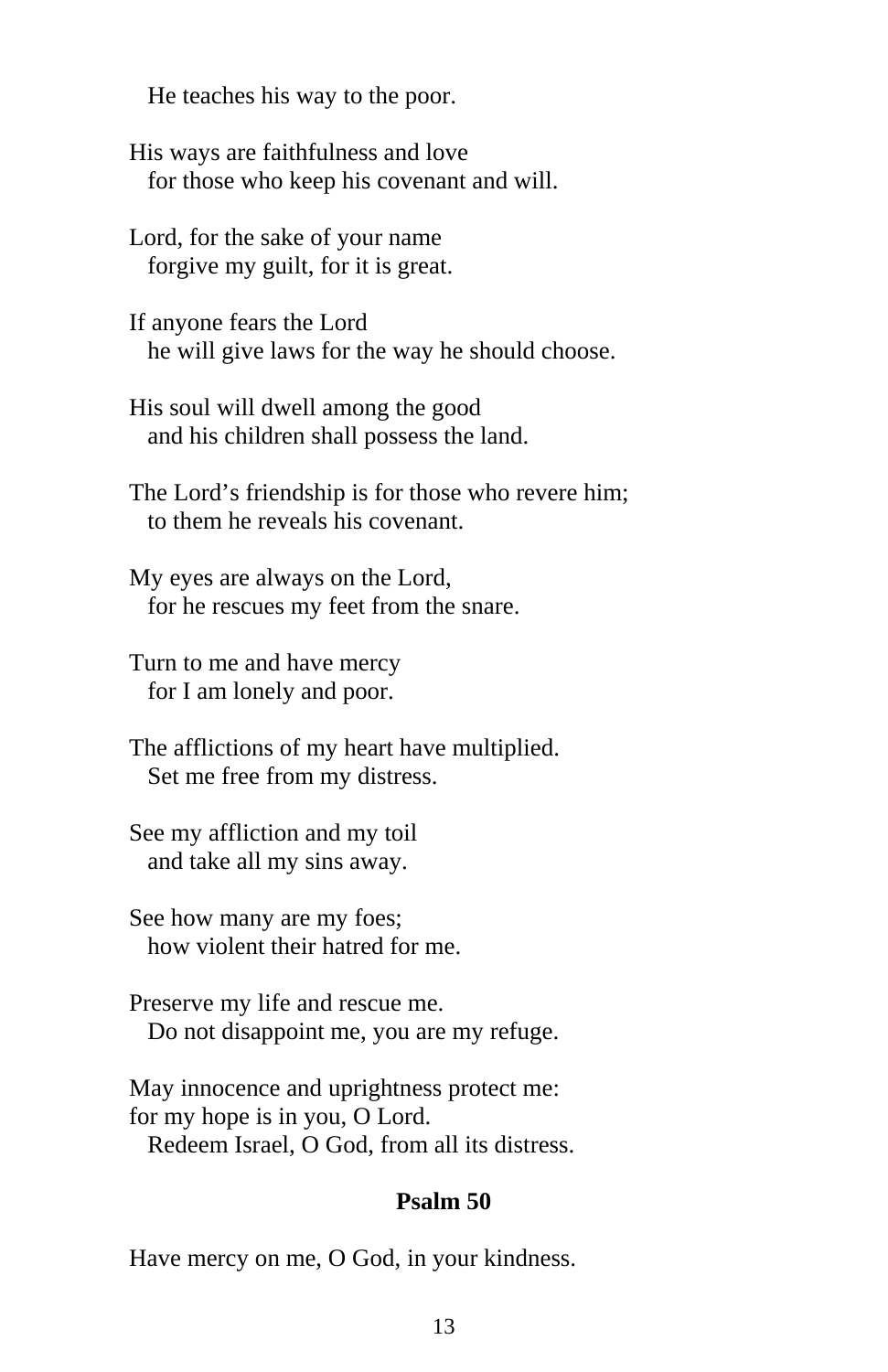In your compassion blot out my offense.

O wash me more and more from my guilt and cleanse me from my sin.

My offenses truly I know them; my sin is always before me.

Against you, you alone, have I sinned; what is evil in your sight I have done.

That you may be justified when you give sentence and be without reproach when you judge.

O see, in guilt I was born, a sinner was I conceived.

Indeed you love truth in the heart; then in the secret of my heart teach me wisdom.

Sprinkle me with hyssop, then I shall be clean; O wash me, I shall be whiter than snow.

Make me hear rejoicing and gladness, that the bones you have crushed may thrill.

From my sins turn away your face and blot out all my guilt.

A pure heart create for me, O God, put a steadfast spirit within me.

Do not cast me away from your presence nor deprive me of your Holy Spirit.

Give me again the joy of your help; with a spirit of fervor sustain me;

That I may teach transgressors your ways and sinners may return to you.

Deliver me from blood-guilt, O God, my saving God,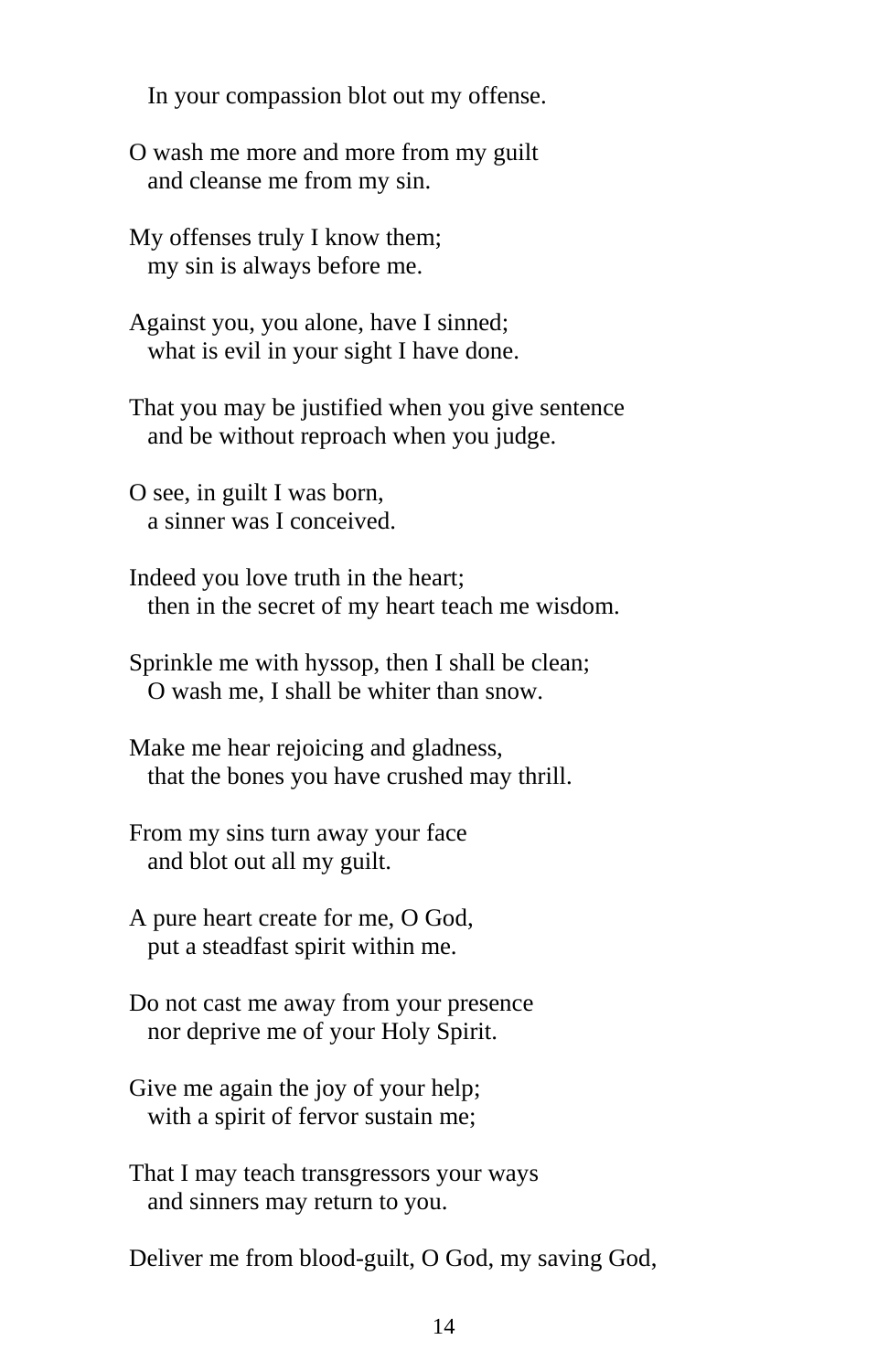and my tongue shall ring out your goodness.

O Lord, open my lips, and my mouth will declare your praise.

For in sacrifice you take no delight, burnt offering from me you would refuse;

My sacrifice, a contrite spirit, a contrite, humbled heart you will not spurn.

In your goodness, O Lord, show favor to Zion; rebuild the walls of Jerusalem.

Then you will be pleased with lawful sacrifice, burnt offerings wholly consumed; then you will be offered young bulls on your altar.

Glory to the Father, and to the Son, and to the Holy Spirit, now and ever and forever. Amen.

*And then, three times with a bow each time:*

Alleluia! Alleluia! Alleluia! Glory to you, O God!

Lord, have mercy. *(3 times)*

*If there are two troparia, the first is sung here.*

Glory to the Father, and to the Son, and to the Holy Spirit,

*We sing the appointed TROPARION (or the second, if there are two). Continuing in the same tone, we sing the theotokion of the Hour:*

Now and ever and forever. Amen.

O Theotokos, you are the true vine laden with the Fruit of life; therefore, we implore you, O Lady, to intercede together with the apostles and all the saints that we may obtain mercy for our souls.

*Then we chant the following verses (Ps. 67:20-21):*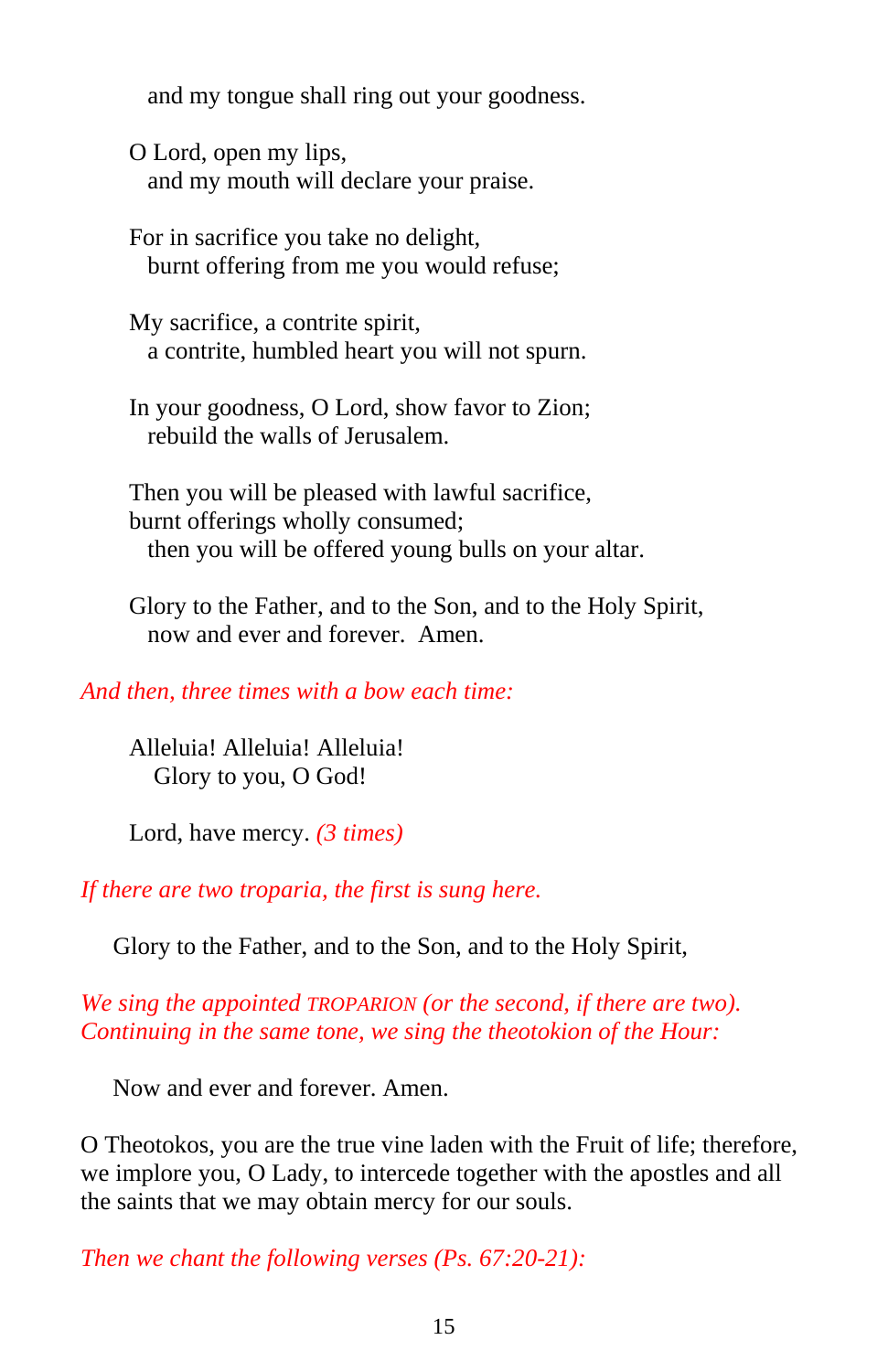May the Lord God be blessed; may the Lord be blessed day after day. The God of our salvation will prosper us; this God of ours is a God who saves.

- Holy God, Holy and Mighty, Holy and Immortal, have mercy on us. *(Three times)*
- Glory to the Father, and to the Son, and to the Holy Spirit, now and ever and forever. Amen.

Most Holy Trinity, have mercy on us; Lord, cleanse us of our sins; Master, forgive our transgressions;

 Holy One, come to us and heal our infirmities for your name's sake.

Lord, have mercy. *(Three times)*

Glory to the Father, and to the Son, and to the Holy Spirit, now and ever and forever. Amen.

Our Father, who art in heaven, hallowed be thy name; thy kingdom come; thy will be done on earth as it is in heaven. Give us this day our daily bread; and forgive us our trespasses as we forgive those who trespass against us; and lead us not into temptation, but deliver us from evil.

*If a priest leads the service:*

*Priest:* For thine is the kingdom and the power and the glory, Father, Son, and Holy Spirit, now and ever and forever.

*Otherwise:*

*All:* Amen.

*Response:* Amen.

*The appointed KONTAKION is sung.*

Lord, have mercy. *(40 times)*

*Priest or Leader:* O good God, in all times and places you are worshiped and glorified both in heaven and on earth. You are long-suffering and generous in your mercy and compassion. You love the just and show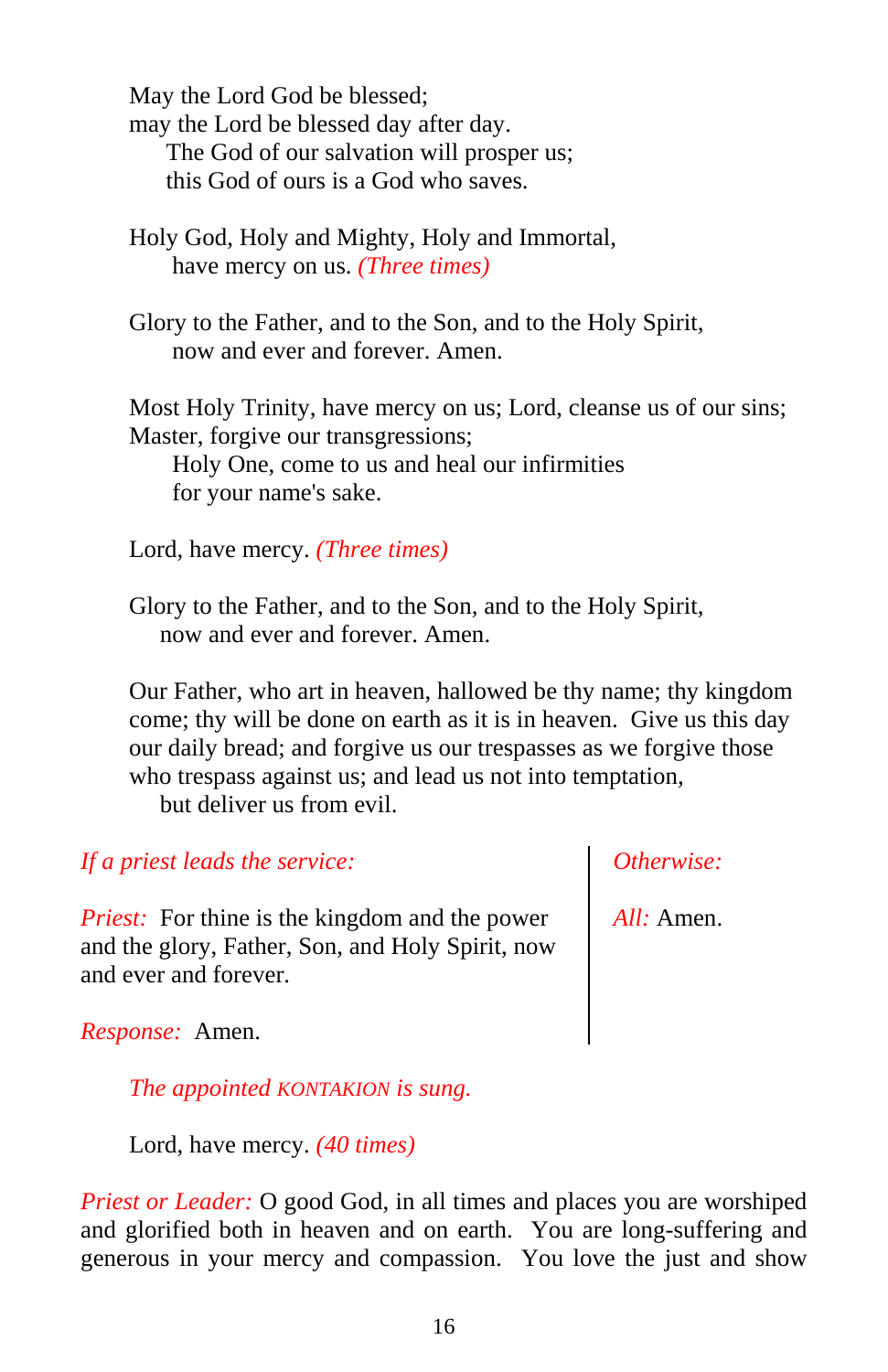mercy to the sinner, calling all to repentance through the promise of blessings to come. Deem, O Lord, at this very hour, to receive our supplications and to direct our lives in the path of your commandments. Sanctify our souls; purify our bodies; set aright our minds; cleanse our thoughts; deliver us from all affliction, trouble, and distress; surround us with your holy angels so that, guided and guarded in their camp, we may attain oneness of faith and the knowledge of your unspeakable glory. For you are blessed forever and ever**.**

*Response:* Amen.

Lord have mercy. *(Three times)*

Glory to the Father, and to the Son, and to the Holy Spirit, now and ever and forever. Amen.

More honorable than the cherubim, and beyond compare more glorious than the seraphim; who, a virgin, gave birth to God the Word, you, truly the Theotokos, we magnify.

*If a priest leads the service:*

All: Give the blessing, Father, in the name of the Lord.

*Priest:* May God be merciful to us and bless us; may He cause His countenance to shine upon us, and have mercy on us.

## *Otherwise:*

*Leader:* Through the prayers of our holy fathers, O Lord Jesus Christ our God, have mercy on us.

*Response:* Amen.

*Response:* Amen.

*Priest or Leader:* Master and God: Almighty Father, only-begotten Son, Lord Jesus Christ, and Holy Spirit, one divinity and one might, have mercy on me, a sinner, and save me, your unworthy servant, according to the ways of your wisdom. For you are blessed forever and ever.

*Response:* Amen.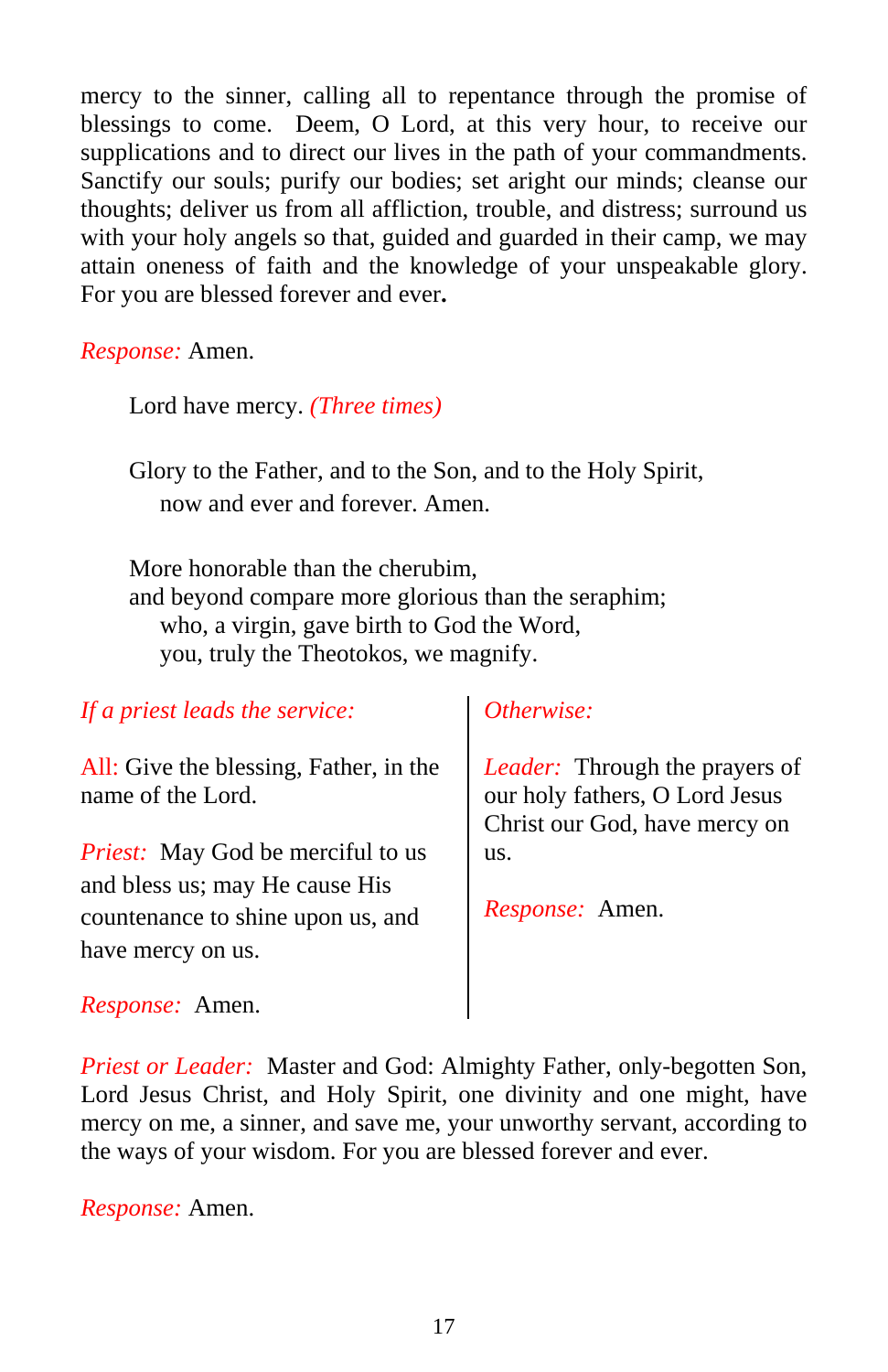*Continue with the Sixth Hour, if desired. Otherwise, if a priest leads the service, he gives the dismissal as follows:*

*Priest:* Glory to you, O Christ God, our hope, glory to you.

*Response:* Glory to the Father, and to the Son, and to the Holy Spirit, now and ever and forever. Amen. Lord, have mercy. Lord, have mercy. Lord, have mercy. Give the blessing.

*Throughout Pascha, the following is said in place of "Glory to the Father…Give the blessing"* 

*Response:* Christ is risen from the dead! By death he trampled Death; and to those in the tombs he granted life. Lord, have mercy. Lord, have mercy. Lord, have mercy. Give the blessing.

*Priest:* May Christ our true God, [*if it is Sunday, add:* risen from the dead,] have mercy on us and save us through the prayers of his most pure Mother; and of the holy, glorious, and illustrious apostles; of our holy *the patron[s] [patroness] of this church*; of the holy *(Name/s of the saint/s whose day it is)*; and through the prayers of all the saints; for Christ is good and loves us all.

*Response:* Amen.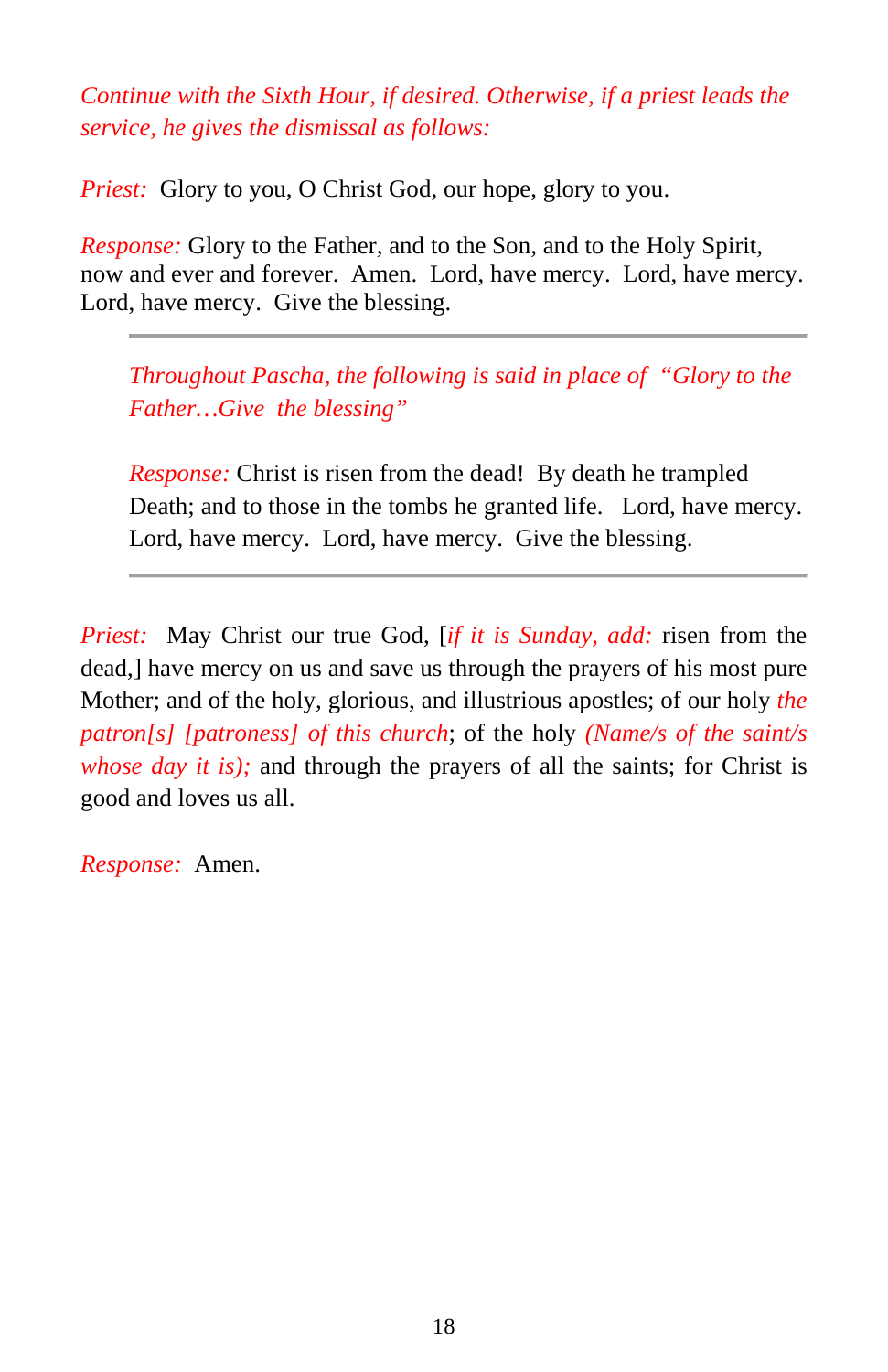## **The Sixth Hour**

Come, let us worship our King and God. *(bow)* Come, let us worship Christ our King and God. *(bow)* Come, let us worship and bow before the only Lord Jesus Christ, the King and our God. *(bow)*

#### **Psalm 53**

O God, save me by your name, by your power, uphold my cause.

O God, hear my prayer; listen to the words of my mouth.

For strangers have risen against me, ruthless men seek my life. They have no regard for God.

But I have God for my help. The Lord upholds my life.

Let the evil recoil upon my foes; you who are faithful, destroy them.

I shall sacrifice to you with willing heart and praise your name for it is good:

For you have rescued me from all distress and my eyes have seen the downfall of my foes.

#### **Psalm 54**

O God, listen to my prayer, do not hide from my pleading.

Attend to me and reply; with my cares, I cannot rest.

I tremble at the shouts of the foe, at the cries of the wicked;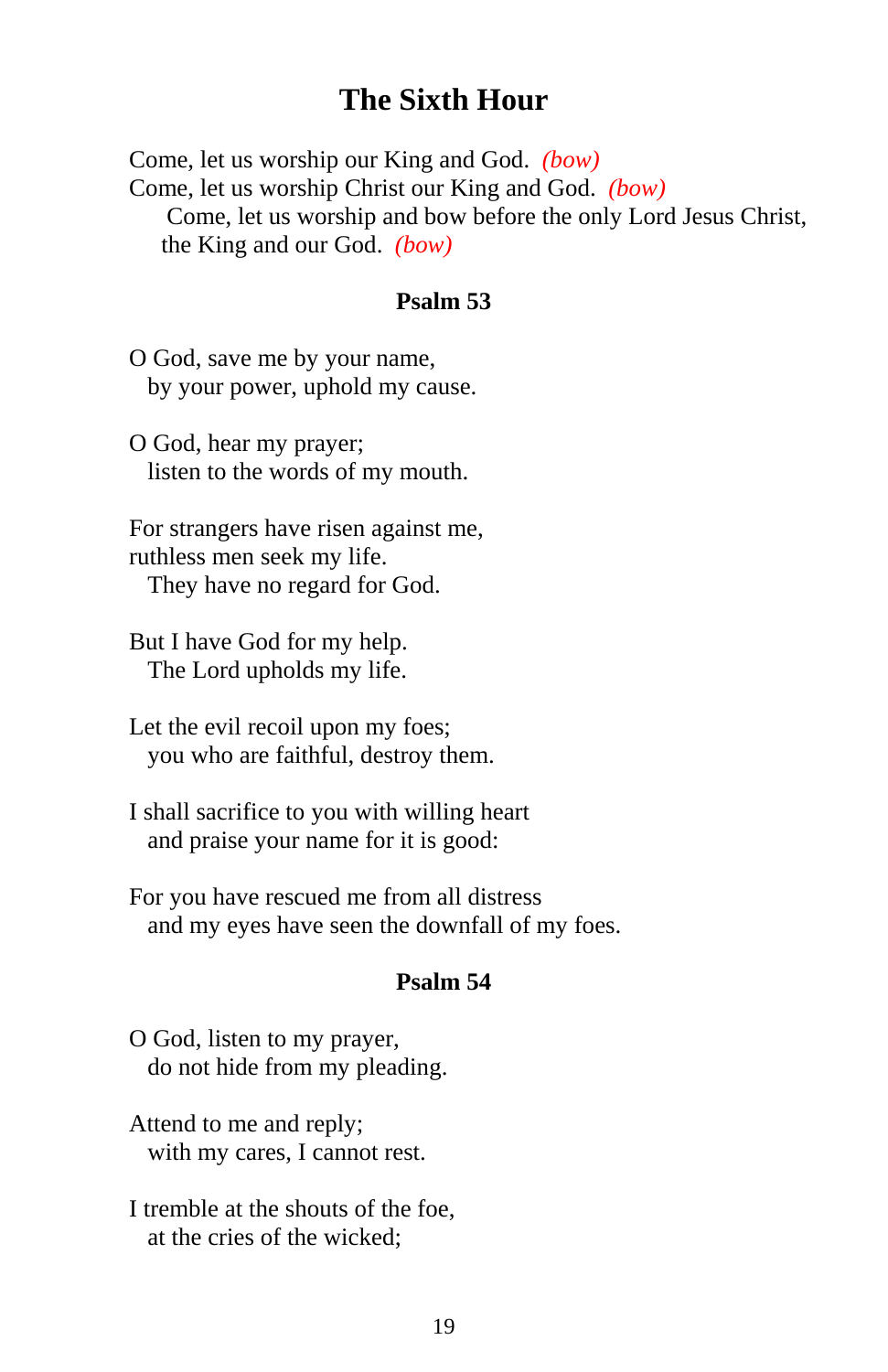For they bring down evil upon me. They assail me with fury.

My heart is stricken within me, death's terror is on me.

Trembling and fear fall upon me and horror overwhelms me.

O that I had wings like a dove to fly away and be at rest.

So I would escape far away and take refuge in the desert.

I would hasten to find a shelter from the raging wind,

From the destructive storm, O Lord, and from their plotting tongues.

For I can see nothing but violence and strife in the city.

Night and day they patrol high on the city walls.

It is full of wickedness and evil; it is full of sin.

Its streets are never free from tyranny and deceit.

If this had been done by an enemy I could bear his taunts.

If a rival had risen against me, I could hide from him.

But it is you, my own companion, my intimate friend! How close was the friendship between us.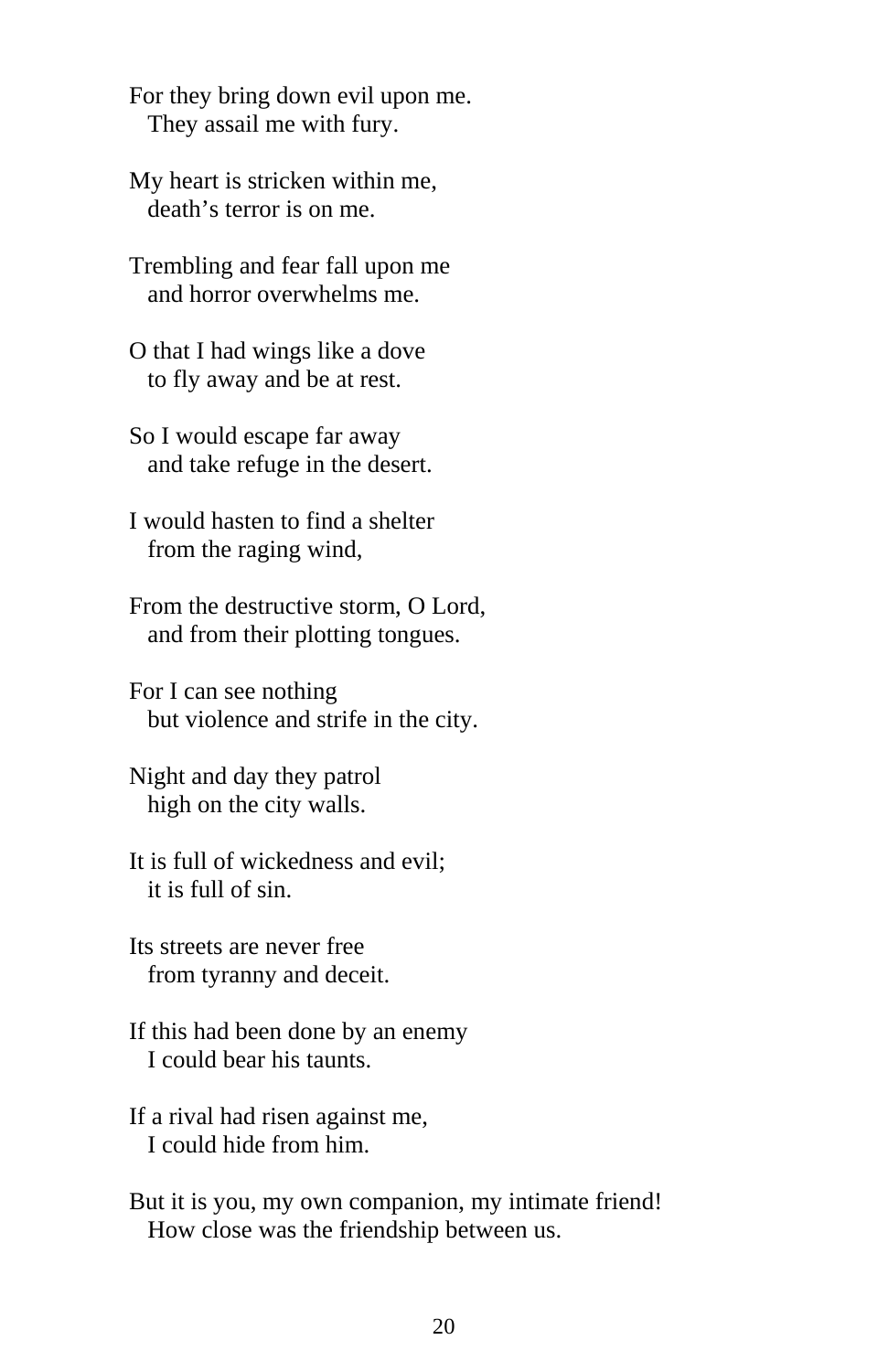We walked together in harmony in the house of God.

May Hades fall suddenly upon them! Let them go to the grave;

For wickedness dwells in their homes and deep in their hearts.

As for me, I shall cry to God, and the Lord will save me.

Evening, morning and at noon I shall cry and lament, but he hears my voice.

He will deliver my soul in peace in the attack against me; for those who fight me are many,

God will hear and will humble them, the eternal judge;

For they will not amend their ways. They have no fear of God.

He has stretched out his hands to pay them back, for they have profaned his covenant,

They have been divided by the anger of his face, and their heart has drawn near.

Their words are smoother than oil, but they are naked swords.

Entrust your cares to the Lord and he will support you.

He will never allow the just man to stumble.

But you, O God, will bring them down to the pit of death.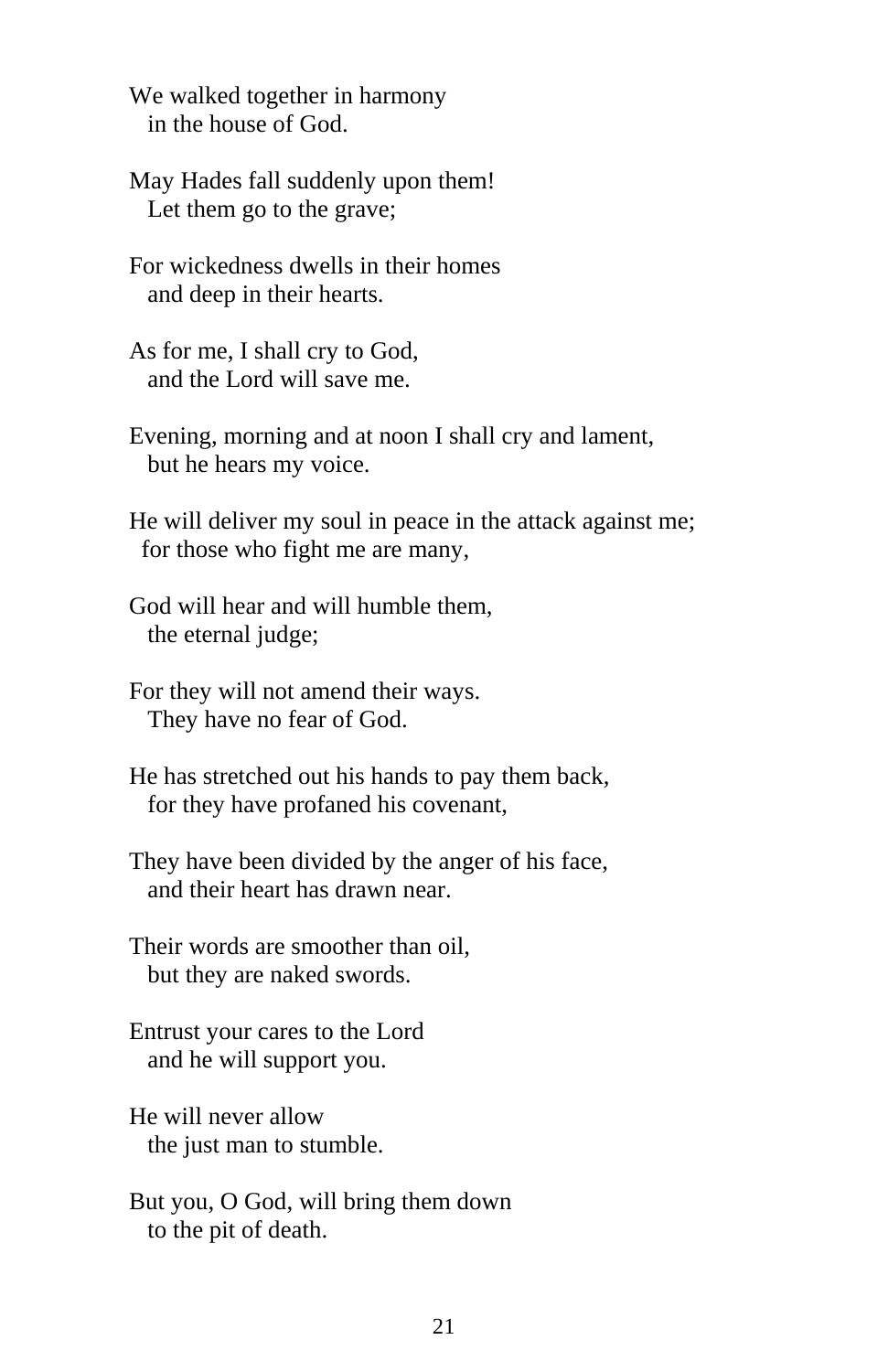Deceitful and bloodthirsty men shall not live half their days. O Lord, I shall trust in you.

#### **Psalm 90**

The one who dwells in the shelter of the Most High abides in the shadow of the God of heaven.

He says to the Lord: "You are my Protector, my Refuge, and my God in whom I trust."

It is he who will free you from the snare of the fowler who seeks to destroy you.

He will conceal you with his pinions and under his wings you will find refuge.

You will not fear the terror of the night nor the arrow that flies by day,

Nor the plague that prowls in the darkness nor the scourge that lays waste at noon.

A thousand may fall at your side, ten thousand fall at your right,

You, it will never approach; his faithfulness is buckler and shield.

Your eyes have only to look to see how the wicked are repaid,

You who have said: "Lord, my refuge!" and have made the Most High your dwelling.

Upon you no evil shall fall, no plague approach where you dwell.

For you has he commanded his angels, to keep you in all your ways.

They shall bear you upon their hands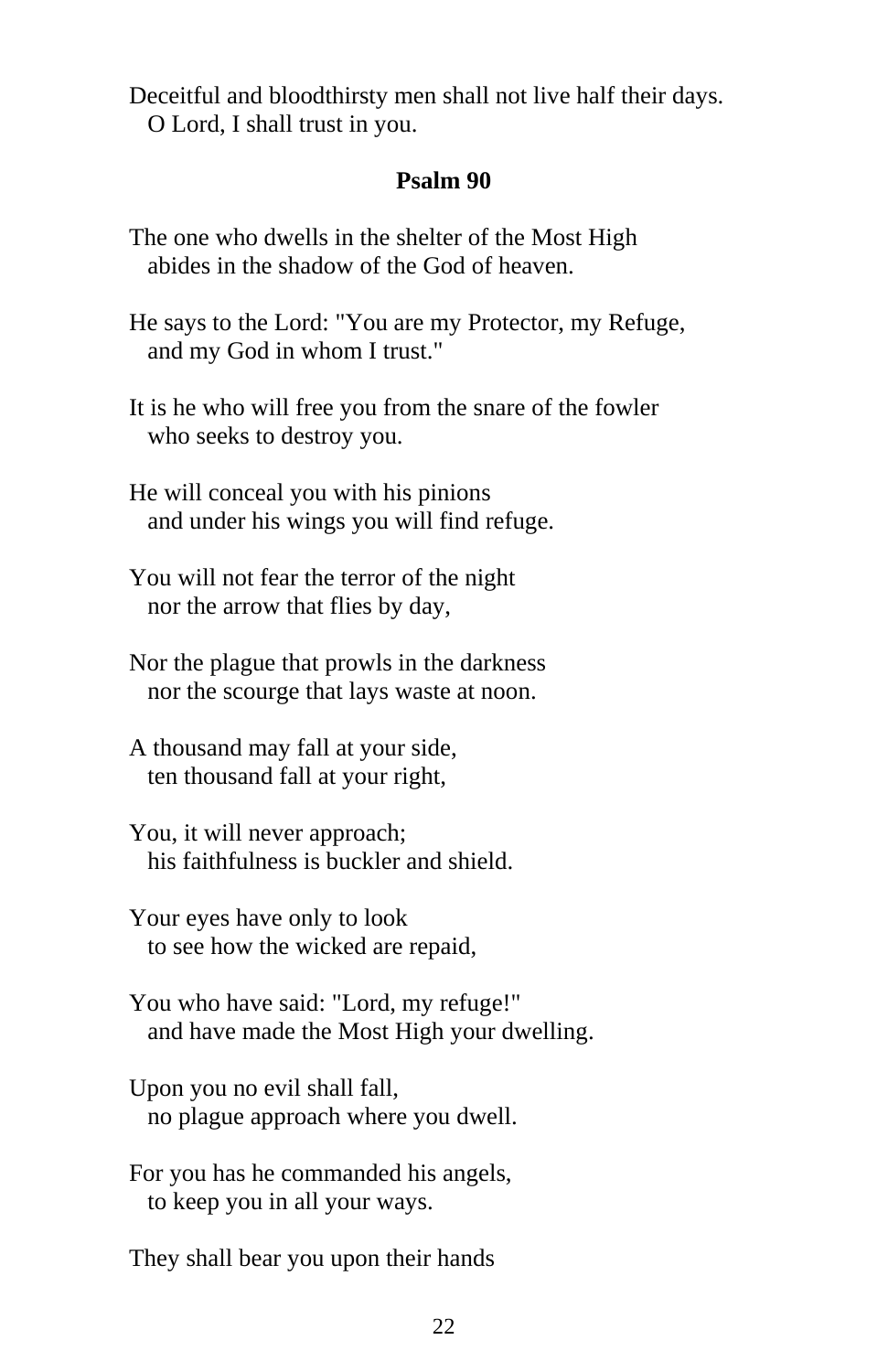lest you strike your foot against a stone.

On the lion and the viper you will tread and trample the young lion and the dragon.

Since he clings to me in love, I will free him; protect him for he knows my name.

When he calls I shall answer: "I am with you," I will save him in distress and give him glory.

With length of days I will content him; I shall let him see my saving power.

Glory to the Father, and to the Son, and to the Holy Spirit, now and ever and forever. Amen.

*And then, three times with a bow each time:*

Alleluia! Alleluia! Alleluia! Glory to you, O God!

Lord, have mercy. *(3 times)*

*If there are two troparia, the first is sung here.*

Glory to the Father, and to the Son, and to the Holy Spirit,

*We sing the appointed TROPARION (or the second, if there are two). Continuing in the same tone, we sing the theotokion of the Hour:*

Now and ever and forever. Amen.

Since we have no one in whom to confide \* because of our many sins, O Virgin Theotokos,\* intercede for us with the one who was born of you; \* for a mother's prayer is a powerful means for obtaining the Master's favor. \* You are most worthy of veneration, \* so do not turn away from the pleading of us sinners; \* for the one who willed to suffer for our sake is full of mercy, \* and his power is sufficient to save us.

*Then we chant the following verses (Ps. 78:8-9)*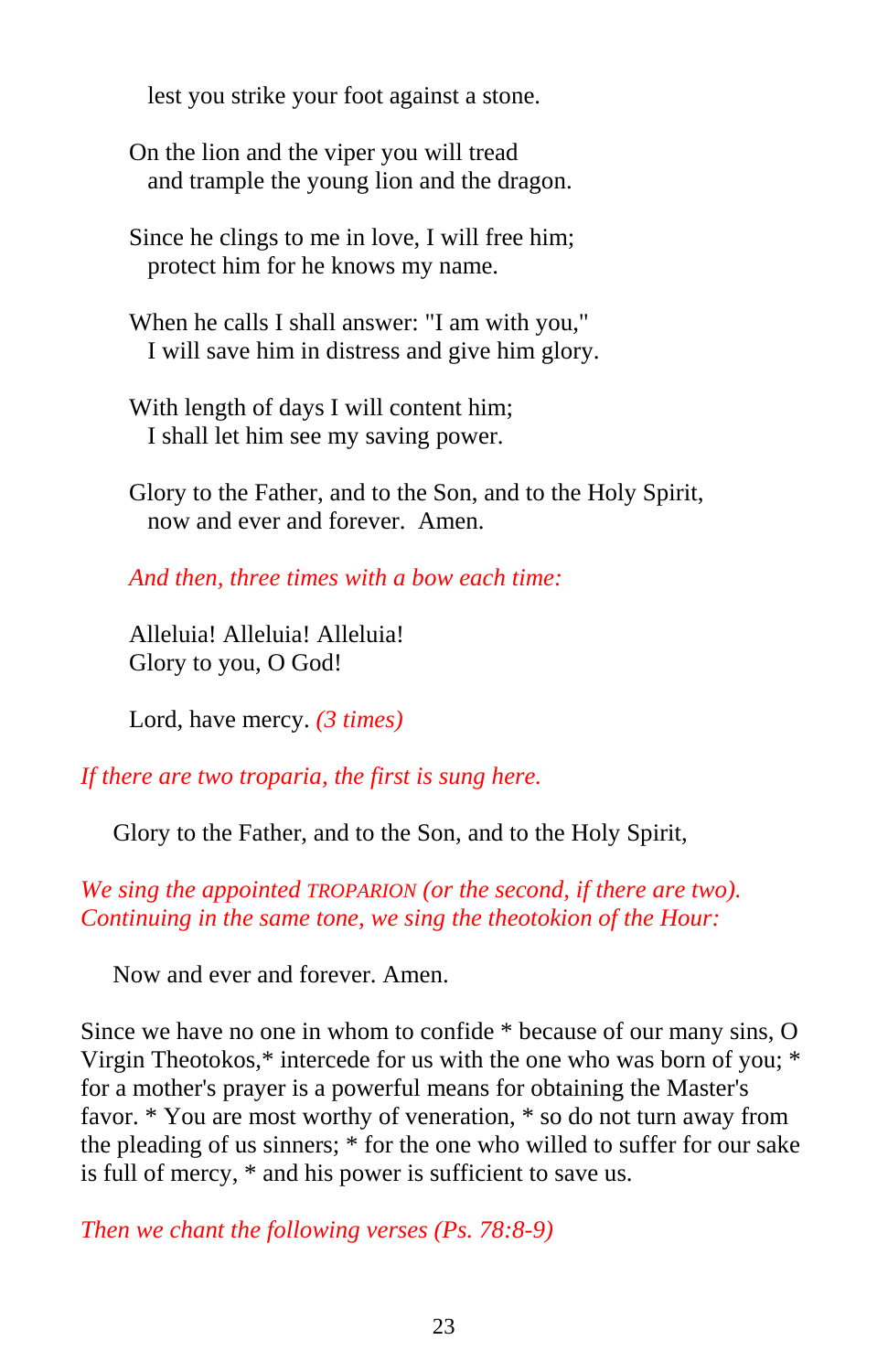Let your compassion hasten to meet us; we are left in the depths of distress.

- O God our savior, come to our help. Come for the sake of the glory of your name.
- O Lord our God, forgive us our sins; rescue us for the sake of your name.
- Holy God, Holy and Mighty, Holy and Immortal, have mercy on us. *(Three times)*
- Glory to the Father, and to the Son, and to the Holy Spirit, now and ever and forever. Amen.

Most Holy Trinity, have mercy on us; Lord, cleanse us of our sins; Master, forgive our transgressions; Holy One, come to us and heal our infirmities for your name's sake.

Lord, have mercy. *(Three times)*

Glory to the Father, and to the Son, and to the Holy Spirit, now and ever and forever. Amen.

Our Father, who art in heaven, hallowed be thy name; thy kingdom come; thy will be done on earth as it is in heaven. Give us this day our daily bread; and forgive us our trespasses as we forgive those who trespass against us; and lead us not into temptation, but deliver us from evil.

*If a priest leads the service:*

*Priest:* For thine is the kingdom and the power and the glory, Father, Son, and Holy Spirit, now and ever and forever.

*Response:* Amen.

*The appointed KONTAKION is sung.*

Lord, have mercy. *(40 times)*

## *Otherwise:*

*All:* Amen.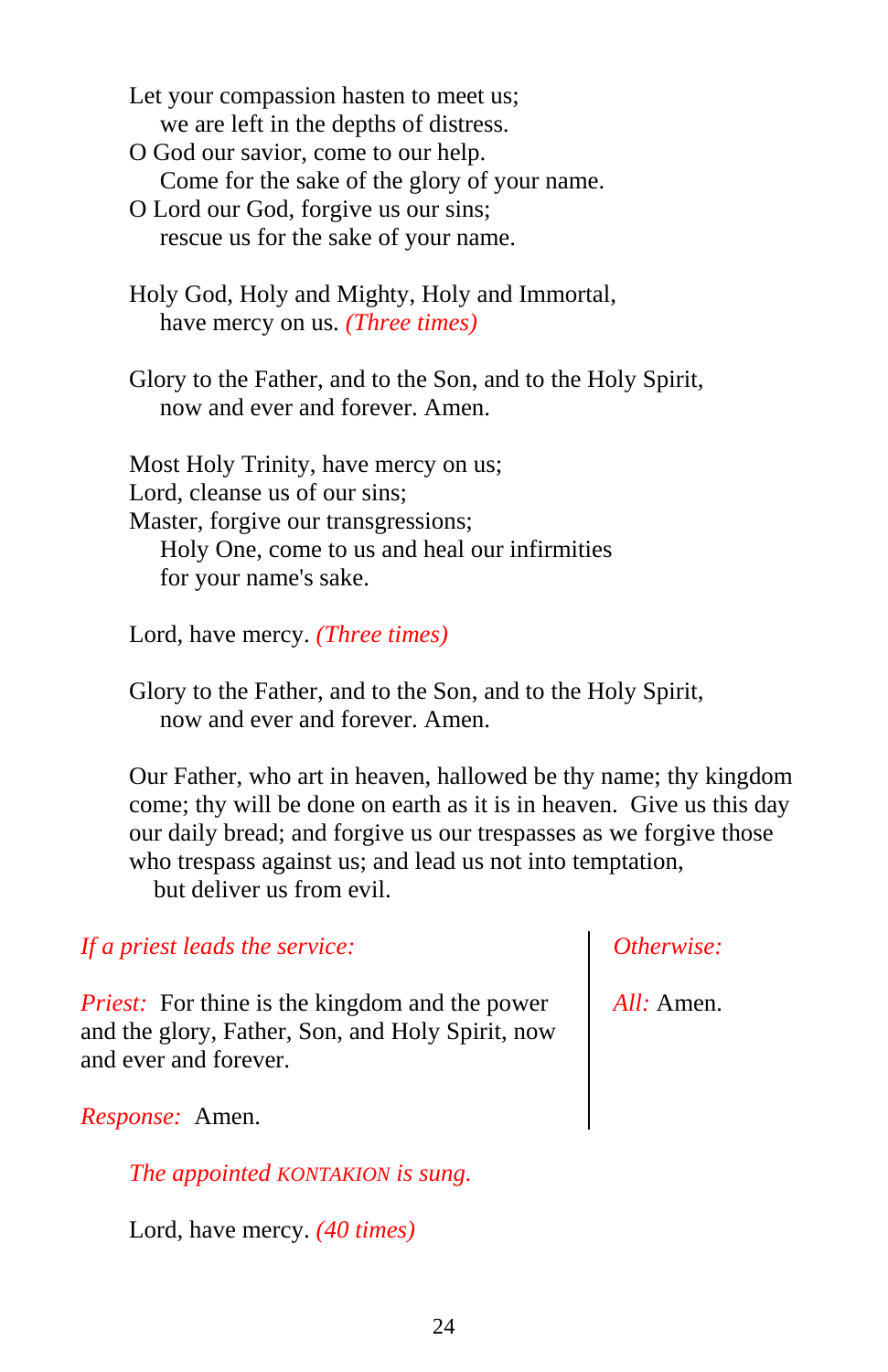*Priest or Leader:* O good God, in all times and places you are worshiped and glorified both in heaven and on earth. You are long-suffering and generous in your mercy and compassion. You love the just and show mercy to the sinner, calling all to repentance through the promise of blessings to come. Deem, O Lord, at this very hour, to receive our supplications and to direct our lives in the path of your commandments. Sanctify our souls; purify our bodies; set aright our minds; cleanse our thoughts; deliver us from all affliction, trouble, and distress; surround us with your holy angels so that, guided and guarded in their camp, we may attain oneness of faith and the knowledge of your unspeakable glory. For you are blessed forever and ever**.**

*Response:* Amen.

Lord have mercy. *(Three times)*

Glory to the Father, and to the Son, and to the Holy Spirit, now and ever and forever. Amen.

More honorable than the cherubim, and beyond compare more glorious than the seraphim; who, a virgin, gave birth to God the Word, you, truly the Theotokos, we magnify.

## *If a priest leads the service:*

All: Give the blessing, Father, in the name of the Lord.

*Priest:* May God be merciful to us and bless us; may He cause His countenance to shine upon us, and have mercy on us.

## *Otherwise:*

*Leader:* Through the prayers of our holy fathers, O Lord Jesus Christ our God, have mercy on us.

*Response:* Amen.

*Response:* Amen.

*Priest or Leader:* God and Lord of Powers and Maker of all creation, through your compassion beyond our understanding, you sent down your only-begotten Son, our Lord Jesus Christ, for the salvation of our race. Through his honorable cross he canceled the debt of our sins and triumphed over the powers and masters of darkness.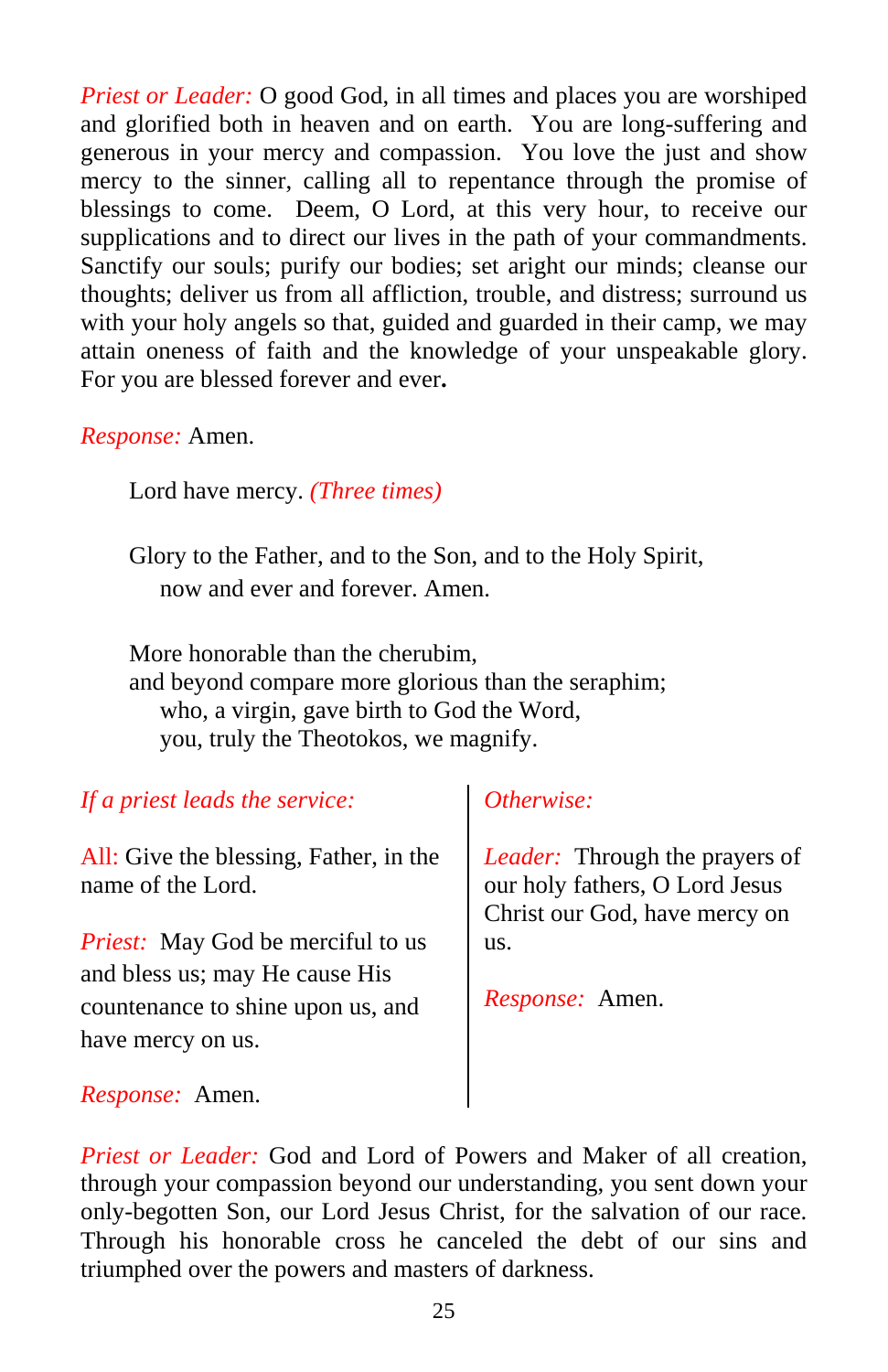Now, O loving Master, accept from us sinners these prayers of thanksgiving and petition, and preserve us from any deadly fall in the darkness and against every visible and invisible enemy who may seek our harm. Pierce our bodies with fear of you, and let not our souls fall into evil words or thoughts, but, instead, wound them with love for you so that, looking upon you at all times and guided by the light that emanates from you, we may contemplate the unapproachable eternal light. May we ever address our profession and thanksgiving to you, O eternal Father, to your only-begotten Son, and to your all-holy, good, and life-creating Spirit, now and ever and forever.

*Response:* Amen.

*Continue with Typika or the Ninth Hour, if desired. Otherwise, if a priest leads the service, he gives the dismissal as follows:*

*Priest:* Glory to you, O Christ God, our hope, glory to you.

*Response:* Glory to the Father, and to the Son, and to the Holy Spirit, now and ever and forever. Amen. Lord, have mercy. Lord, have mercy. Lord, have mercy. Give the blessing.

*Throughout Pascha, the following is said in place of "Glory to the Father…Give the blessing"* 

*Response:* Christ is risen from the dead! By death he trampled Death; and to those in the tombs he granted life. Lord, have mercy. Lord, have mercy. Lord, have mercy. Give the blessing.

*Priest:* May Christ our true God, [*if it is Sunday, add:* risen from the dead,] have mercy on us and save us through the prayers of his most pure Mother; and of the holy, glorious, and illustrious apostles; of our holy *the patron[s] [patroness] of this church*; of the holy *(Name/s of the saint/s whose day it is);* and through the prayers of all the saints; for Christ is good and loves us all.

*Response:* Amen.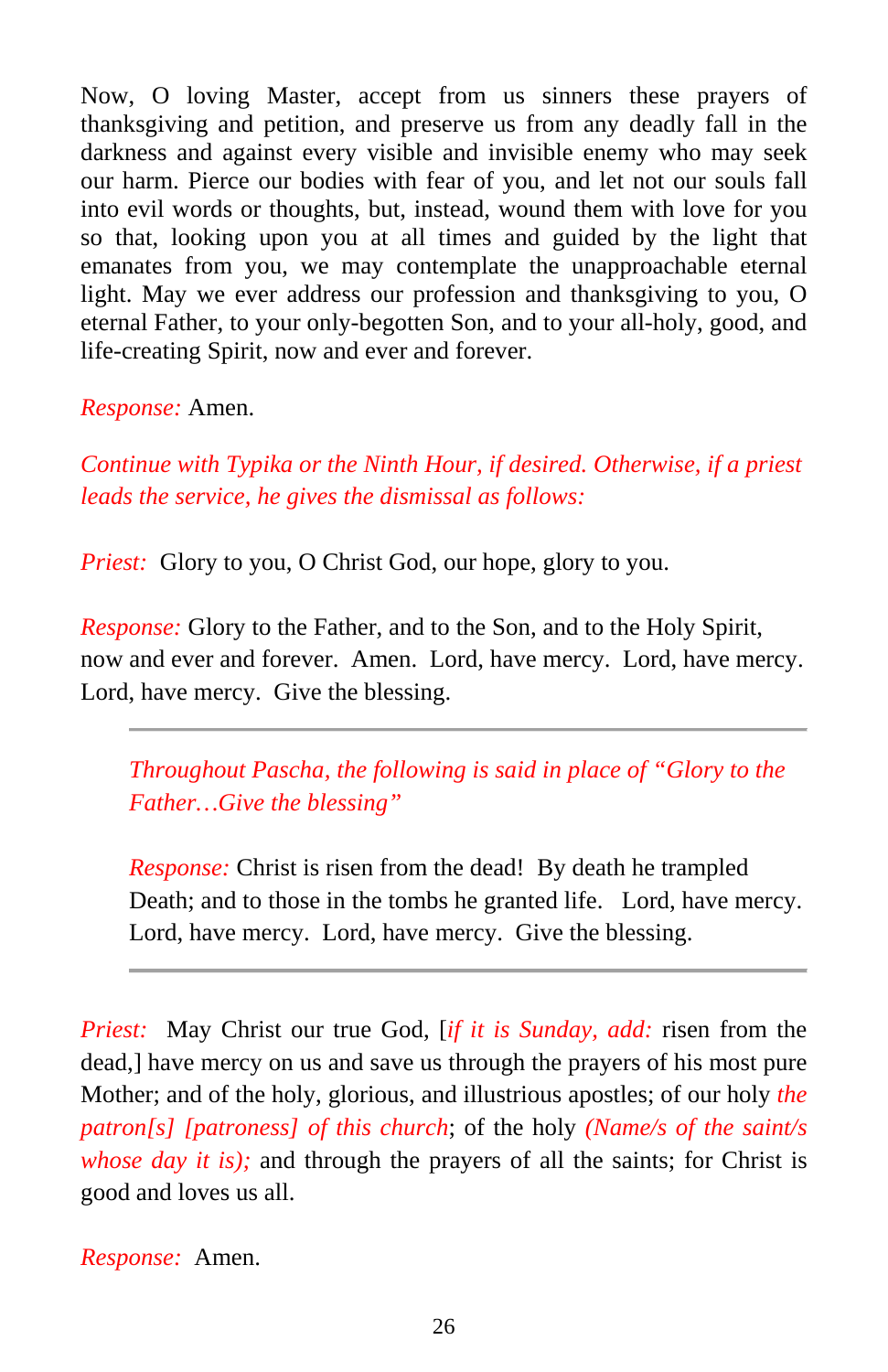# **Typika**

Come, let us worship our King and God. *(bow)* Come, let us worship Christ our King and God. *(bow)* Come, let us worship and bow before the only Lord Jesus Christ, the King and our God. *(bow)*

#### **Psalm 102**

Bless the Lord, O my soul, and all my being, bless his holy name.

Bless the Lord, O my soul, and never forget all his blessings.

It is he who forgives all your guilt, who heals every one of your ills,

Who redeems your life from the grave, who crowns you with love and compassion,

Who fills your life with good things, renewing your youth like an eagle's.

The Lord does deeds of justice, gives judgment for all who are oppressed.

He made known his ways to Moses and his deeds to Israel's sons.

The Lord is compassion and love, slow to anger and rich in mercy.

His wrath will come to an end; he will not be angry forever.

He does not treat us according to our sins nor repay us according to our faults.

For as the heavens are high above the earth so strong is his love for those who fear him.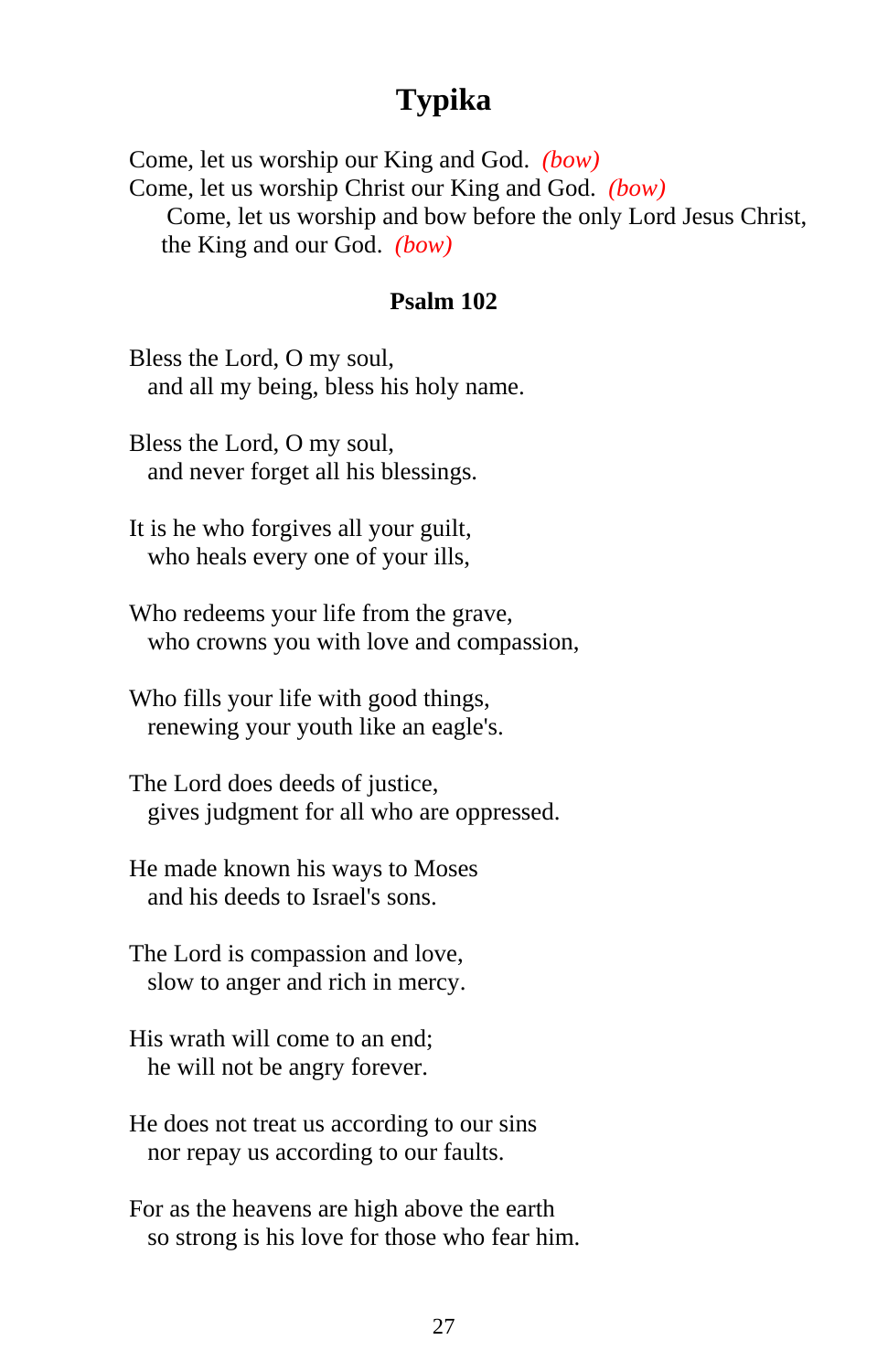As far as the east is from the west so far does he remove our sins.

As a father has compassion on his sons, the Lord has pity on those who fear him;

For he knows of what we are made, he remembers that we are dust.

As for man, his days are like grass; he flowers like the flower of the field;

The wind blows and he is gone and his place never sees him again.

But the love of the Lord is everlasting upon those who hold him in fear;

His justice reaches out to children's children when they keep his covenant in truth, when they remember his commands and do them.

The Lord has set his throne in heaven and his kingdom is ruling over all.

Bless the Lord, all his angels, mighty in power, fulfilling his word, who heed the voice of his word.

Bless the Lord, all his hosts, his servants who do his will.

Bless the Lord, all his works, in every place where he rules.

Glory to the Father, and to the Son, and to the Holy Spirit, now and ever and forever. Amen.

Bless the Lord, O my soul! and all my being, bless his holy name.

Blessed are you, O Lord.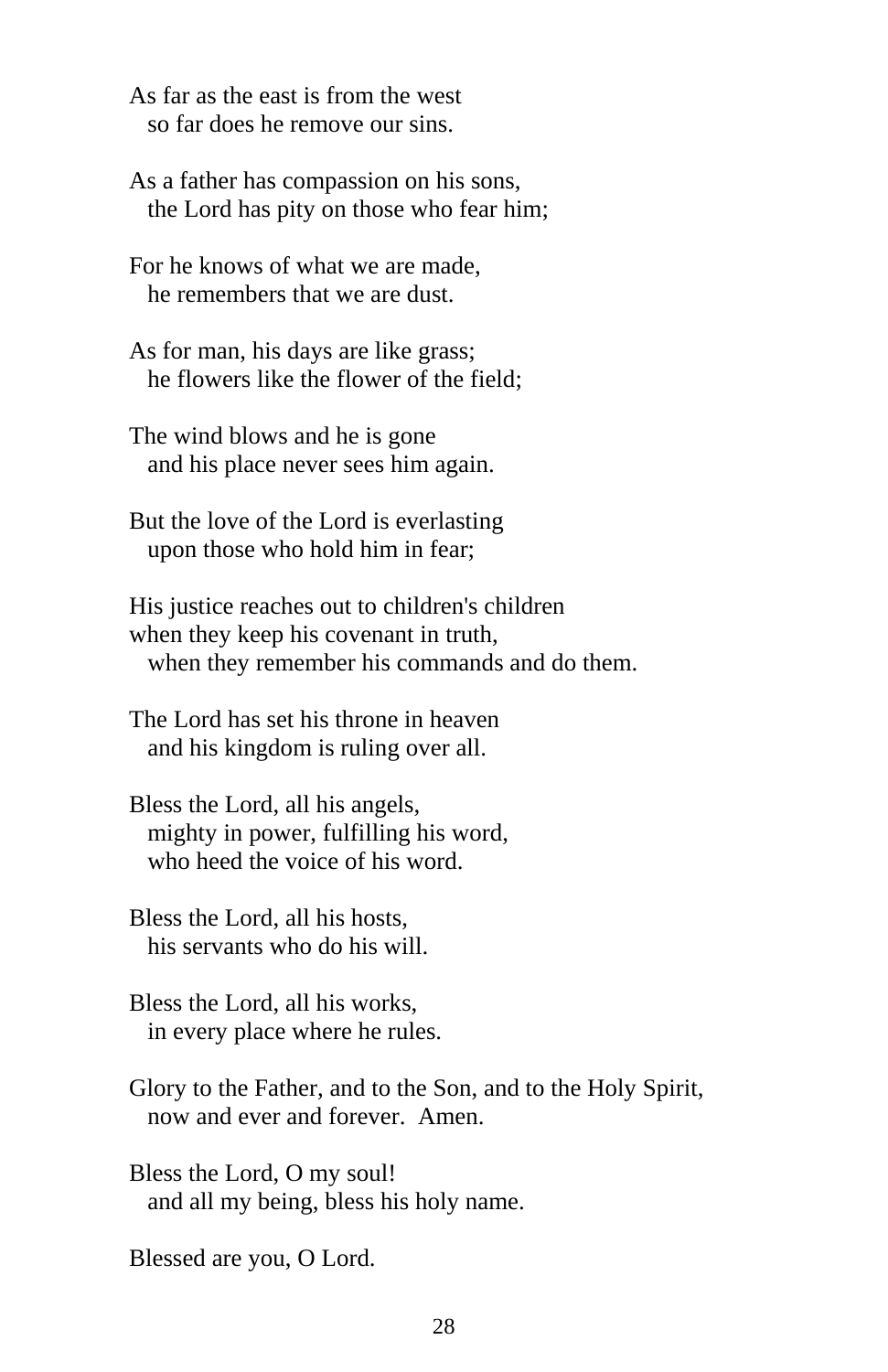Glory to the Father, and to the Son, and to the Holy Spirit.

#### **Psalm 145**

Praise the Lord, O my soul. I will praise the Lord all my life. I will make music to my God while I live.

Put no trust in princes, in mortal men in whom there is no help.

Take their breath, they return to clay and their plans that day come to nothing.

He is happy who is helped by Jacob's God, whose hope is in the Lord his God,

Who alone made heaven and earth, the seas and all they contain.

It is the Lord who keeps faith forever, who is just to those who are oppressed.

It is he who gives bread to the hungry, the Lord, who sets prisoners free,

The Lord who gives sight to the blind, who raises up those who are bowed down,

The Lord, who protects the stranger and upholds the widow and orphan.

It is the Lord who loves the just but thwarts the path of the wicked.

The Lord will reign forever, Zion's God, from age to age.

Now and ever and forever. Amen.

*And then the Hymn of the Incarnation:*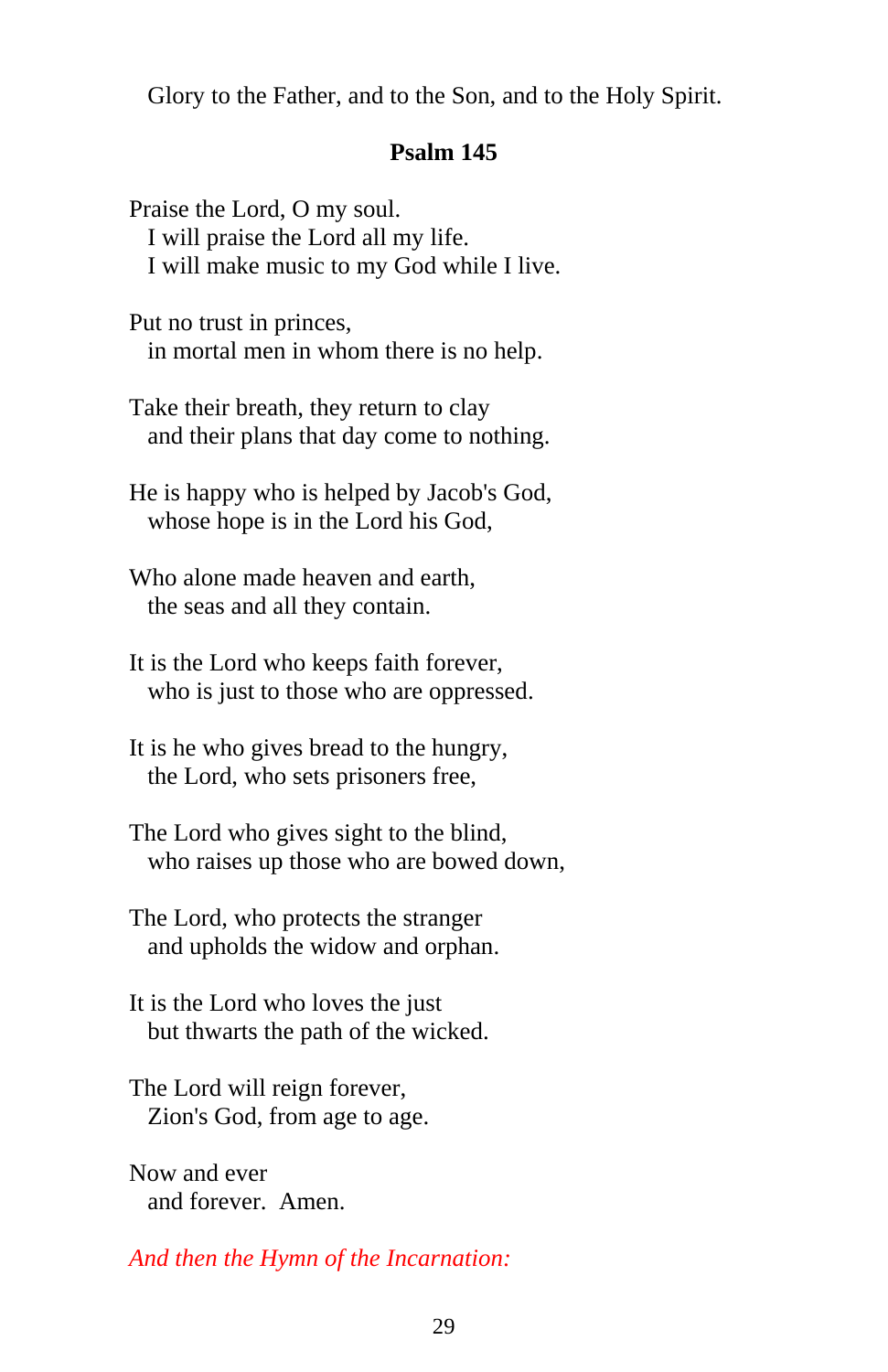O only-begotten Son and Word of God, who, being immortal, deigned for our salvation to become incarnate of the holy Theotokos and Ever-Virgin Mary, and became man without change; you were also crucified, O Christ our God, and by death have trampled Death, being One of the Holy Trinity, glorified with the Father and the Holy Spirit, save us.

## **The Beatitudes**

*Appointed TROPARIA may be inserted after the numbered verses.*

|                  | In your kingdom, remember us, O Lord,<br>when you come in your kingdom.                                               |
|------------------|-----------------------------------------------------------------------------------------------------------------------|
| 12.              | Blessed are the poor in spirit,<br>for theirs is the kingdom of heaven.                                               |
| 11.              | Blessed are they who mourn,<br>for they will be comforted.                                                            |
| 10.              | Blessed are the meek,<br>for they will inherit the land.                                                              |
| 9.               | Blessed are they who hunger and thirst for righteousness,<br>for they will be satisfied.                              |
| 8.               | Blessed are the merciful,<br>for they will be shown mercy.                                                            |
| 7.               | Blessed are the pure of heart,<br>for they will see God.                                                              |
| 6.               | Blessed are the peacemakers,<br>for they will be called children of God.                                              |
| 5.               | Blessed are they who are persecuted for the sake of<br>righteousness,<br>for theirs is the kingdom of heaven.         |
| $\overline{4}$ . | Blessed are you when they insult you and persecute you<br>and utter every kind of evil against you falsely because of |

me.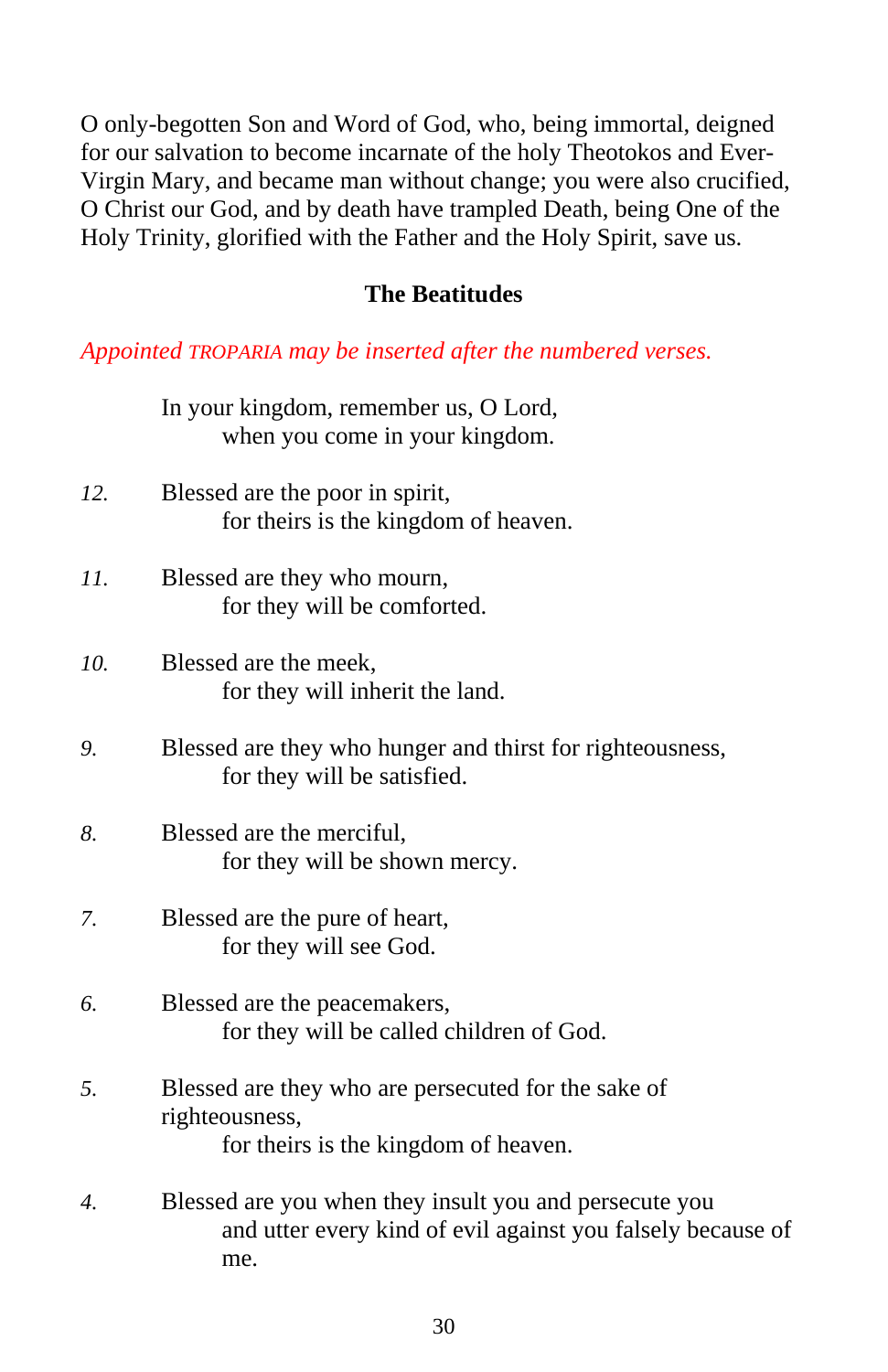- *3.* Rejoice and be glad, for your reward will be great in heaven.
- *2.* Glory to the Father, and to the Son, and to the Holy Spirit.
- *1.* Now and ever and forever. Amen.

*At this point, the PROKEIMENON, APOSTOLIC READING, ALLELUIA, and GOSPEL for the day may be read, as at the Divine Liturgy. If there is no priest, the priest's and deacon's exclamations are omitted, incense is not used, and the leader reads the Gospel from before the tetrapod, facing east, in an ordinary voice.*

*Then the service continues:*

Glory to the Father, and to the Son, and to the Holy Spirit, now and ever and forever. Amen.

Remember us, O Lord, when you come in your kingdom.

Remember us, O Master, when you come in your kingdom.

Remember us, O Holy One, when you come in your kingdom.

The heavenly choir praises you and says, Holy, holy, holy, Lord God of hosts; heaven and earth are filled with your glory.

Look towards him and be radiant; let your faces not be abashed.

The heavenly choir praises you and says, Holy, holy, holy, Lord God of hosts; heaven and earth are filled with your glory.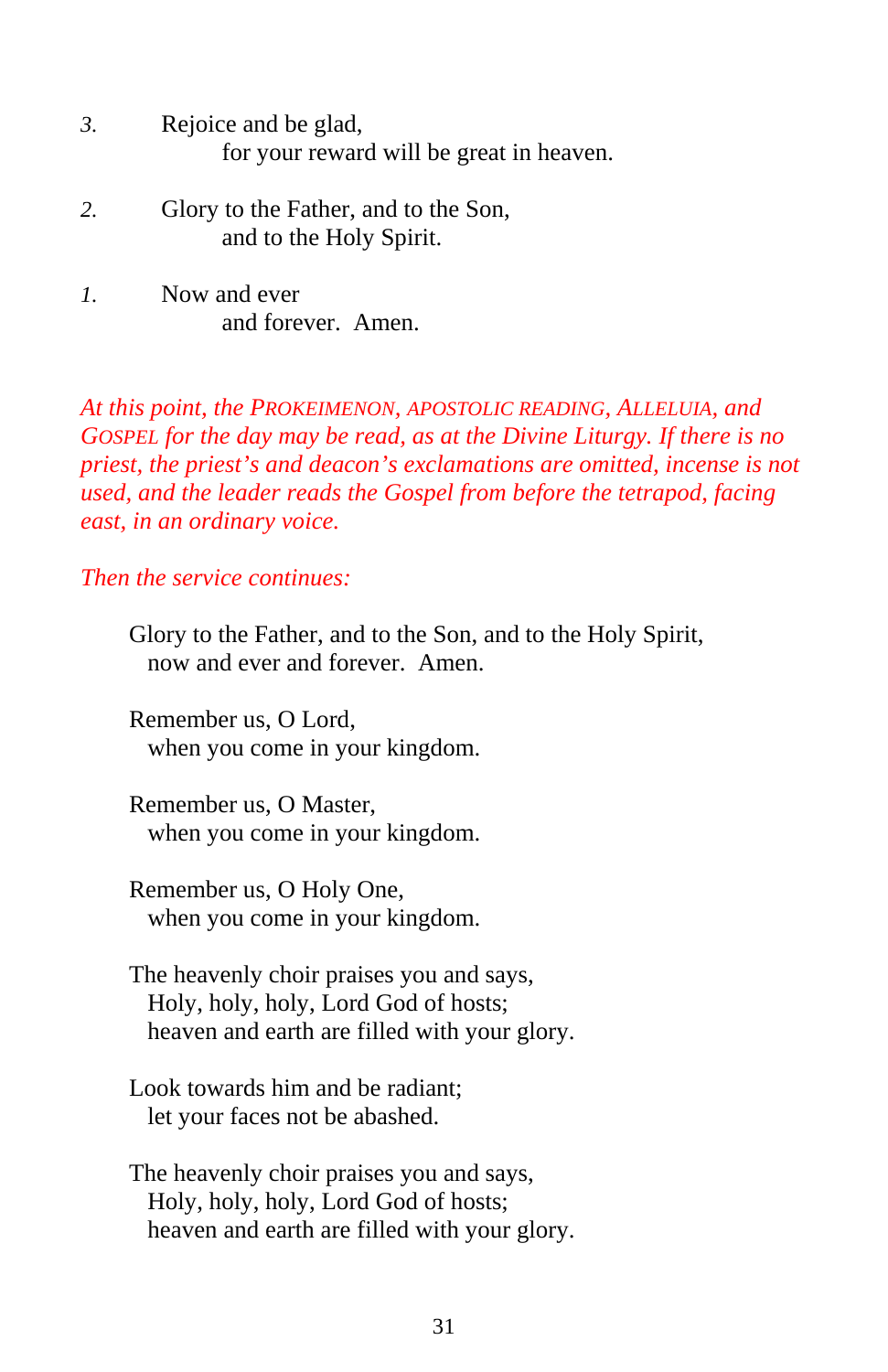Glory to the Father, and to the Son, and to the Holy Spirit.

The choir of holy angels and archangels, with all the heavenly powers, praises you and says,

 Holy, holy, holy, Lord God of hosts; heaven and earth are filled with your glory.

Now and ever and forever. Amen.

## **The Symbol of Faith**

I believe in one God, the Father Almighty, Creator of heaven and earth, of all things visible and invisible; and in one Lord Jesus Christ, Son of God, the only-begotten, born of the Father before all ages. Light from light, true God from true God, begotten, not made, one in essence with the Father; through whom all things were made. For us and for our salvation, he came down from heaven and was incarnate from the Holy Spirit and the Virgin Mary, and became man. He was crucified for us under Pontius Pilate, and suffered and was buried. He rose on the third day according to the scriptures. He ascended into heaven and is seated at the right hand of the Father, and he is coming again in glory to judge the living and the dead, and his kingdom will have no end. And in the Holy Spirit, the Lord, the Creator of Life, who proceeds from the Father. Together with the Father and the Son he is worshiped and glorified; he spoke through the prophets. In one, holy, catholic, and apostolic Church. I profess one baptism for the remission of sins. I expect the resurrection of the dead and the life of the world to come. Amen.

Remit, pardon, and forgive our transgressions, voluntary and involuntary, in deed and in word, with knowledge and in ignorance, in thought and in desire, by night and by day, forgive them all, O God, for you are good and love us all.

Our Father, who art in heaven, hallowed be thy name; thy kingdom come; thy will be done on earth as it is in heaven. Give us this day our daily bread; and forgive us our trespasses as we forgive those who trespass against us; and lead us not into temptation, but deliver us from evil.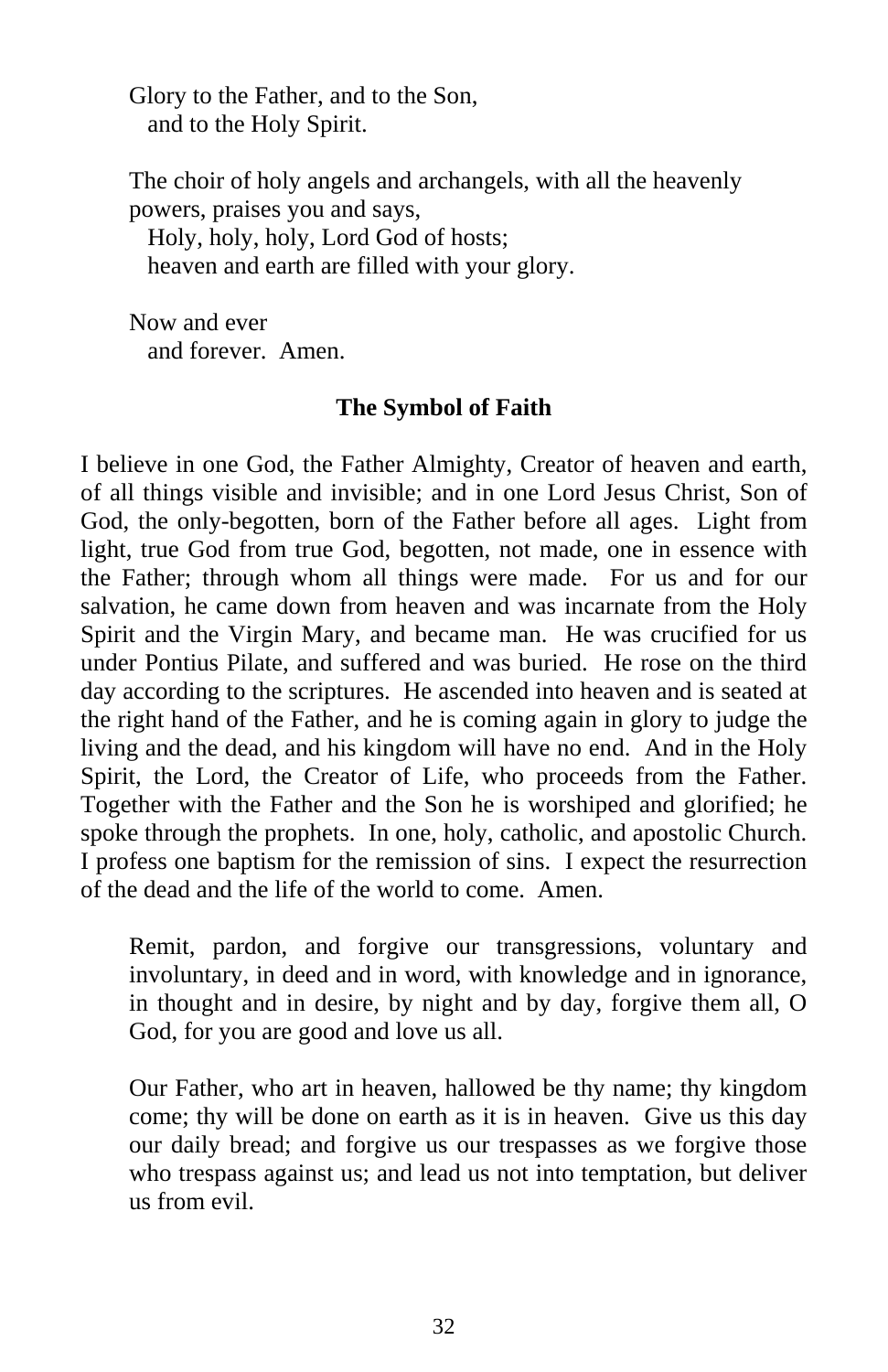*If a priest leads the service:*

*Priest:* For thine is the kingdom and the power and the glory, Father, Son, and Holy Spirit, now and ever and forever.

*Otherwise:*

*All:* Amen.

*Response:* Amen.

*The prescribed KONTAKIA are now sung. If it is a Sunday, a feast, or during a festive period, the proper kontakion is sung. If it is not a Sunday or a feast, the kontakia of the patron of the church, of the day of the week, and of the saint of the day are sung followed by "Glory" and the kontakion of the Departed ("With the saints, O Christ") and finally "Now and ever" and the theotokion "Steadfast Protectress of Christians," or the kontakion of the patronal day of the church if it is dedicated to the Theotokos, or, on Saturday, the Kontakion of All Saints ("To you, O Lord, Gardener of all Creation").*

Lord, have mercy. *(12 times)*

*Priest or Leader:* Most holy Trinity, Consubstantial Power, Indivisible Kingdom, Cause of all good things, look favorably upon me, a sinner, at this present hour. Take away all the defilement of my mind and enlighten my understanding that I may always praise, glorify, and say:

*Response:* One is holy, one is Lord, Jesus Christ, to the glory of God the Father. Amen.

Blessed be the name of the Lord, now and forever. *(three times)*

Glory to the Father, and to the Son, and to the Holy Spirit, now and ever and forever. Amen.

## **Psalm 33**

I will bless the Lord at all times, his praise always on my lips;

In the Lord my soul shall make its boast. The humble shall hear and be glad.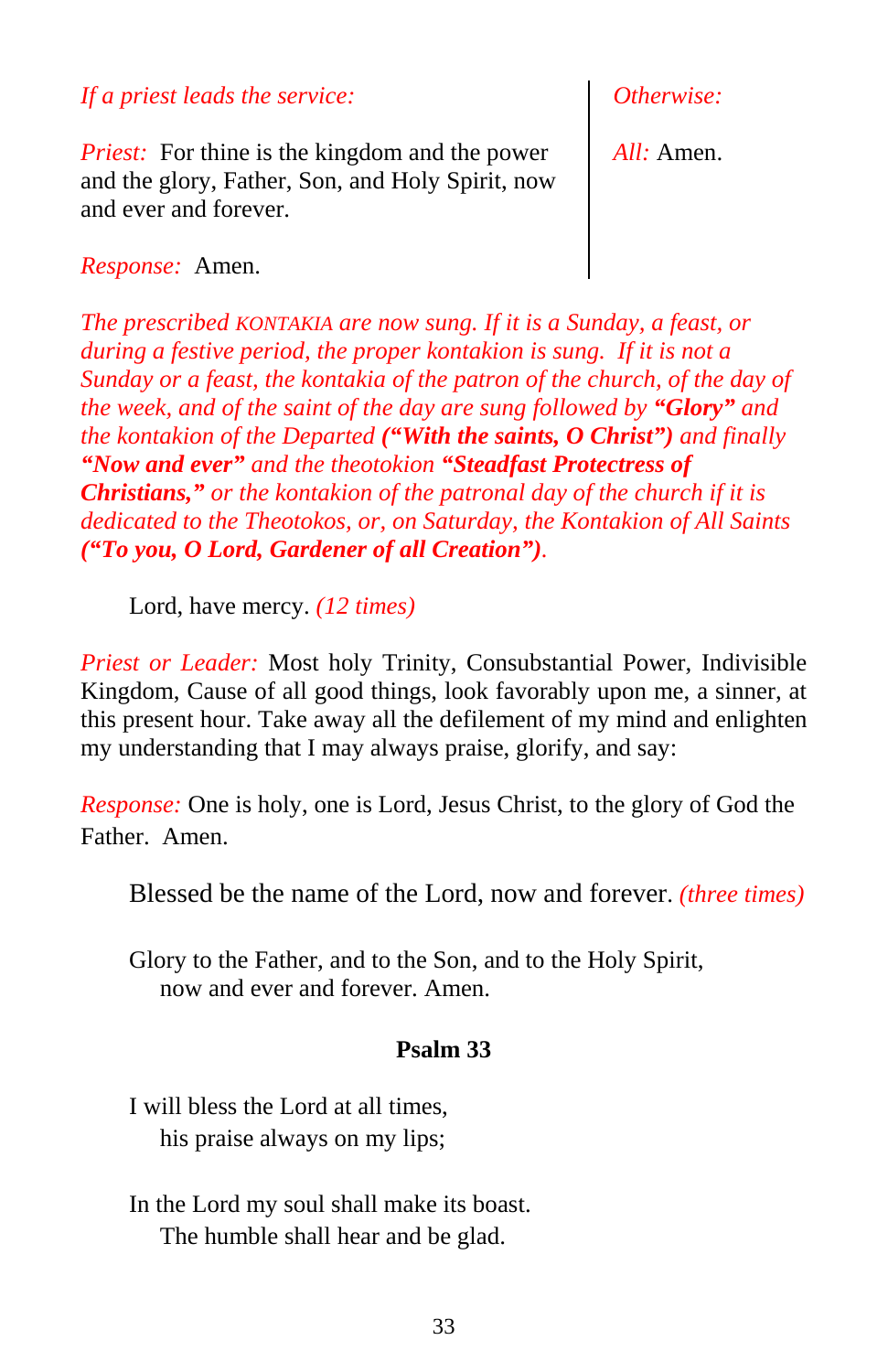Glorify the Lord with me. Together let us praise his name.

I sought the Lord and he answered me; from all my terrors he set me free.

Look towards him and be radiant; let your faces not be abashed.

This poor man called, the Lord heard him and rescued him from all his distress.

The angel of the Lord is encamped, around those who revere him, to rescue them.

Taste and see that the Lord is good. He is happy who seeks refuge in him.

Revere the Lord, you his saints. They lack nothing, those who revere him.

Strong lions suffer want and go hungry but those who seek the Lord lack no blessing.

Come, children, and hear me that I may teach you the fear of the Lord.

Who is he who longs for life and many days, to enjoy his prosperity?

Then keep your tongue from evil and your lips from speaking deceit.

Turn aside from evil and do good; seek and strive after peace.

The Lord turns his face against the wicked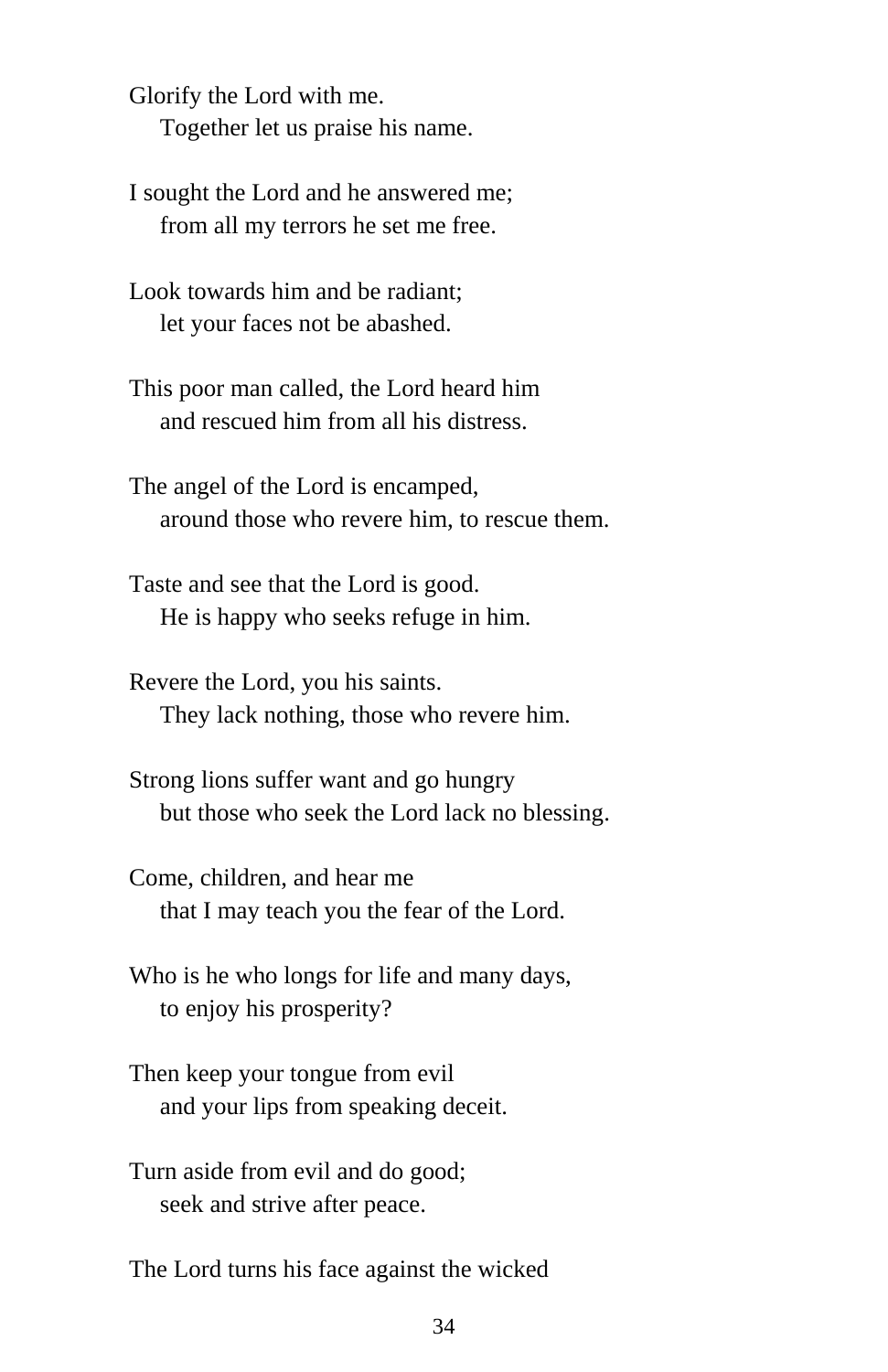to destroy their remembrance from the earth.

The Lord turns his eyes to the just and his ears to their appeal.

The just cried out and the Lord heard them, and rescued them from all their distress.

The Lord is close to the broken-hearted; those whose spirit is crushed he will save.

Many are the trials of the just, but from them all the Lord will rescue them.

He will keep guard over all their bones, not one of their bones shall be broken.

Evil brings death to the wicked; those who hate the good are doomed.

- The Lord ransoms the souls of his servants. Those who hide in him shall not be condemned.
- Glory to the Father, and to the Son, and to the Holy Spirit, now and ever and forever. Amen.

It is truly proper to glorify you, O Theotokos, the ever-blessed, immaculate, and the mother of our God. More honorable than the cherubim, and beyond compare more glorious than the seraphim; who, a virgin, gave birth to God the Word, you, truly the Theotokos, we magnify.

## *Throughout Pascha, the following is sung in place of "It is truly proper to glorify you:"*

The angel exclaimed to her, full of grace: Rejoice, O pure Virgin; and again, I say: Rejoice! Your Son is risen from the grave on the third day and has raised the dead. Rejoice, all you nations!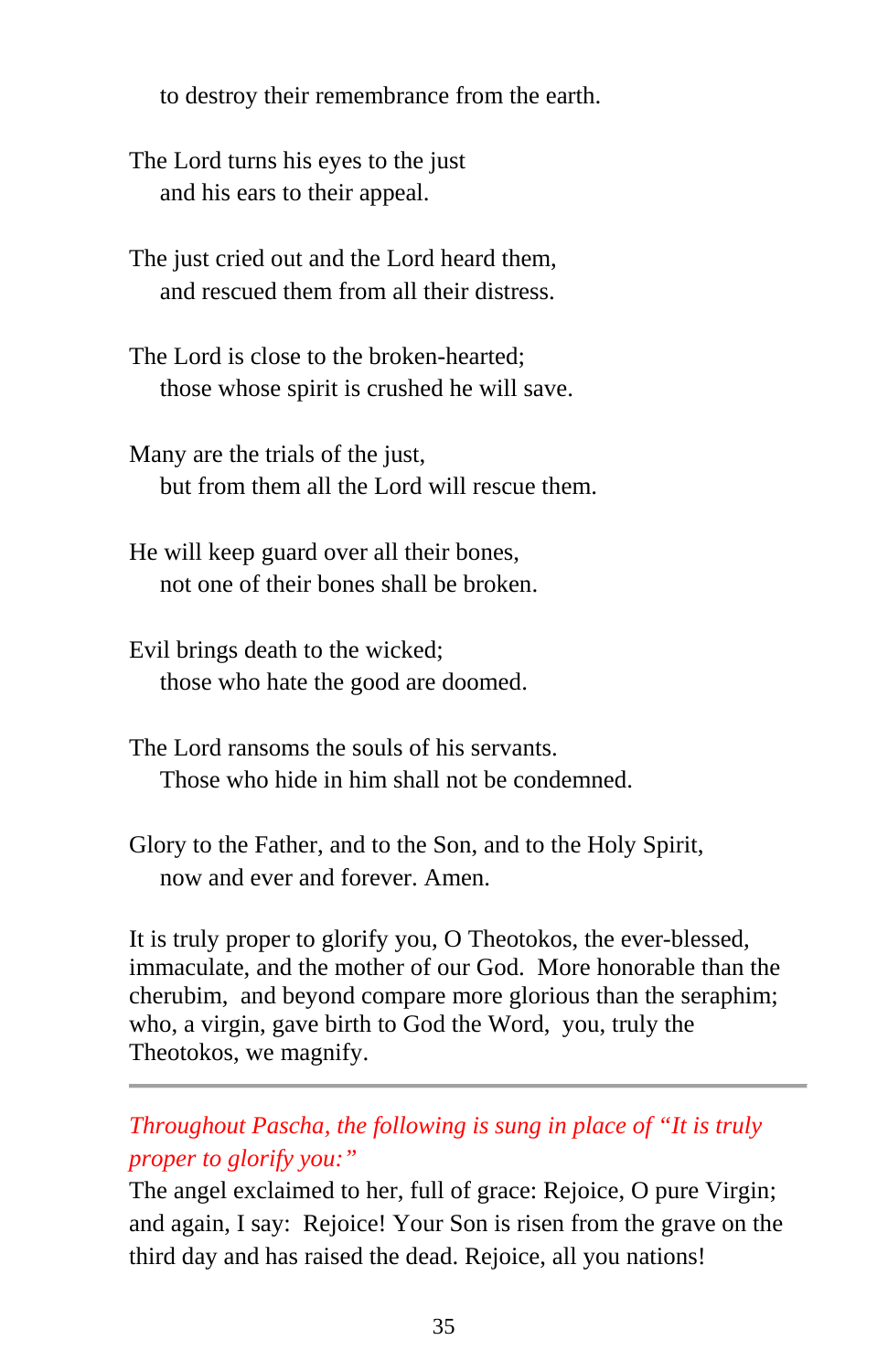Shine in splendor, O new Jerusalem, for the glory of the Lord is risen upon you. O Zion, now dance and be glad; and you, pure Theotokos, rejoice in the resurrection of your Son.

*Continue with the Ninth Hour, if desired. Otherwise, if a priest leads the service, it concludes as follows:*

*Priest:* Glory to you, O Christ God, our hope, glory to you.

*Response:* Glory to the Father, and to the Son, and to the Holy Spirit, now and ever and forever. Amen. Lord, have mercy. Lord, have mercy. Lord, have mercy. Give the blessing.

*Throughout Pascha, the following is said in place of "Glory to the Father…Give the blessing"* 

*Response:* Christ is risen from the dead! By death he trampled Death; and to those in the tombs he granted life. Lord, have mercy. Lord, have mercy. Lord, have mercy. Give the blessing.

*Priest:* May Christ our true God, [*if it is Sunday, add:* risen from the dead,] have mercy on us and save us through the prayers of his most pure Mother; and of the holy, glorious, and illustrious apostles; of our holy *the patron[s] [patroness] of this church*; of the holy *(Name/s of the saint/s whose day it is)*; and through the prayers of all the saints; for Christ is good and loves us all.

## *Response:* Amen.

*If there is no priest, Typika concludes as follows:*

*Leader:* Through the prayers of our holy fathers, O Lord Jesus Christ our God, have mercy on us.

*Response:* Amen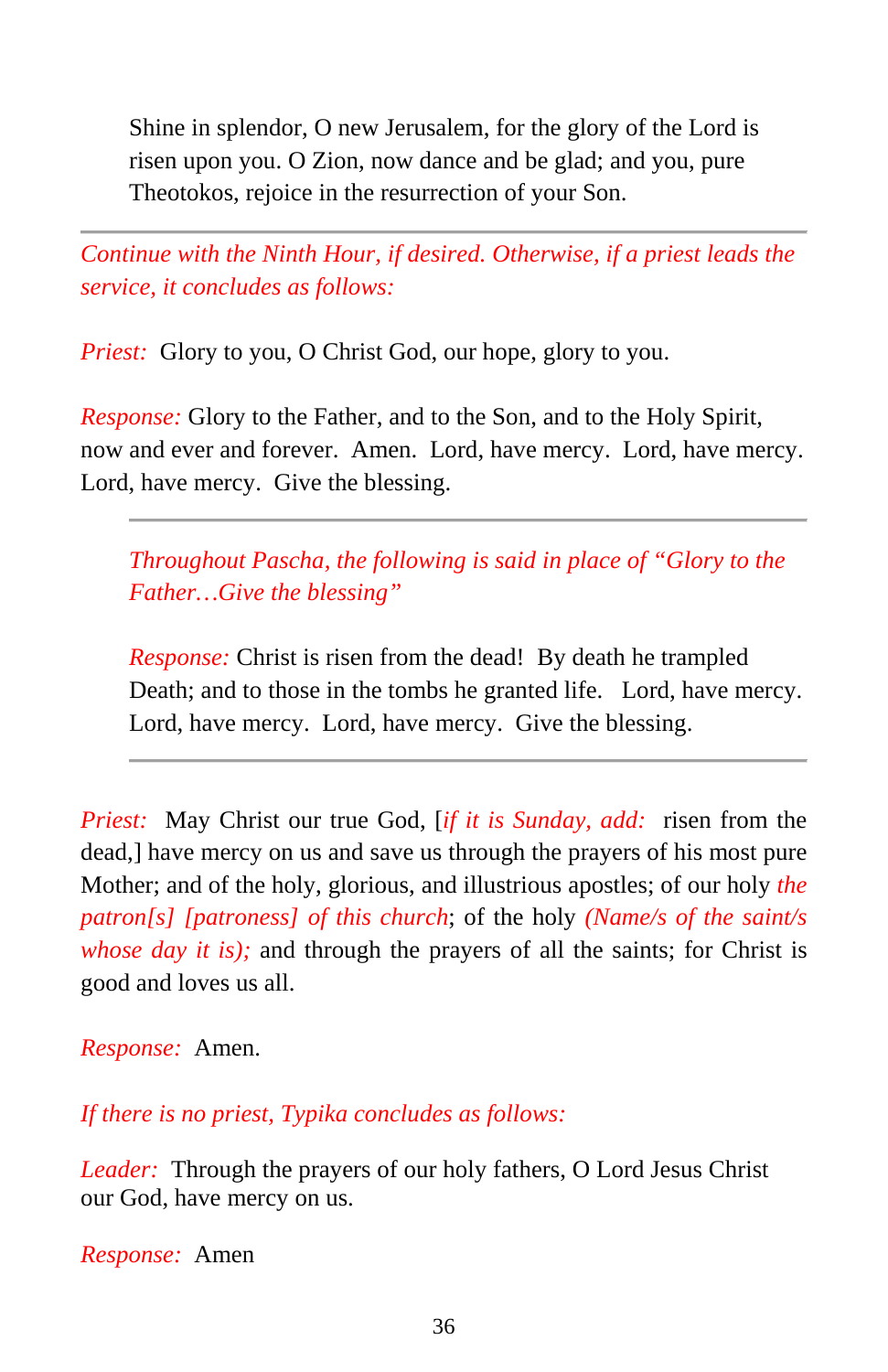# **The Ninth Hour**

Come, let us worship our King and God. *(bow)* Come, let us worship Christ our King and God. *(bow)* Come, let us worship and bow before the only Lord Jesus Christ, the King and our God. *(bow)*

#### **Psalm 83**

How lovely is your dwelling place, Lord, God of hosts.

My soul is longing and yearning, is yearning for the courts of the Lord.

My heart and my soul ring out their joy to God, the living God.

The sparrow herself finds a home and the swallow a nest for her brood.

She lays her young by your altars, Lord of hosts, my king and my God.

They are happy, who dwell in your house, forever singing your praise.

They are happy, whose strength is in you, in whose hearts are the roads to Zion.

As they go through the Bitter Valley they make it a place of springs; the autumn rain covers it with blessings.

They walk with ever growing strength, they will see the God of gods in Zion.

O Lord God of hosts, hear my prayer, give ear, O God of Jacob.

Turn your eyes, O God, our shield, look on the face of your anointed.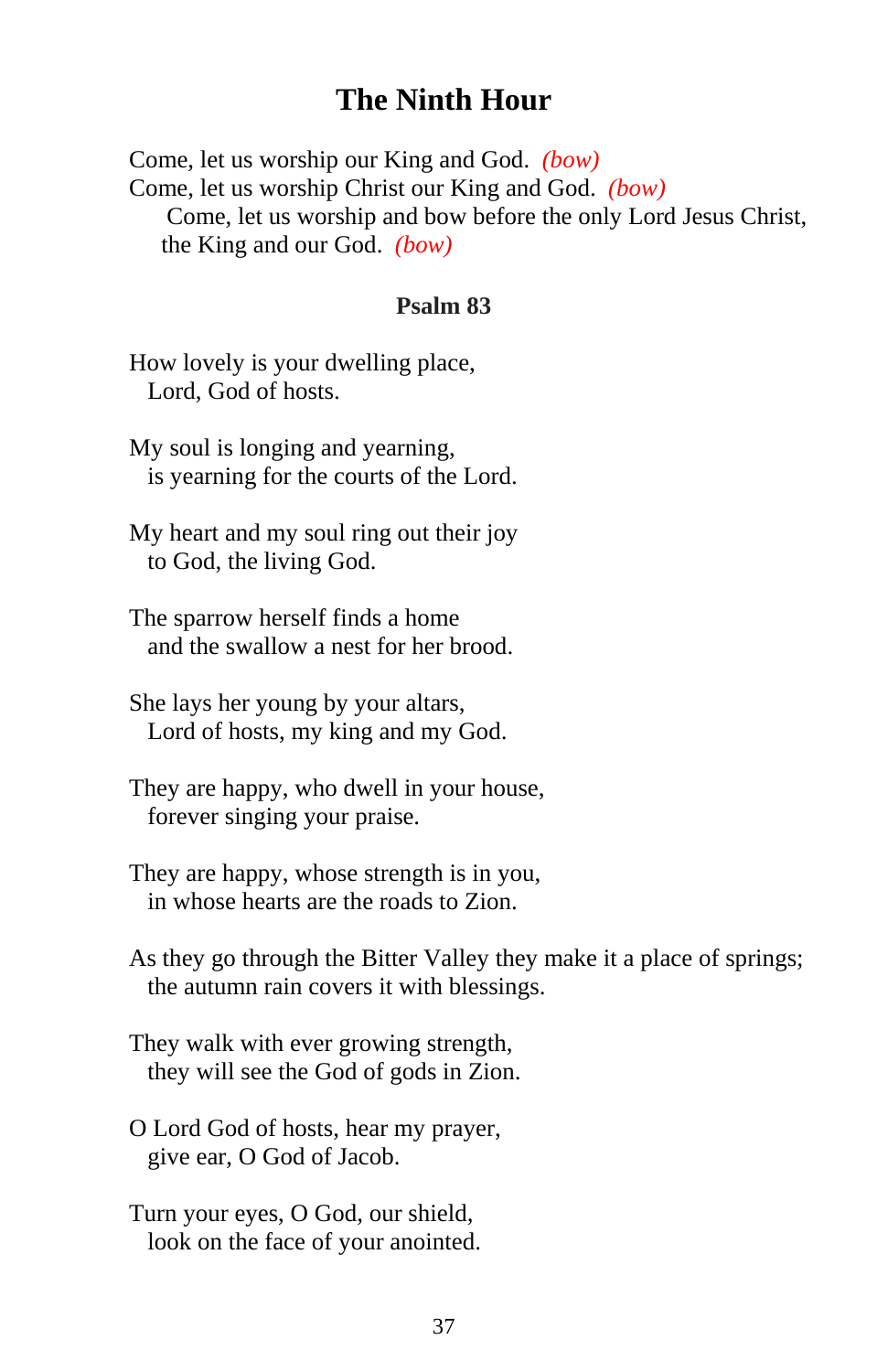One day within your courts is better than a thousand elsewhere.

The threshold of the house of God I prefer to the dwellings of the wicked.

For the Lord loves mercy and truth; he will give us his favor and glory.

The Lord will not refuse any good to those who walk without blame.

Lord, God of hosts, happy the man who trusts in you!

#### **Psalm 84**

You have favored your land, O Lord; you have restored the well-being of Jacob.

You forgave the guilt of your people and covered all their sins.

You averted all your rage, you calmed the heat of your anger.

Revive us now, God, our helper! Put an end to your grievance against us.

Will you be angry with us forever, will your anger never cease?

Will you not restore again our life that your people may rejoice in you?

Let us see, O Lord, your mercy and give us your saving help.

I shall hear what the Lord God has to say, a voice that speaks of peace;

Peace for his people and his friends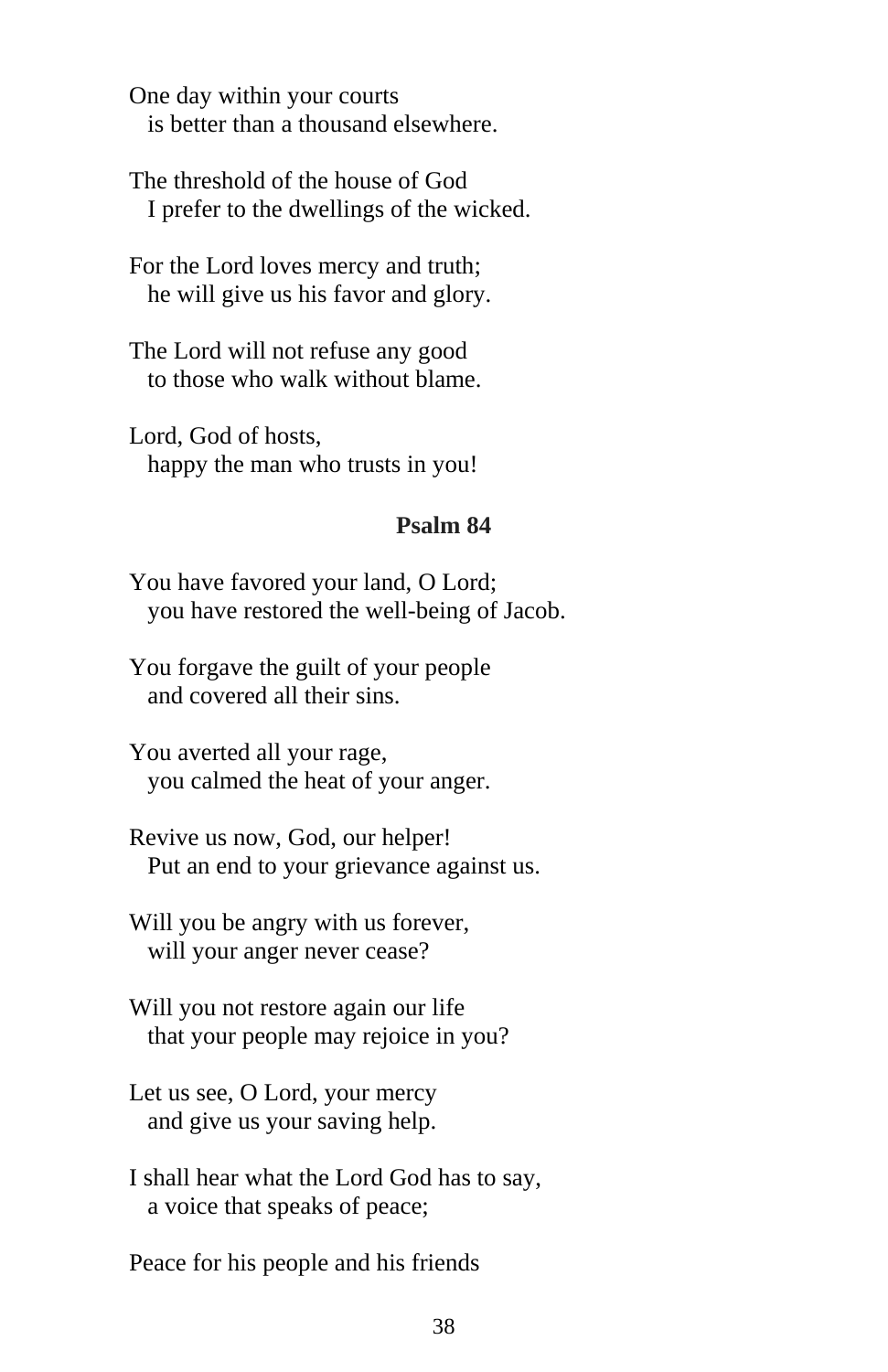and those who turn to him in their hearts.

His help is near for those who fear him and his glory will dwell in our land.

Mercy and truth have met; justice and peace have kissed.

Faithfulness shall spring from the earth and justice look down from heaven.

The Lord will make us prosper and our earth shall yield its fruit.

Justice shall march before him and peace shall follow his steps.

#### **Psalm 85**

Turn your ear, O Lord, and give answer for I am poor and needy.

Preserve my life, for I am faithful; save the servant who trusts in you.

You are my God, have mercy on me, Lord, for I cry to you all the day long.

Give joy to your servant, O Lord, for to you I lift up my soul.

O Lord, you are good and forgiving, full of love to all who call.

Give heed, O Lord, to my prayer and attend to the sound of my voice.

In the day of distress I shall call and surely you will reply.

Among the gods there is none like you, O Lord; nor work to compare with yours.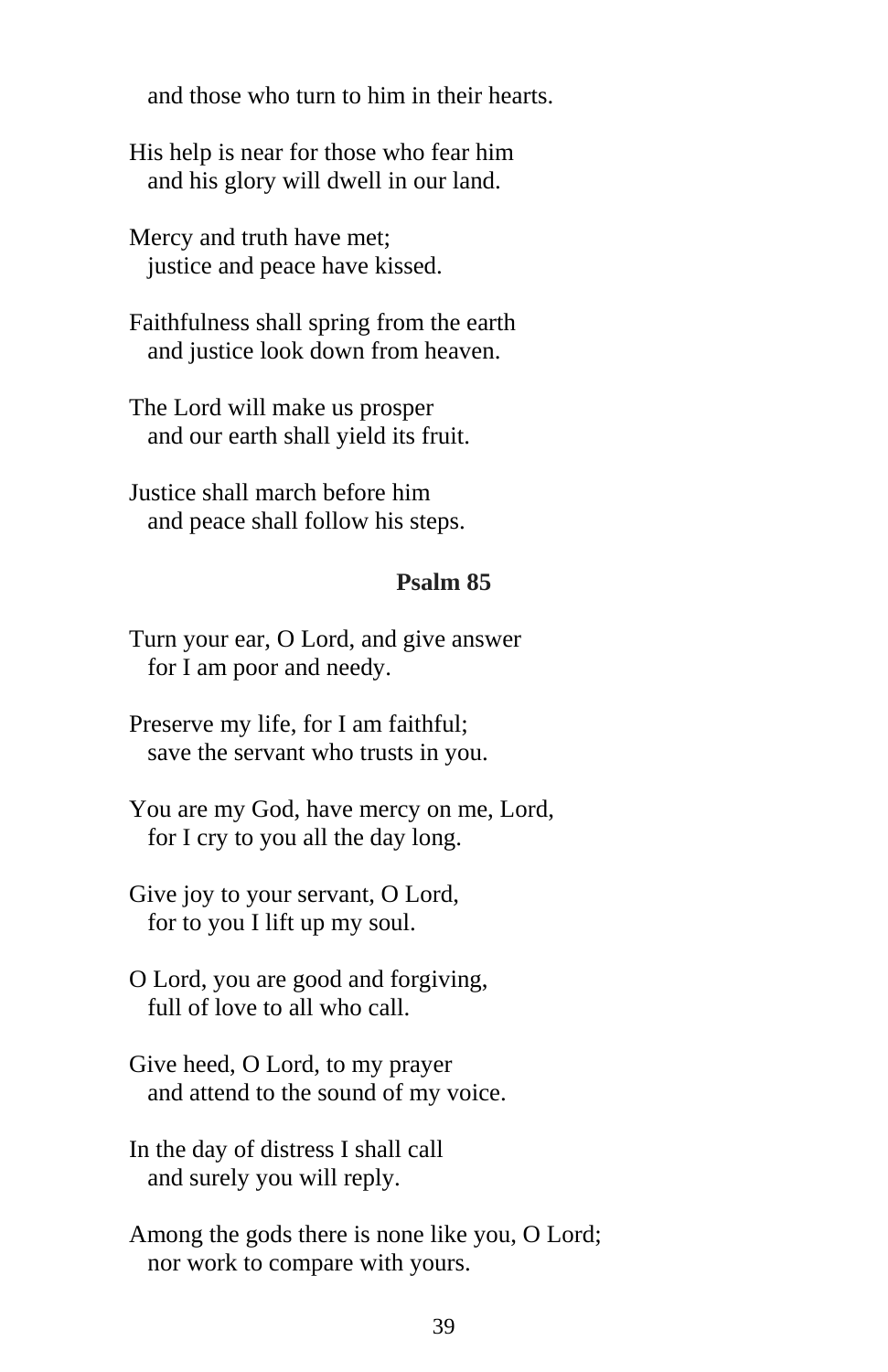All the nations shall come to adore you and glorify your name, O Lord.

For you are great and do marvelous deeds, you who alone are God.

Show me, Lord, your way so that I may walk in your truth. Guide my heart to fear your name.

I shall praise you, Lord my God, with all my heart and glorify your name forever;

For your love to me has been great: you have saved me from the depths of the grave.

The proud have risen against me; ruthless men seek my life; to you they pay no heed.

But you, God of mercy and compassion, slow to anger, O Lord,

Abounding in love and truth, turn and take pity on me.

O give your strength to your servant and save your handmaid's child.

Show me the sign of your favor that my foes may see to their shame that you console me and give me your help. *(twice)*

Glory to the Father, and to the Son, and to the Holy Spirit, now and ever and forever. Amen.

*And then, three times with a bow each time:*

Alleluia! Alleluia! Alleluia! Glory to you, O God!

Lord, have mercy. *(3 times)*

*If there are two troparia, the first is sung here.*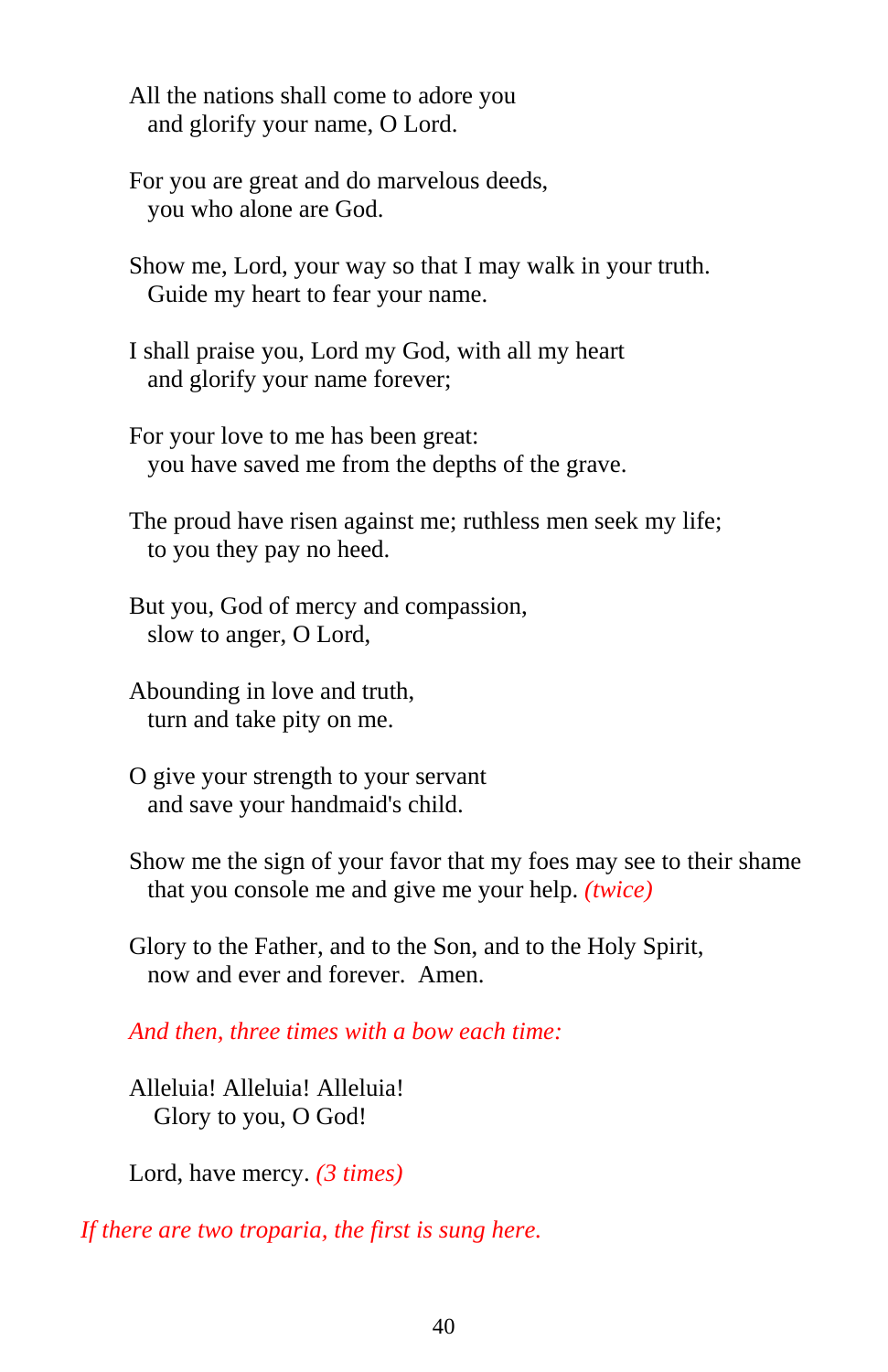Glory to the Father, and to the Son, and to the Holy Spirit,

## *We sing the appointed TROPARION (or the second, if there are two). Continuing in the same tone, we sing the theotokion of the Hour:*

Now and ever and forever. Amen.

For the sake of all you were born of the Virgin, \* and you endured the cross, O Good One. \* You conquered death by death, and through your resurrection \* you revealed yourself as God. \* Do not disdain those whom you have created with your own hands, \* but show forth your loving-kindness, O Merciful One. \* Accept the intercession which the Theotokos makes in our behalf. \* O our Savior, save a despairing people.

## *Then we chant the following verses* (*Daniel 3:34-35*):

For your name's sake, do not deliver us up forever, or make void your covenant. Do not take away your mercy from us, for the sake of Abraham, your beloved, Isaac your servant, and Israel your holy one.

- Holy God, Holy and Mighty, Holy and Immortal, have mercy on us. *(Three times)*
- Glory to the Father, and to the Son, and to the Holy Spirit, now and ever and forever. Amen.

Most Holy Trinity, have mercy on us; Lord, cleanse us of our sins; Master, forgive our transgressions;

 Holy One, come to us and heal our infirmities for your name's sake.

Lord, have mercy. *(Three times)*

Glory to the Father, and to the Son, and to the Holy Spirit, now and ever and forever. Amen.

Our Father, who art in heaven, hallowed be thy name; thy kingdom come; thy will be done on earth as it is in heaven. Give us this day our daily bread; and forgive us our trespasses as we forgive those who trespass against us; and lead us not into temptation,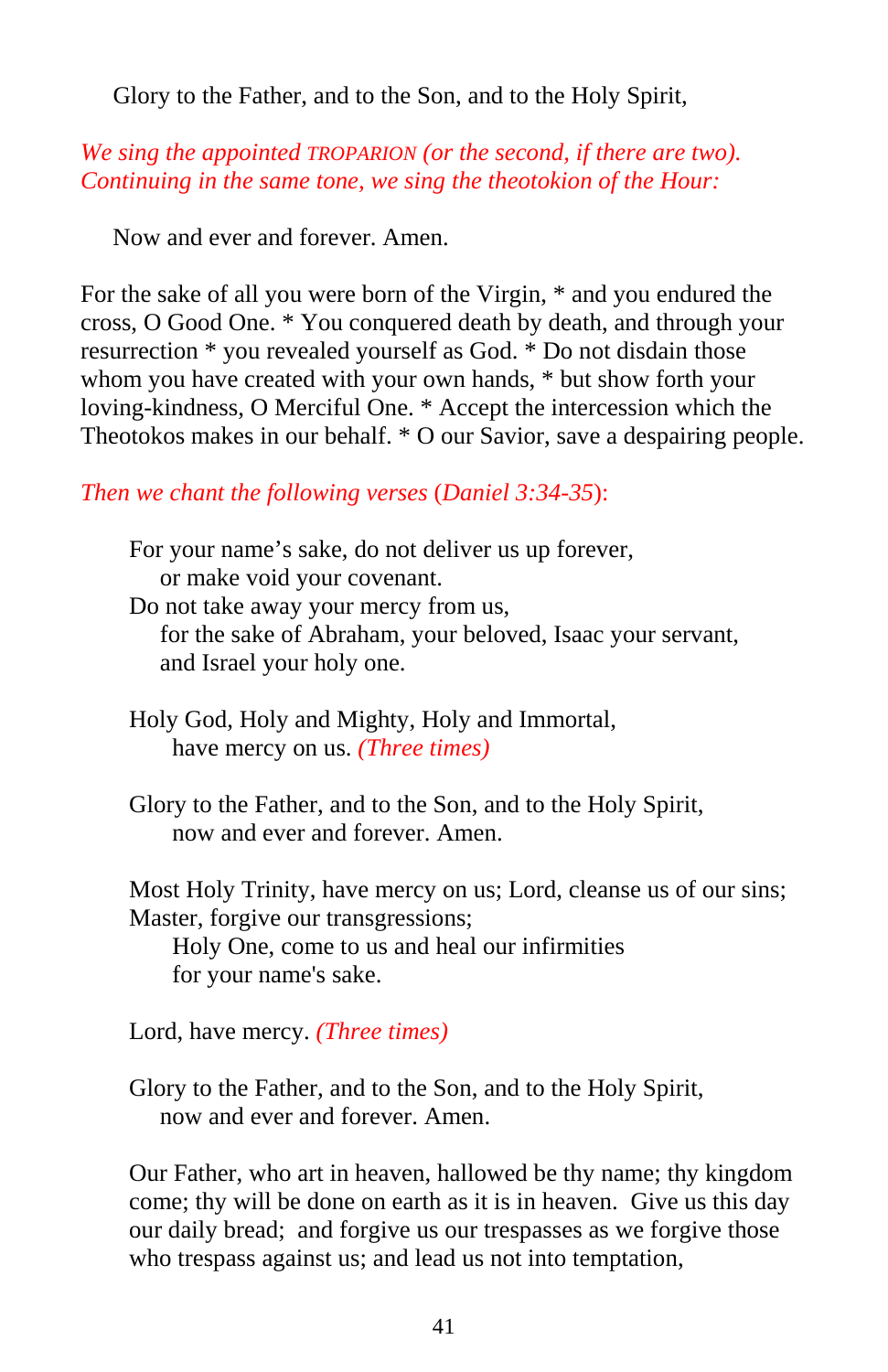but deliver us from evil.

*If a priest leads the service:*

*Priest:* For thine is the kingdom and the power and the glory, Father, Son, and Holy Spirit, now and ever and forever.

*Response:* Amen.

*The appointed KONTAKION is sung.*

Lord, have mercy. *(40 times)*

*Priest or Leader:* O good God, in all times and places you are worshiped and glorified both in heaven and on earth. You are long-suffering and generous in your mercy and compassion. You love the just and show mercy to the sinner, calling all to repentance through the promise of blessings to come. Deem, O Lord, at this very hour, to receive our supplications and to direct our lives in the path of your commandments. Sanctify our souls; purify our bodies; set aright our minds; cleanse our thoughts; deliver us from all affliction, trouble, and distress; surround us with your holy angels so that, guided and guarded in their camp, we may attain oneness of faith and the knowledge of your unspeakable glory. For you are blessed forever and ever**.**

*Response:* Amen.

Lord have mercy. *(Three times)*

Glory to the Father, and to the Son, and to the Holy Spirit, now and ever and forever. Amen.

More honorable than the cherubim, and beyond compare more glorious than the seraphim; who, a virgin, gave birth to God the Word, you, truly the Theotokos, we magnify.

*Otherwise:*

*All:* Amen.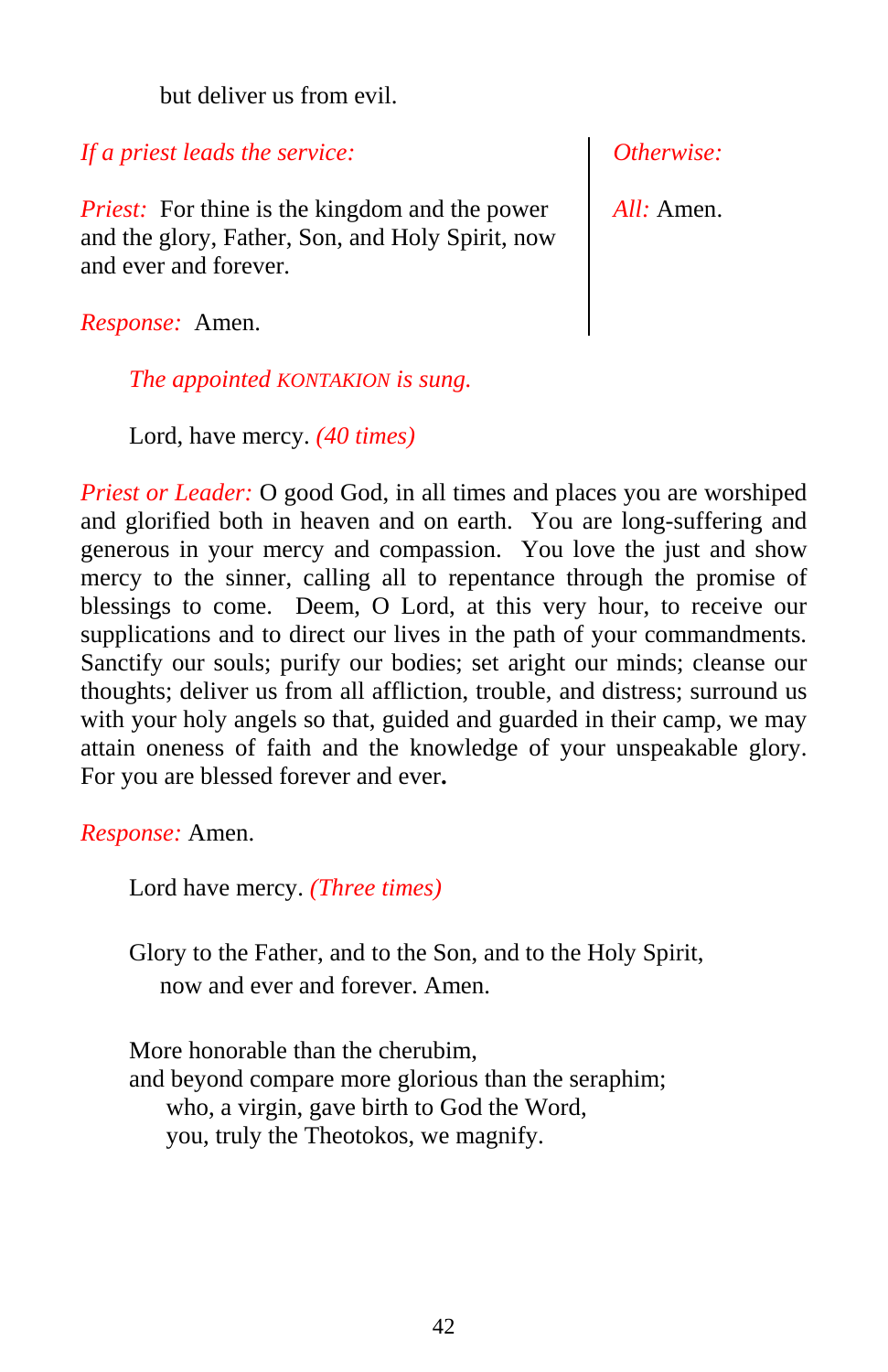## *If a priest leads the service:*

All: Give the blessing, Father, in the name of the Lord*.*

*Priest:* May God be merciful to us and bless us; may He cause His countenance to shine upon us, and have mercy on us.

## *Otherwise:*

*Leader:* Through the prayers of our holy fathers, O Lord Jesus Christ our God, have mercy on us.

*Response:* Amen.

## *Response:* Amen.

*Priest or Leader:* Master Lord Jesus Christ, our God, you patiently endured our sins and led us to this very hour at which you were hung upon the life-giving wood. You opened a way to paradise for the penitent thief and destroyed death by death. Now forgive the trespasses that we your servants have committed, unworthy sinners that we are. We have sinned indeed and transgressed your law. We are unworthy even to lift up our eyes to heaven, for we have abandoned the path of your righteousness and pursued the desires of our hearts.

But now we implore your immense goodness: Spare us, O Lord, in the multitude of your mercies, save us for the sake of your most holy name. Our days were spent in vanity; wrest us from the hands of our enemy and forgive our sins. Subdue in us the cravings of our flesh, so that, after putting off the old self, we may put on the new and live for you, our Master and Benefactor; and that, obeying your commandments, we may reach eternal repose in the place where all the blessed abide. For you are truly joy and delight to those who love you, O Christ our God, and we give glory to you, with your eternal Father, and your all-holy, good, and life-creating Spirit, now and ever and forever.

*Response:* Amen.

*If there is no priest, the Hours conclude here.*